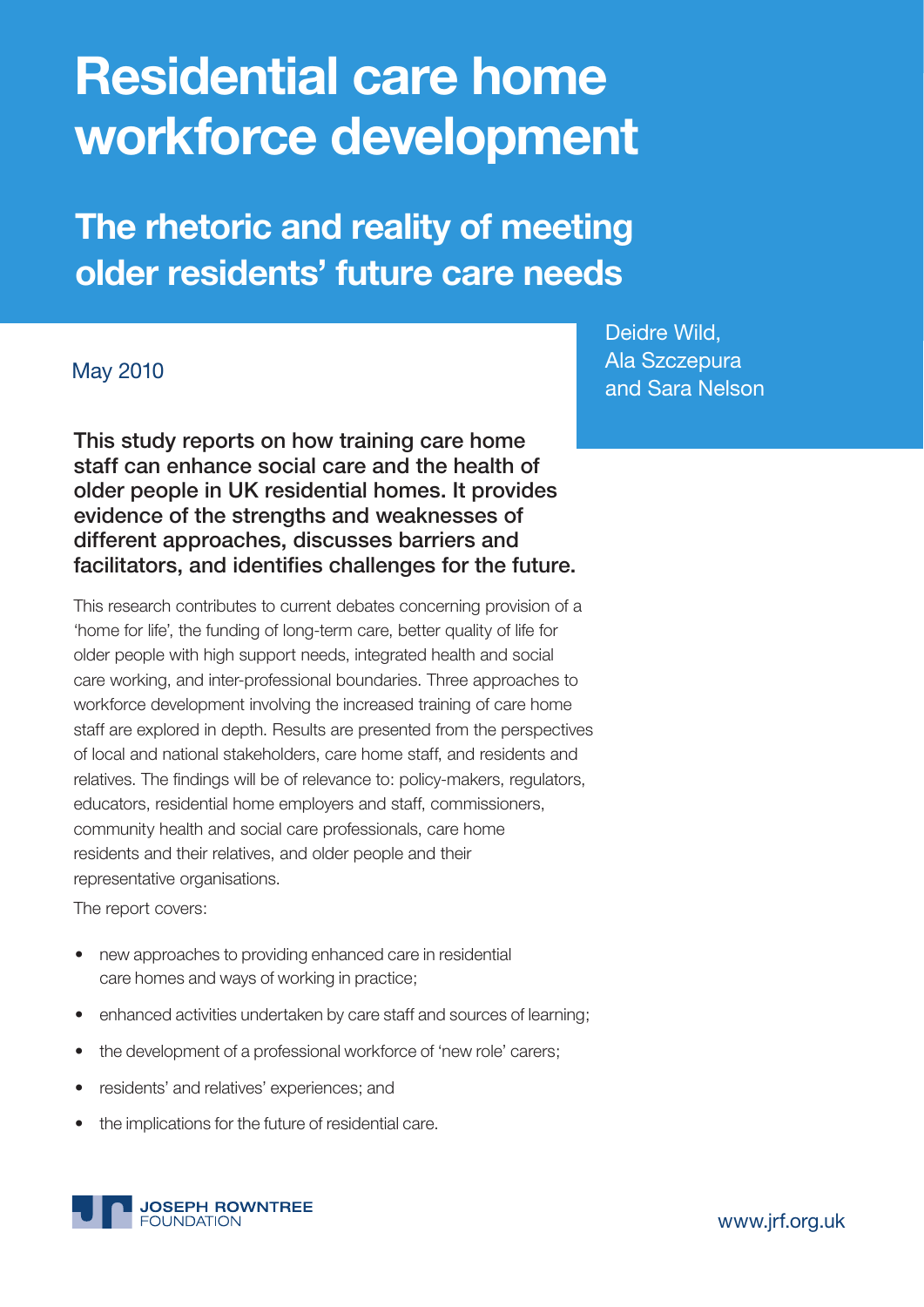## **Contents**

| List of figures and tables      |                                                                                 |                |  |
|---------------------------------|---------------------------------------------------------------------------------|----------------|--|
| <b>Executive summary</b>        |                                                                                 |                |  |
|                                 | 1 Overview of research                                                          | $\overline{7}$ |  |
|                                 | 2 Description of the residential homes and<br>their approaches to enhanced care | 10             |  |
|                                 | 3 The context for enhanced care:<br>rhetoric and reality                        | 15             |  |
|                                 | 4 Meeting the needs of residents                                                | 19             |  |
|                                 | 5 The reality of up-skilling residential carers                                 | 25             |  |
|                                 | 6 Organisational change and new ways<br>of working                              | 31             |  |
|                                 | 7 Professionalising the carer workforce                                         | 36             |  |
|                                 | 8 Conclusions and next steps                                                    | 41             |  |
| Abbreviations                   |                                                                                 |                |  |
| <b>Explanation of key terms</b> |                                                                                 |                |  |
| <b>References</b>               |                                                                                 |                |  |
| Appendix                        |                                                                                 |                |  |
| Acknowledgements                |                                                                                 |                |  |
| About the authors               |                                                                                 |                |  |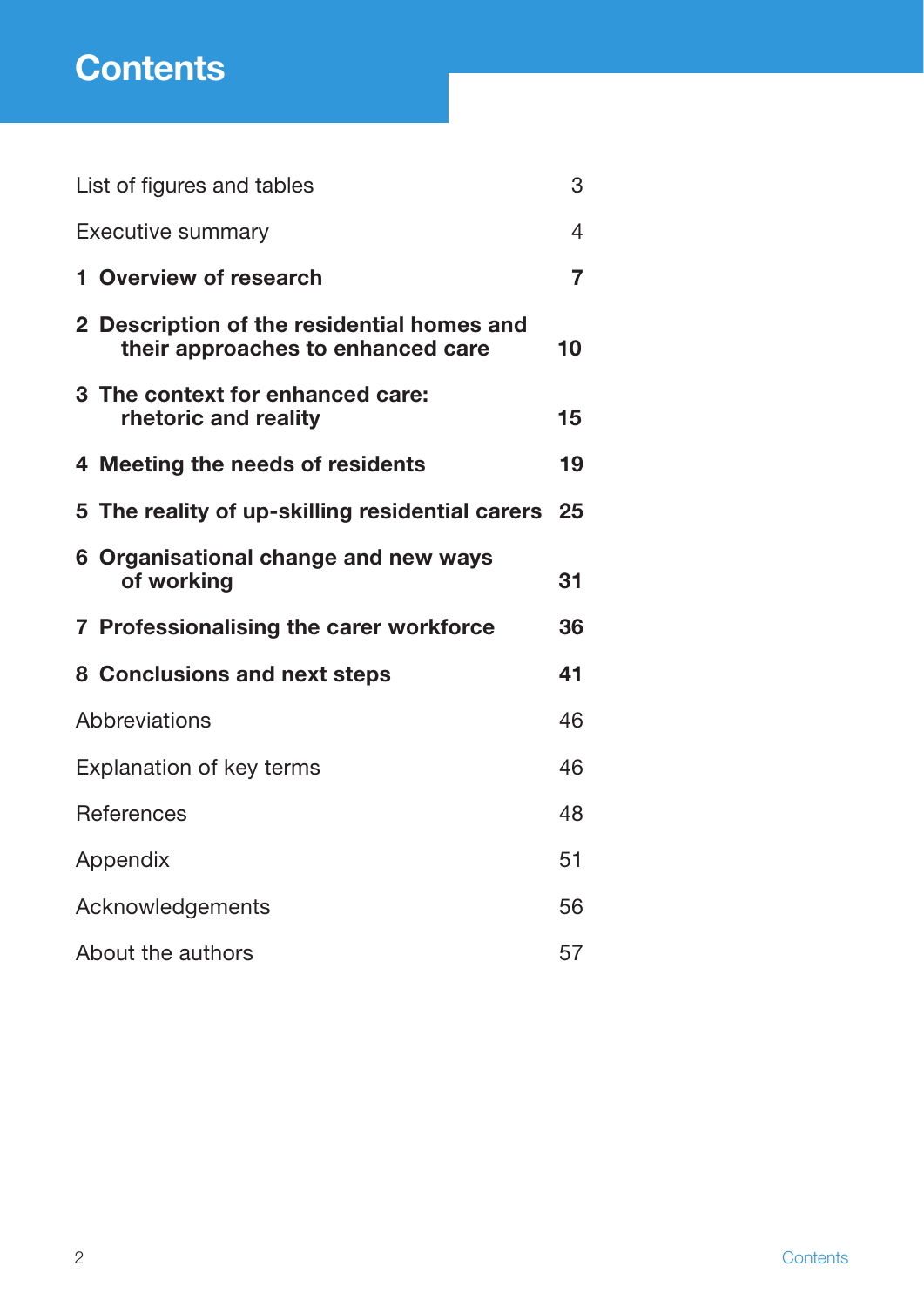## **List of figures and tables**

## **Figures**

| $\mathbf{1}$ | Sources of care staff's clinical learning,<br>by site ( $N = 56$ )                                      | 26 |
|--------------|---------------------------------------------------------------------------------------------------------|----|
| 2            | Care staff's perceptions of health and<br>social care ways of working, by site<br>$(\%; N = 53)$        | 31 |
| 3            | Care staff's relationships with other<br>professionals, by site (median scores;<br>$N = 53$             | 32 |
| 4            | Impact of the NVQ3 new role on resident<br>care, by site (median scores; $N = 53$ )                     | 33 |
| 5            | Care staff's perceptions of professional<br>status, by site (% of 'Yes' responses;<br>$N = 20$          | 36 |
| 6            | Care staff's perceptions of professional status<br>by qualifications (% of 'Yes' responses;<br>$N = 20$ | 37 |
| 7            | Impact of the NVQ3 new role on residential<br>etaff'e workload by eite (median ecoree:                  |    |

#### staff's workload, by site (median scores;  $N = 56$ ) 39

## **Tables**

|   | Characteristics of residents in four study<br>sites ( $N = 151$ )              | 10 |
|---|--------------------------------------------------------------------------------|----|
| 2 | Qualification level of staff in four study sites<br>$(\%; N = 141)$            | 11 |
| 3 | Views of residents and relatives on three<br>residential homes                 | 19 |
| 4 | Clinical activities undertaken by residential<br>care home staff               | 25 |
| 5 | Key motivators for training reported by<br>residential home staff ( $N = 19$ ) |    |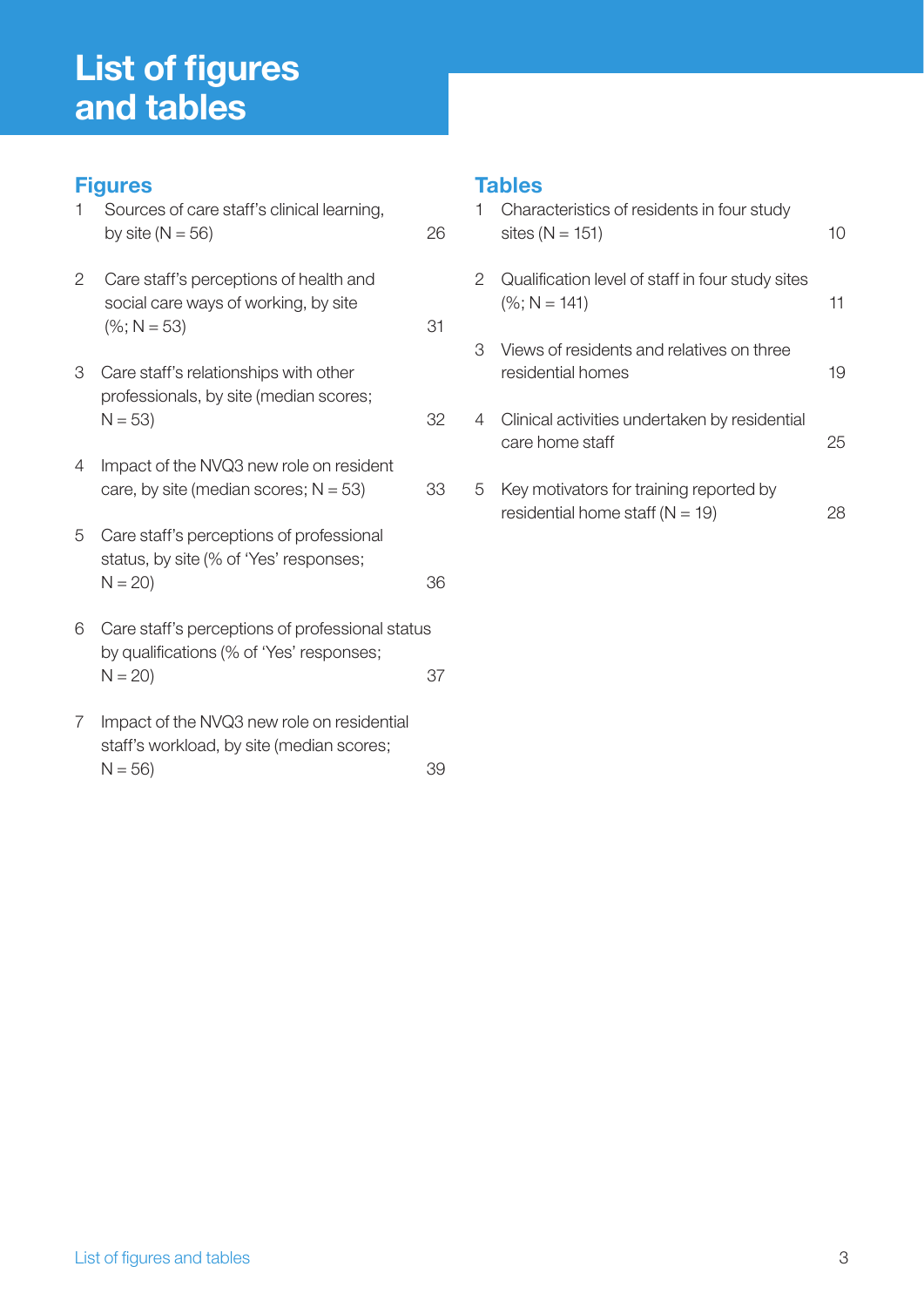## **About the study**

This is a report of a three-year study of enhanced care approaches in three residential homes for older people in England, supported by the Joseph Rowntree Foundation. It has important messages for policy-makers, regulators, educators, residential home employers and staff, commissioners, community health and social care professionals, care home residents and their relatives, and older people and their representative organisations. Information was gathered through interviews, surveys and focus groups. National and local stakeholders, residential home managers, care staff, and older residents and their relatives were invited as participants.

## **The approaches to care**

**Site 1:** This 34-bed voluntary sector home had introduced a system of flexible skill mix (FSM). This enabled fundamental nursing activities to be provided in-house by care staff trained to 'new roles' with support from a community nurse. The innovation was initiated by a champion in the parent organisation (external to the home).

**Site 2:** This 47-bed privately owned home offers high quality social and personal care from care staff with enhanced skills. The objective was to allow residents to remain in the home for as long as possible, with routine community nurse support. This innovation was initiated by the care home manager (internal to the home).

**Site 3:** This is a 40-bed local authority (LA) owned home. A dedicated in-reach team (IRT) of nurses provided 24/7 support for this home. The aim was to prevent hospital admissions through up-skilling care home staff to provide fundamental nursing activities in-house. This innovation was initiated by an LA–Primary Care Trust (PCT) partnership (external to the home).

In sites 1 and 3, the Commission for Social Care Inspectorate (CSCI) granted permission for care staff to engage in nursing activities in the home, beyond the normal residential care regulations. In site 2, where formal clinical skills training was not included, flexibility in registration was not required.

 A comparator nursing home was used to benchmark some activities. This home had 32 permanent residents and was part of a large independent sector provider.

## **The context of care: from rhetoric to reality**

The rhetoric of person-centred care for older people in residential homes appeared to be undermined by a climate of ageism. This included covert devaluation of those who care for older people, inconsistency in regulatory decisionmaking and an emphasis on cost containment rather than consumer benefits. The continued ineligibility of older people in residential homes for Funded Nursing Contribution to Care (FNCC), even when terminally ill, limits the ability of residential home care staff to develop and apply palliative and other enhanced care skills. This means that residents who wish to exercise their choice of remaining in a care home until their death are unable to do so. In seeking to contain the costs of residential care, local authorities inevitably load service costs for hospital admissions or transfers to nursing homes onto the NHS.

 Stakeholders suggested that a more costeffective integration of health and social care was being undermined by a lack of professional structure for 'new role' carers. Issues included poorly defined boundaries of responsibility between NHS staff and 'new role' carers, lack of incentives for role extension and use of different professional language that excluded carers. All discourage attempts to improve the ability of the care staff workforce to meet the future challenges of care provision for over a quarter of a million older people in residential care homes.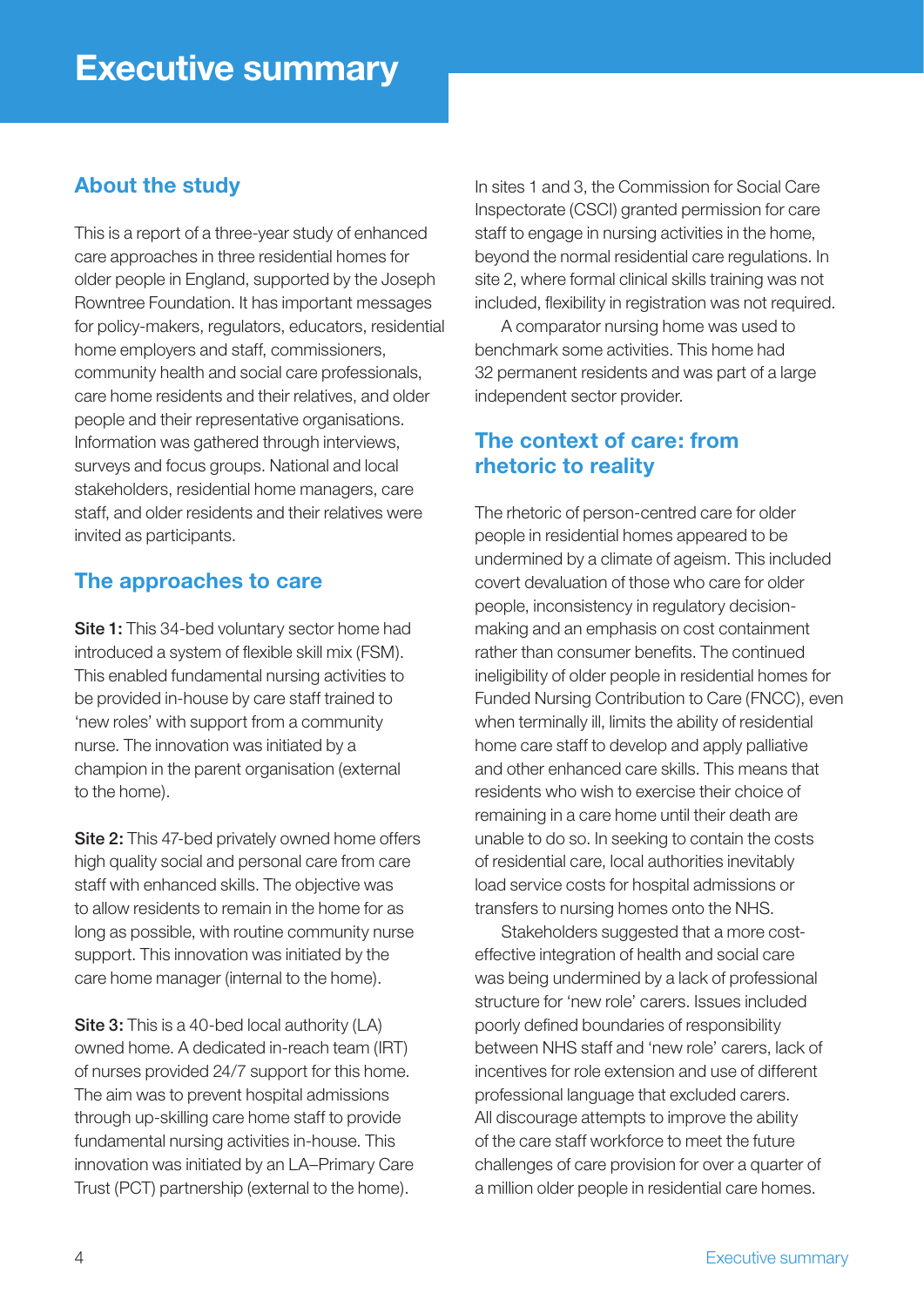## **Meeting the needs of residents**

Residents and relatives viewed the enhanced personal and social care approach provided in site 2 (commercial not for profit home) with the least criticism and the FSM approach in site 1 (voluntary home) with the most. They emphasised the need for compassionate qualities in staff more than knowledge and skills. Only in site 3 were relatives and non-elderly mentally ill (EMI) residents fully aware of the particular enhanced care approach adopted by their home. This was presumably because the IRT nurses were so visible.

 Although all the residential care approaches aimed to provide a home for life, this was hampered by shortfalls in funding to meet additional care needs when residents became ill. In all sites, where palliative care had been given, the quality of care provided was externally praised. The care of EMI residents, in particular those with behavioural problems, presented the most challenge to care staff in sites 1 and 3. This was blamed on inadequate mental health training.

## **The reality of up-skilling the residential home workforce**

The study's findings indicated a need for more clinical relevance in National Vocational Qualifications (NVQ) level 3 course content to support clinical skills. A standardised quality control system for assessors, assessment and maintenance of competency is recommended. This would facilitate more universal confidence in, and currency for, this qualification. Rolling out enhanced care approaches requires realistic expectations. The clinical up-skilling of care staff takes time for new learning, for adjustment to changes to ways of working and for growth in confidence in cross-sector relationships.

## **New ways of working and workforce development**

Organisations employing the 'new role' carer workforce need to recognise that, without incentives and recognition for new learning, the delivery of improved health and social care will

become more difficult to sustain. This also could have implications for recruitment and retention of staff. All the approaches examined placed 'added value' on increased input from qualified nurses in addition to that already accessed. The enhanced quality of care achieved in site 2 supports a view that good basic health and social care can be delivered in a residential home with outreach to community nurses. However, this is dependent on a sound practice-driven relationship and care staff having sufficient knowledge to know when to seek timely nurse-led support.

 The development of a carer profession needs a professional framework that promotes responsibility, accountability, competency and their relationship with liability. Crucial elements are carer registration and recognised formal qualifications. However, employers have not uniformly provided additional financial incentives in recognition of new learning and responsibilities. Links to unions could support the development of supportive structures for 'new role' care staff, although due to their relative isolation of working in residential homes, carers were largely unaware of this potential. Increased workload was associated with the undertaking of new role clinical skills and at the expense of social care giving. Employers need to address how to achieve high quality integrated health and social care without staff's workload becoming overburdened.

## **The influence of management style on change implementation**

The three residential homes differed in the management styles adopted to bring about change. This similarly influenced the way that staff, residents and relatives perceived their experience of care. However, managers may not have been fully aware of the impact of their own particular style. Even when successful, as in the case of the 'internal champion-led' approach in site 2, sustainability could disintegrate should the champion leave. Managers in sites 1 and 3 in particular, where major changes to unfamiliar roles and ways of working had taken place, could have benefited from change management training at an early stage to support their innovative approaches.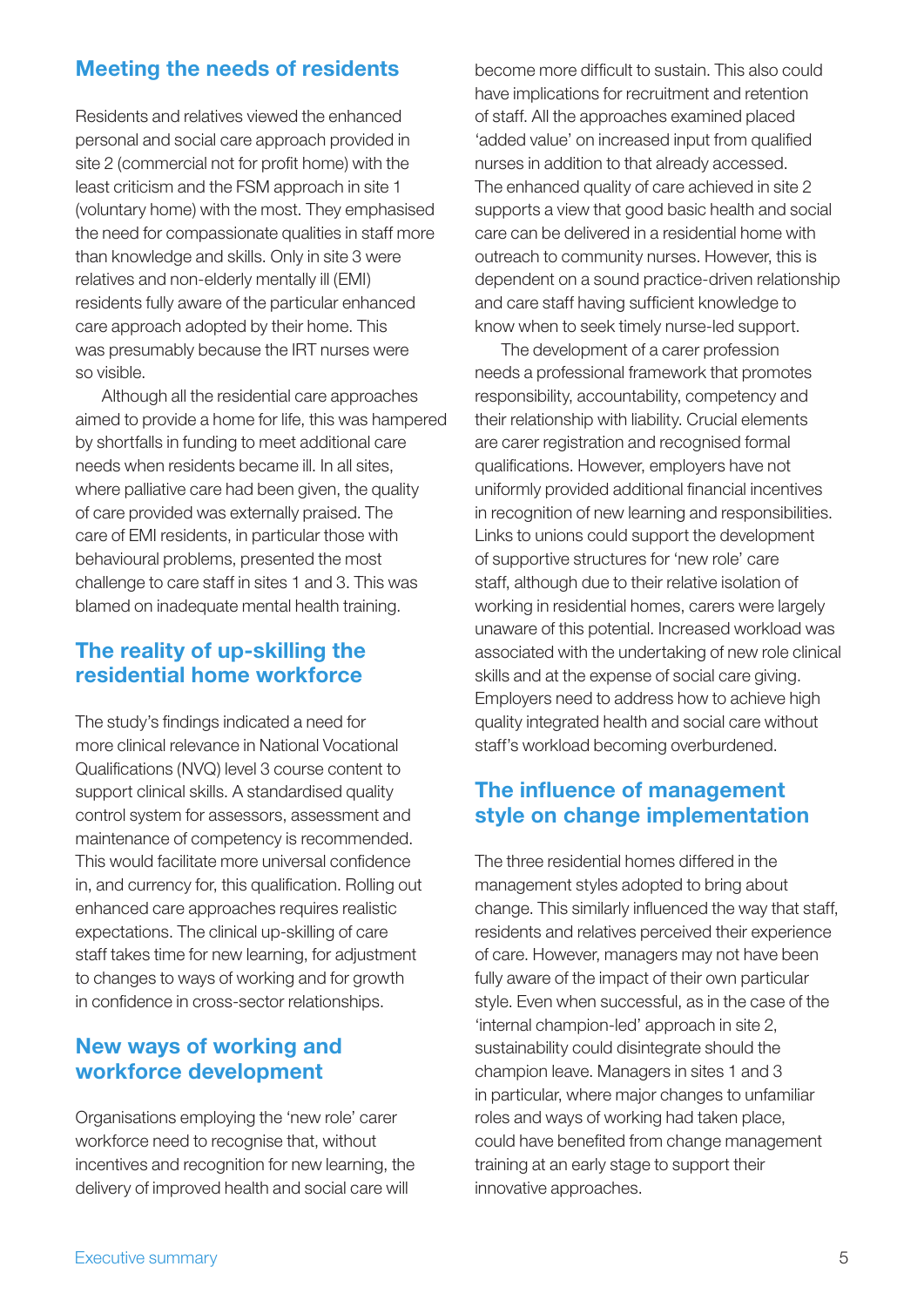### **Conclusion and next steps**

If the current increases in age and morbidity on admission continue, combined with implementation of a 'stay put for life' policy in residential care, this could lead to a situation where any distinction between residential care and nursing home care would no longer be meaningful. However, without additional finance to fund these nursing care needs, the residential sector might increasingly focus on meeting the needs of self-funding rather than public sector funded residents. Thus, an equality gap in the fulfilment of choice between consumers based on personal rather than public resource could emerge.

 The input of knowledge and skills from registered nurses (RNs) was recognised as essential in supporting 'new role' carers' learning and practice. As the practice interface narrows between what will be 'nursing' activities appropriate to the 'new role' carer as distinct from those of the RN, a clear accountability and a liability framework will be needed. This will protect both the 'new role' carers and the residents from unrealistic demand-led expectations.

 Stakeholders visualised improvements in efficiency and ways of funding for the public sector. Pooling centrally held health and social care allocations was recommended with devolvement to joint local budgets, from which joint commissioning and service delivery decisions could be made. In the site 2 independent sector commercial home, the potential for staff's clinical up-skilling was being explored strategically. This included consideration of the efficient use of financial resources, economies of scale within the workforce and investment in community staged care developments. A further approach could be to market fixed price 'bed units' at an amount incorporating 'new role' quality care costs, against which the public sector could recoup savings from avoided hospital admission and nursing home transfer over time.

 Finally, innovative residential care homes offer the opportunity to provide learning environments for multidisciplinary students. This would foster the integration of health and social care, as well as promoting recognition of the good service provided by 'new role' carers.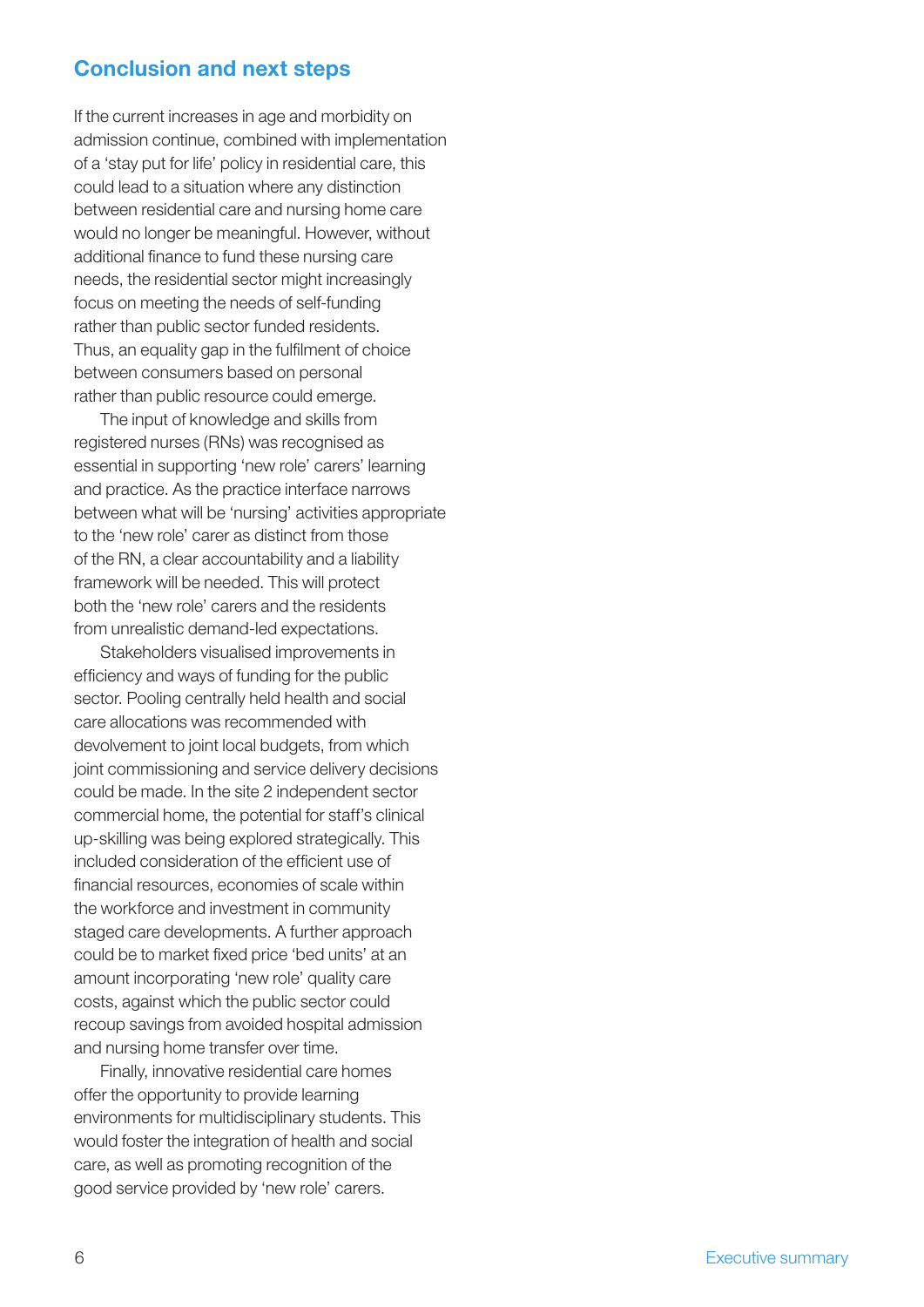## **1 Overview of research**

## **Aims of the report**

This report provides an in-depth evaluation of different approaches adopted in three residential homes in England with the aim of improving care. These approaches involved enhancement of education and training of care staff towards extended care roles and/or new clinical roles. The report examines the strengths and weaknesses of each approach and their implications from the perspectives of residential home managers and care staff, residents and relatives, community nurses, national policy-makers and other stakeholders. Particular emphasis is placed on potential benefits to older people as consumers of residential care, if such changes were to be implemented more widely. At the same time, the key challenges for care homes, their parent organisations, and national and local stakeholders in health and local government are identified.

## **The broader context**

Changing patterns of health care provision in the 1990s have resulted in fewer UK hospital beds, reduced length of stay and increased reliance on community health and social services for older people (Department of Health, 2000). As a result, over 18,000 care homes currently provide places for more than 440,000 clients; six out of ten places are in residential as opposed to nursing homes. The residential care home sector has therefore become an increasingly important source of longterm care, with over 260,000 places available in England compared with 167,000 beds in hospitals (Care Quality Commission, 2009). Out of every 1,000 residential homes, 700 are privately owned, 200 are voluntary and 100 are local authority owned. Care homes employ 355,000 care workers and senior care workers (Skills for Care, 2008).

 Residential home care, provided by social as opposed to health care staff, is a major part of long-term care for older people. The number of residential care places is set to increase and will exceed those in nursing homes over the next decade (Department of Health, 2008a). The majority of older residents are not private payers, emphasising the importance of local authority funding (Laing and Buisson, 2008). There are currently approximately 84,970 new local authoritysupported admissions of people aged 65 or over to care homes each year (Department of Health, 2001a). Although residential homes have historically catered for less dependent older people, a recent census of residents in nursing and residential care homes observed a 'considerable overlap' in dependency and nursing care needs between the two types of home (Bowman *et al.*, 2004). This is presumably at least partly due to increased illness and/or disability as residents age. With even longer survival predicted, the ability of residential care homes to continue to meet their residents' health care needs is likely to be limited both due to their current exclusion (as non-nursing establishments) from NHS FNCC in England (Szczepura *et al.*, 2004) and due to the resulting need to rely on ad hoc support from busy community nurses and primary care based health professionals (Goodman *et al.*, 2005). Ultimately, because registration regulations restrict the range of care that a residential home can itself provide, once staff in the home feel they are no longer able to meet a resident's health care needs, an 'imposed' transfer of the resident to a nursing home is a likely outcome (Reed *et al.*, 2003). Indeed, it has been contended that the two-tiered structure of nursing and residential home care can 'lead to fragmented experiences for older people' (Reed *et al.*, 1998). Recent Department of Health policy embodied in *Our Health, Our Care, Our Say* (Department of Health, 2006) does include a commitment to equip health and social care staff with skills to enable them to operate effectively in multi-agency, cross-cultural environments. This will require the replacement of traditional models of care with ones that encompass more integrated roles, competencies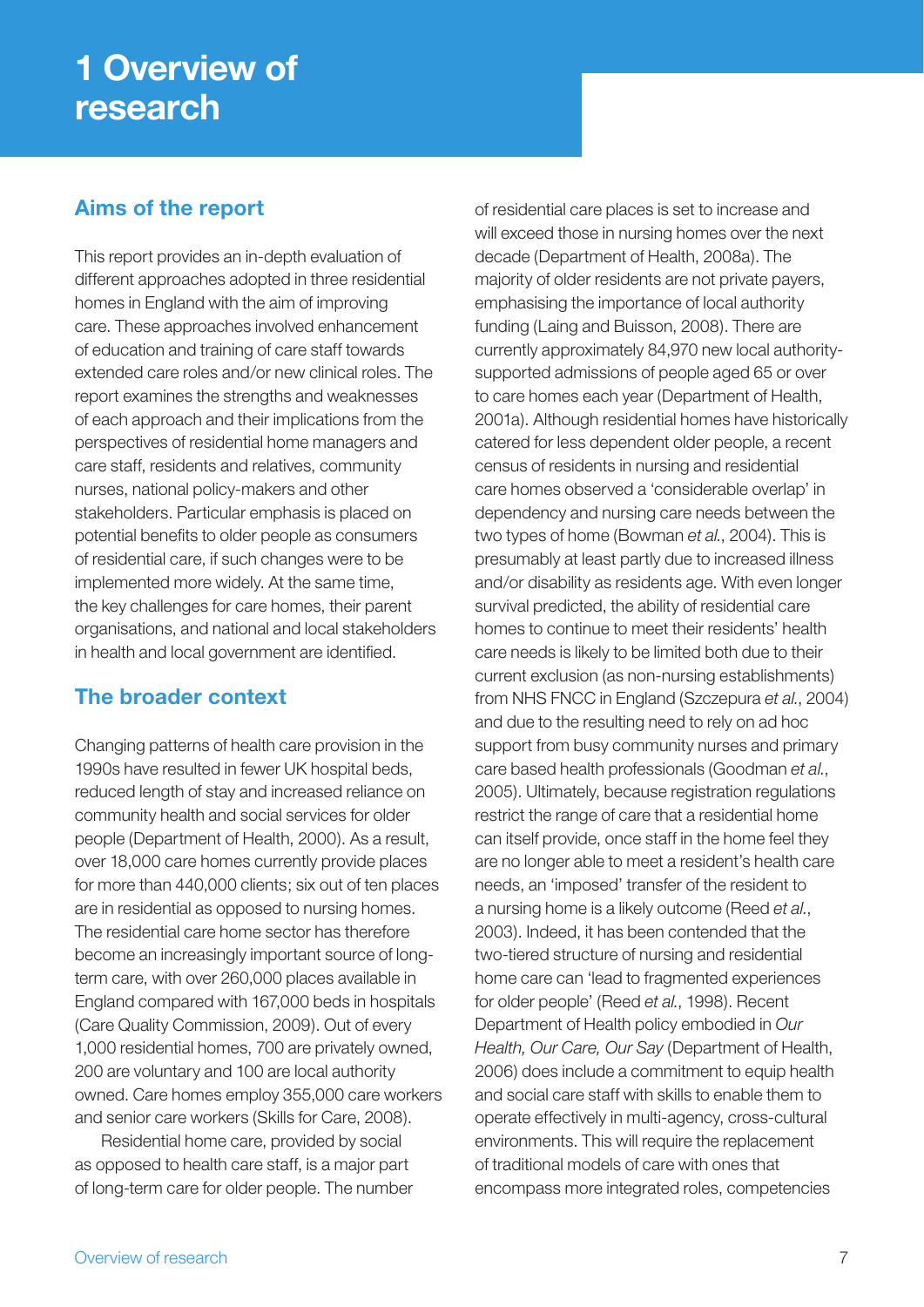and vision (Tamsma and Kooij, 2004). It has been suggested that if residential care home staff were more skilled in *anticipating* health problems in residents or in delivering care, community nurse input could be used more effectively (Help the Aged, 2006). Pilot projects reflecting this vision have already been activated, with some success being reported following evaluation, including by the authors (Wild *et al.*, 2008; Szczepura *et al.*, 2008a; Skills for Care, 2007b).

## **Case study sites**

Three residential homes were selected as case study sites. These were spread throughout England and represented the main types of ownership (private, voluntary and local authority). All three were introducing care improvements linked to the development of a 'new role' care staff workforce. However, they differed in terms of organisational context, the primary driver for change, their staffing and the approach they were adopting.

 The three case study sites are described fully in section 2. In summary, they are:

**Site 1:** a voluntary sector (not-for-profit) residential care home offering residential care with nursing in the north of England. On-site staff included one practising registered nurse manager. The home had introduced what it termed a 'flexible skill mix approach'.

**Site 2:** a privately owned residential home, part of a large chain. This independent sector business was located in the north-east of England, had no on-site nursing staff and was reliant on ad hoc community nurse support. The approach adopted focused on social and personal care.

**Site 3:** an LA residential home in the south-west of England with no on-site nursing staff but a dedicated team of 'in-reach' nurses was provided by the PCT. This community health and social care approach had grown out of a partnership project established by the LA and PCT.

A nursing home was selected as a fourth site to act as a benchmark against which resident needs and workforce activities could be

considered. This was an established home with on-site registered nursing care, owned by a large chain and situated in south-west England.

## **Research design**

The research was carried out over a period of three years. Following ethical approval, an indepth evaluation was undertaken. A rich picture of the three approaches to enhanced residential care was built up using multiple sources. These included residents and relatives, care staff, home managers, senior managers in the organisations and local and national stakeholders. A range of methods was employed including questionnaire surveys, face-to-face interviews, focus groups, documentary review and audit tools.

## **The main themes guiding the study**

- Key differences and similarities between the homes.
- An audit profile of staff and residents.
- Clinical skills gained by staff and sources of learning for these.
- Moving towards a 'new role' professional workforce.
- Ways of working and the impact of 'new role' care staff.
- Quality of care and resident and relative experiences.
- Implications for the future of enhanced residential care.

A total of 108 semi-structured interviews were undertaken during the study. Managers and care staff were interviewed repeatedly to observe the impact of change over time. Questionnaires were developed following baseline interviews. The first survey questionnaire was sent to all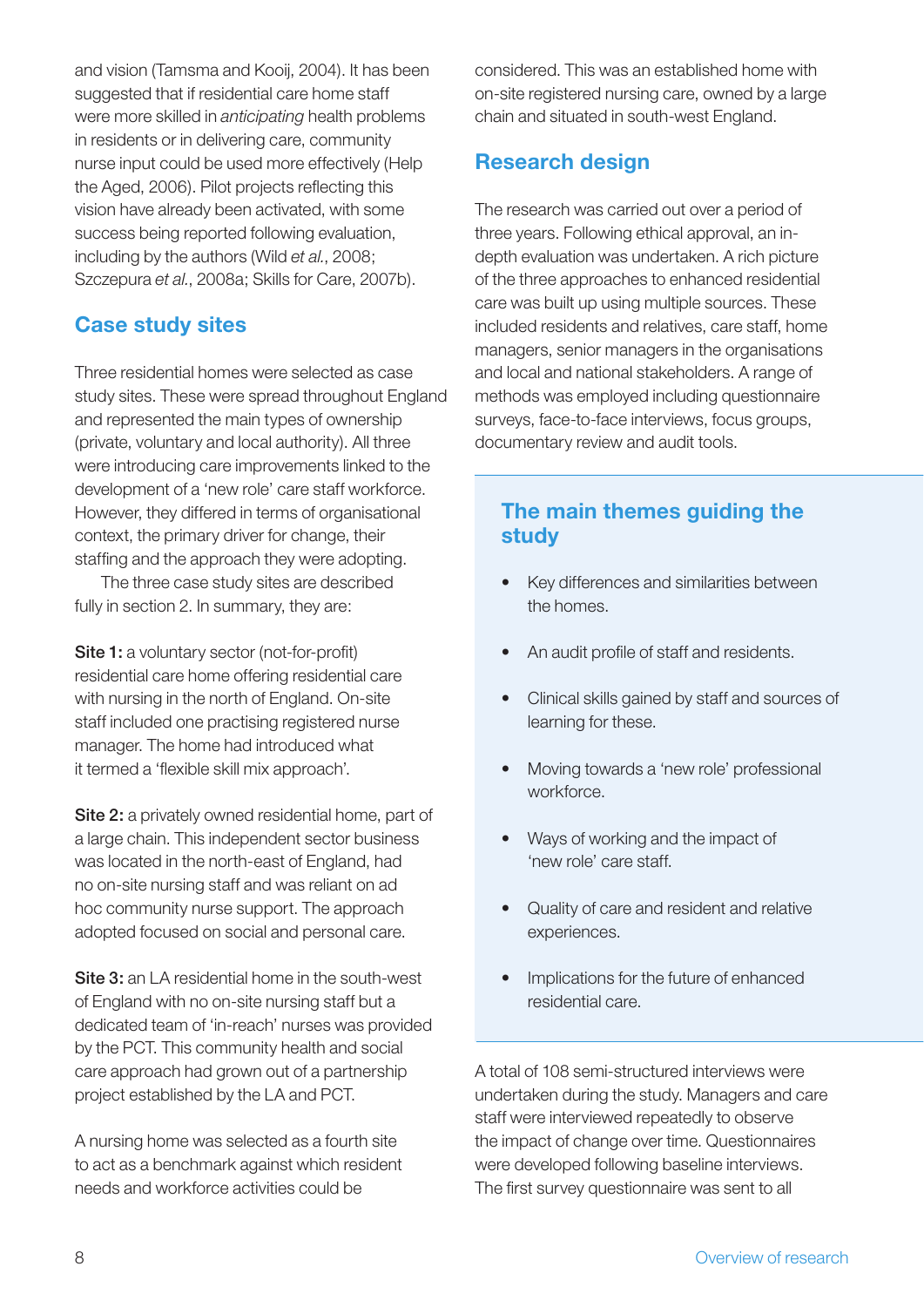staff ( $N = 141$ ), with a return rate of 40 per cent. A second survey was sent to NVQ2, NVQ3 and NVQ4 staff only, with a return rate of 22 per cent. Focus groups were arranged with care staff, residents and relatives and care home managers. Eleven resident case studies were completed. Information was gathered through a combination of care documentation review, focus groups and interviews. An 'interview' often represented several short visits, rather than one continuous interview.

 To enable comparison of residents' needs, all four homes were asked to use the same resident assessment tool (minimum data set, MDS). MDS has the advantage of not only providing resident health and social characteristics but also allowing calculation of dependency levels and estimation of nursing hours required to meet residents' needs.

 Information from two staff surveys was entered into a SPSS, Version 17 database and subsequently analysed using appropriate statistics. Analysis of the extensive interview material employed two researchers who, in the first instance, independently extracted and categorised comments under themes. They then scrutinised the material together to permit agreement on initial themes and identification of any new themes and sub themes.

 The primary research was underpinned by an extensive review of the international literature (Szczepura *et al.*, 2008a). More detailed reports were also produced presenting responses to survey questionnaires (Nelson *et al.*, 2010), the qualitative findings from the study (Wild *et al.*, 2010), and analysis of audit data (Szczepura *et al.*, 2010). The present summary report brings together the findings from these three interim reports.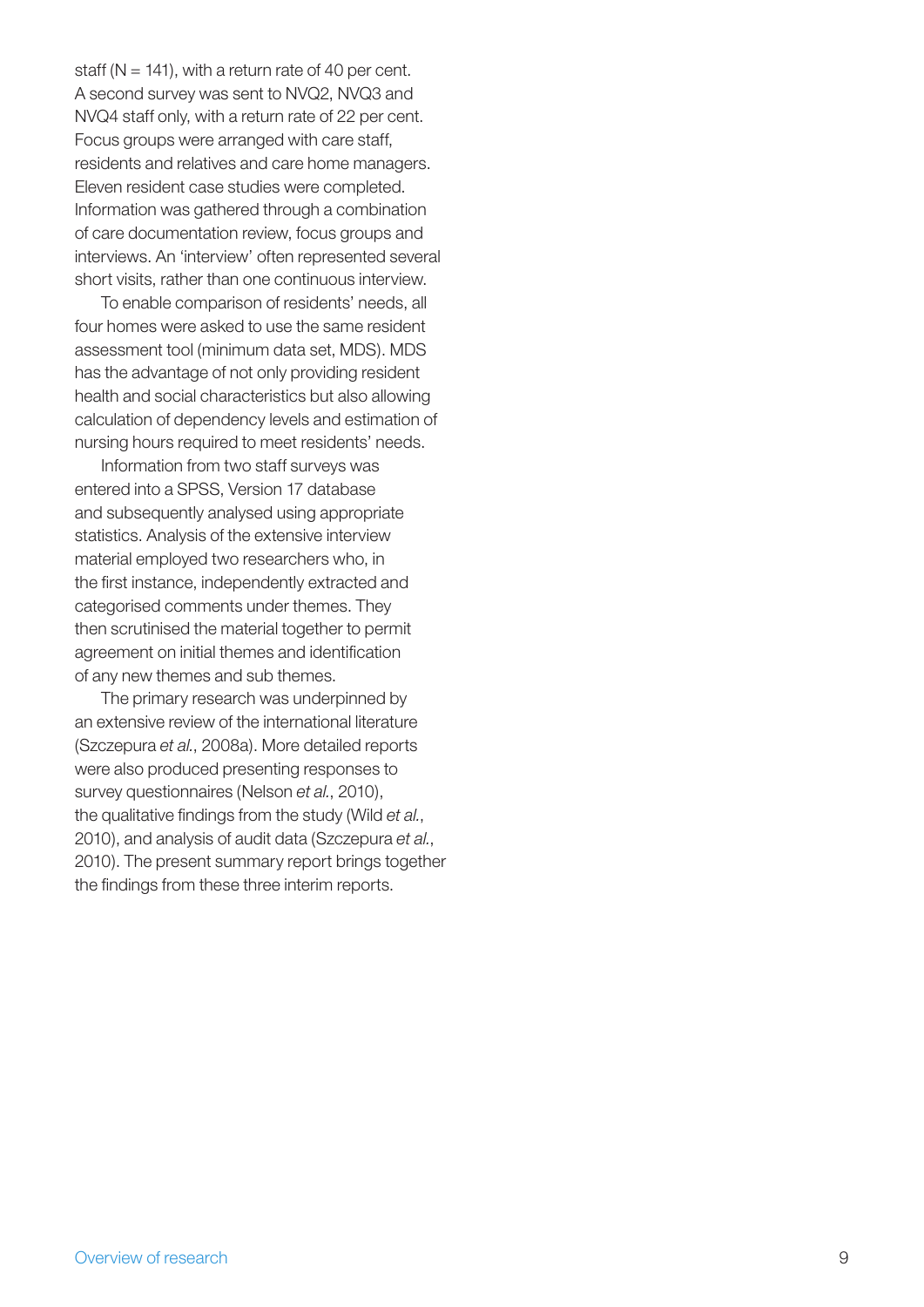## **2 Description of the residential homes and their approaches to enhanced care**

Carpenter and Perry (2001) suggest that the 24-hour requirement for nursing cover in nursing homes was often not indicated as necessary following assessment of residents' needs, and O'Kell (O'Kell, 2002) observed that some tasks undertaken by nurses could be performed by care staff, thus suggesting that alternative models of staff skill mix could be viable. However, such forms of enhanced or new role working in residential homes will necessitate the replacement of traditional ways of working with more integrated staff roles (Tamsma and Kooij, 2004). The residential homes studied were committed to training and up-skilling their care staff. They all adopted the NVQ route (see Appendix).

 The case study sites differed in the approaches they had adopted to up-skilling their staff. They also differed in the types of resident for whom staff were providing care (see Table 1). The

assessed care needs of clients were identified via the use of the minimum data set tool (MDS) and expressed as a percentage of the care required by an 'average nursing home resident' (casemix index). This figure ranged between 58 per cent and 65 per cent, compared with 85 per cent for the nursing home. Thus 68 per cent, 76 per cent and 69 per cent of the level observed in the nursing home was recorded in sites 1, 2 and 3 respectively. In addition to examining any overlap in terms of care needs, the residents' MDS assessments also allowed a comparison to be made with the three Registered Nursing Care Contribution (RNCC) determination bands that preceded the single payment band for current FNCC payment (see Appendix for MDS and RNCC/FNCC). In the three residential homes, between one in four (site 1) and one in two (site 2) of residents fell into High or Medium FNCC bands.

| <b>Characteristics</b>                                                     | <b>Site</b>  |               |               |              |
|----------------------------------------------------------------------------|--------------|---------------|---------------|--------------|
|                                                                            | Site 1       | Site 2        | Site 3        | Site 4       |
| Number of residents                                                        | 33           | 46            | 40            | 32           |
| Privately funded residents (%)                                             | 82           | 52            | 15            | 95           |
| Age range of residents [Average age]                                       | 78-99 [89.7] | 66-104 [87.5] | 56-101 [83.0] | 69-98 [87.5] |
| Residents with high level of dependency<br>physical function ADL Score (%) | 9            | 4             | 12.8          | 70           |
| ADL Long Form 1 (MDS)                                                      | 4.42         | 4.76          | 5.53          | 20.35        |
| Residents who are independent ambulatory (%)                               | 12.1         | 30.4          | 46.2          | $\Omega$     |
| Residents who are in chair most of time (%)                                | 24.2         | 15.2          | 5.1           | 60           |
| Residents who have dementia (%)                                            | 18           | 37            | 68            | 44           |
| Residents who have depression (%)                                          | 39.4         | 50            | 23            | 40           |
| Residents with behaviour problems (%)                                      | $\Omega$     | 2.2           | 5.1           | $\Omega$     |
| Case-mix index (average CMI for home)*                                     | 58           | 65            | 59            | 85           |
| Residents who are clinically complex (%)                                   | 6            | 6.5           | 10.3          | 20           |

#### Table 1. Characteristics of residents in four study sites  $(N = 151)$ .

Note: \*Average CMI = care time that residents in home should get as percentage of an 'average nursing home resident'.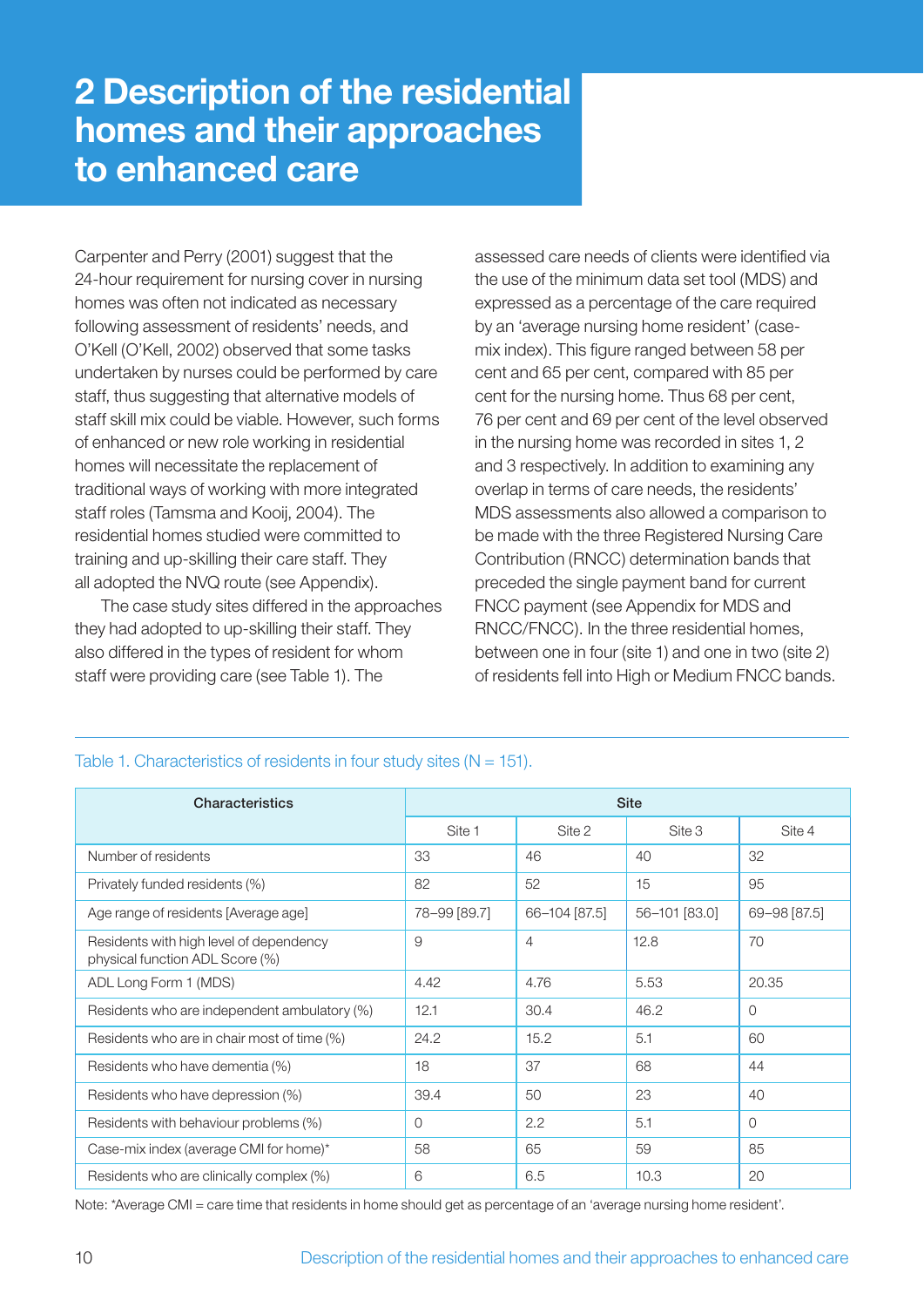The homes were similar in size, although the residential homes were slightly larger than an average home (18.5 places), and the nursing home was slightly smaller than average (45.5 places). However, the sites were dissimilar in terms of the skills base available to the care home manager running the home (see Table 2). Available care staff time ranged from 21 to 31.5 hours per resident per week (prpw) in the three residential sites. This was similar to the 32 hours prpw reported for the nursing home. However, the skill mix differed between sites. Site 1 had one in four of its care staff trained to NVQ 3 or NVQ4 level; fewer than 10 per cent of staff had no NVQ training; and there was a deputy manager on site who was a non-practising RN. Site 2 similarly had one in four of its staff trained to NVQ 3 level or above; one-third of staff had no NVQ training; and there was no RN on site. Site 3 was the residential home with the highest percentage of trained staff. Over half the care staff were trained to NVQ 3 or NVQ4; fewer than 20 per cent had no NVQ training. Although there was no on-site RN employed by the home, an in-reach team provided on-site cover. Finally, in the nursing home one in four staff were RGN qualified; one-quarter were trained to NVQ level 2; and the remaining 16 (including domestic staff) had no formal qualifications. None of the care staff was offered training to NVQ levels 3 or 4.

### **The three approaches**

The approaches that had been adopted for upskilling staff exhibited some similarities as well as differences between sites. There was therefore an element of overlap, often with differences in emphasis rather than actual content.

#### A flexible skill mix approach (site 1)

A senior manager in the voluntary organisation described the thinking behind this approach as follows:

*We did have this view in our head that there should be a way of better developing the roles in the sorts of staff that we employ ... it was about up-skilling and enhancing just ordinary good care*  practice. I think it [flexible skill mix] does try to *address the person in a holistic way as opposed to trying to look upon them as being either a social care resident or nursing resident because everybody's got multi faceted needs and none of this fits into one category.* 

**Context:** The home was a modern, purposebuilt facility opened in 2004 and owned by a large voluntary, not-for-profit parent organisation. It was the smallest residential home studied, providing permanent care for only 34 older people. Residents were reasonably well off, with eight out of ten being privately funded. There was no EMI facility and the home did not admit people with nursing needs. Respite care was not provided. The CSCI had rated the home as 'good'.

**Change implementation:** The flexible skill mix (FSM) approach was initiated by a champion in the parent organisation. In order to establish FSM, CSCI granted some leeway in permitting nursing to take place in the home beyond the normal regulations for residential care. The guiding principle for this approach to enhanced care was that some fundamental nursing activities could be provided in-house by 'new role' care staff if trained to do so and if given support by a non-practising RN deputy manager and nurses in the community.

| Qualifications   | Site 1 (%)     | Site 2 (%) | Site 3 (%) | Site 4 (%) |
|------------------|----------------|------------|------------|------------|
| NVQ <sub>2</sub> | 46             | -41        | 28         | 25         |
| NVQ3             | 25             | 22         | 50         | U          |
| NVQ4             |                | 2          | 5          | U          |
| <b>RGN</b>       | $\overline{4}$ | O          | U          | 25         |
| Other            | 14             | 34         | 18         | 50         |

#### Table 2. Qualification level of staff in four study sites  $(N = 141)$ .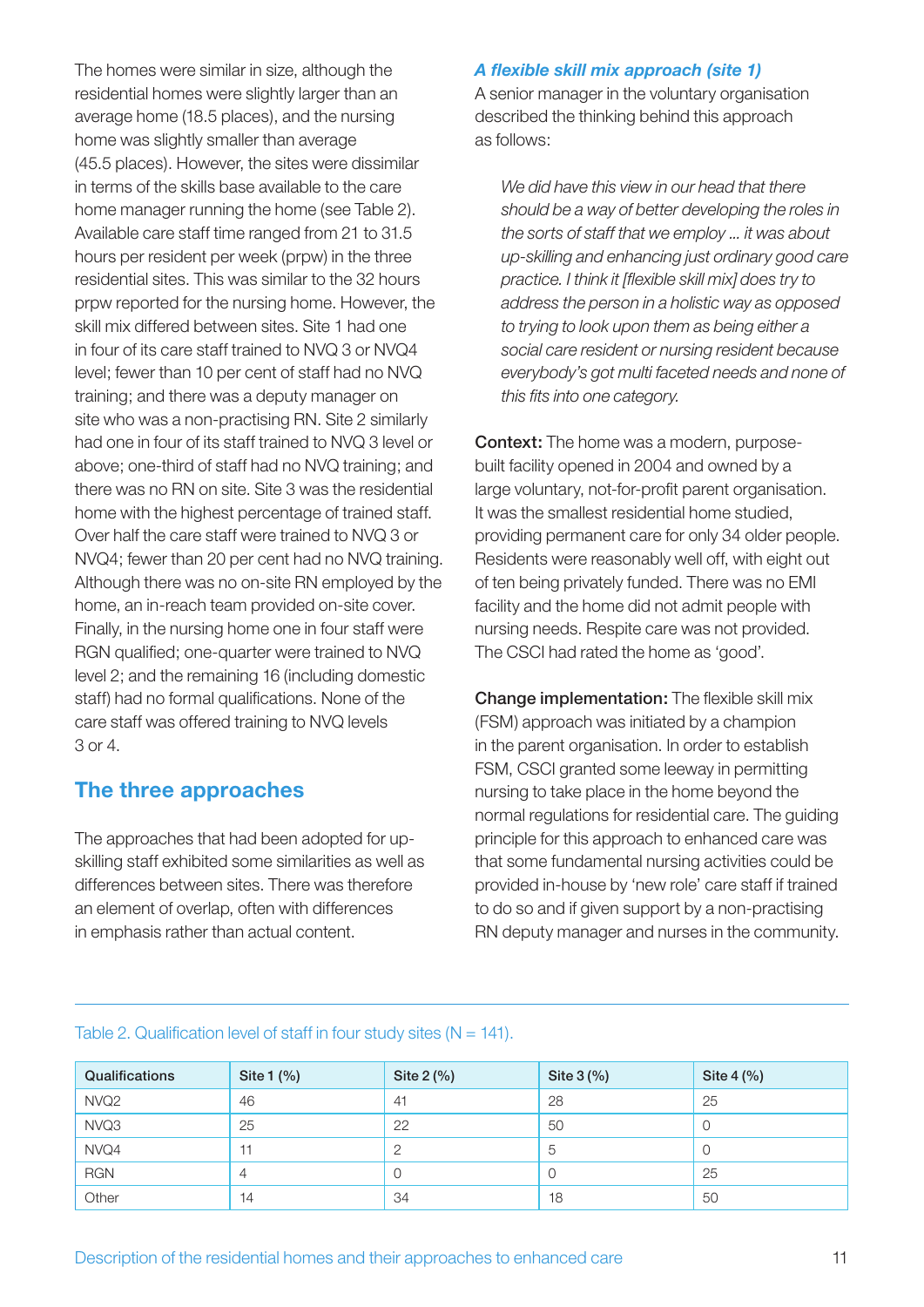The underlying rationale for this approach to enhanced care appeared to be altruistic, led by the parent organisation. This approach did not seek to undermine the community nurse's role, but rather to make better use of her time and nursing skills. Examples of routine clinical support provided by the community nurse were catheter management, stoma care and continence assessments.

 In addition, development of enhanced skills in the care staff workforce was thought to offer the benefit of enabling more responsive work schedules to meet the fluctuating needs of residents. A budget was available to the care home to enable purchase of additional specialist nursing input if required, over and above community nurse time, although this was not used during the study.

 The FSM approach involved up-skilling care staff in social and personal care through NVQ3 training and in selected nursing skills through an add-on in-house health skills award. The practice element for supporting clinical skills development was provided by the organisation's nurse trainer/ assessor. The approach to up-skilling care staff with nursing skills appeared to be mainly proactively planned with basic skills training given in advance of needs arising, but also partly reactive with specific skills training provided to meet resident needs as these arose. The budget for training was described by the home manager as 'very generous'.

 Although the home did not accept residents requiring nursing care on admission, it did aim to keep residents until the end of their lives. The home had previously applied for FNCC payment on the basis of additional care costs incurred when maintaining a terminally ill resident in the home rather than transferring them to hospital. As might be anticipated, the ineligibility of residential care homes led to this application being unsuccessful.

#### *A social and personal care approach (site 2)*

A senior manager in the parent organisation described this approach as one that should be achievable in all residential homes:

*I don't think we are doing anything here above what any good residential home should be aspiring to. I'm struggling to see if we do anything different than any of the Care Home Regs. What* 

*they're [care staff] doing is doing it in a very high quality focused way ... So yes, my staff are going above and beyond, but that's not a regulatory thing, that's a quality thing and rightly so.*

**Context:** This home was registered as a residential care provider at the outset and throughout the study. It was a purpose-built facility opened in 1991 and owned by a large independent sector care home group. It was the largest of the homes studied, with 47 residents. Half the residents were privately funded. The home had three units, catering for 24 physical frail, 11 high physical dependency and 12 EMI older people. It did not admit people with nursing needs and there was no respite care provision. CSCI had rated the home as 'excellent'.

**Change implementation:** This enhanced care approach was driven by an internal champion rather than originating from senior management external to the home. However, the fact that the home had achieved a particularly high quality service was recognised by the parent organisation. The guiding principle for this approach was a strong focus on high quality personal and social care provision within the context of the normal regulations for residential care. The development of enhanced skills in care staff was viewed primarily as enabling residents to remain in the home for as long as possible. There was no budget to allow purchase of additional specialist nursing input; the home was entirely reliant on traditional community nurse support.

 Care staff were up-skilled in social and personal care through an NVQ3 course. This learning was supplemented by ad hoc health-related courses identified by the home manager to meet emerging resident needs. The budget for training was described by the manager as 'very small'. Some basic nursing skills were delegated and supervised informally by the community nurse, who also undertook other clinical interventions such as dressings and catheter care. Thus, the approach to enhancing the health skills of care staff appeared to be mainly reactive with specific skills training identified and provided ad hoc to meet resident needs as these arose.

 The home could not admit residents if they required nursing care, but the staff were keen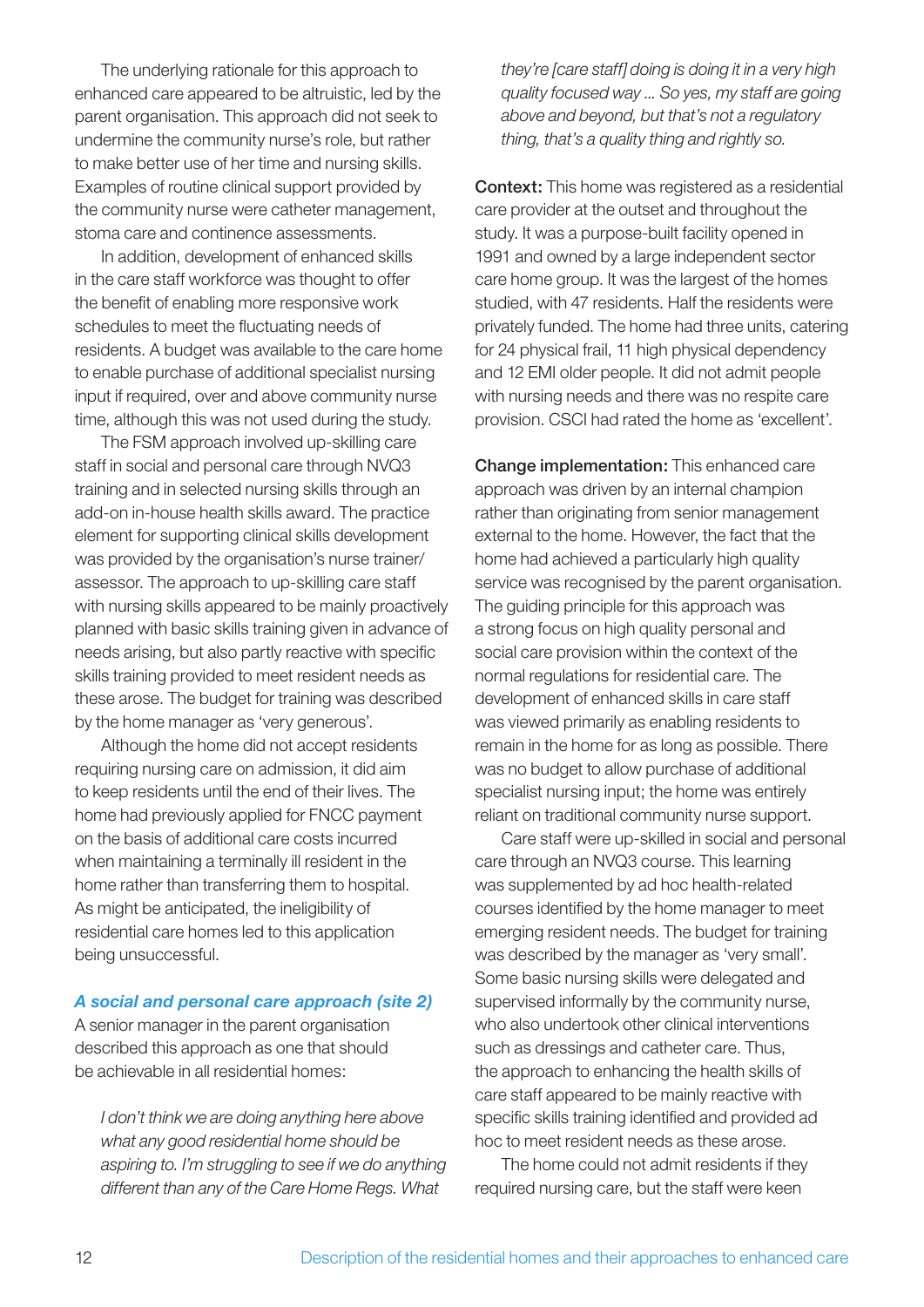to undertake appropriate care to maintain a resident until the end of their life and thereby avoid hospital admission or transfer to a nursing home. The home had previously requested a Continuing Care payment for a palliative care resident. In this case, the home's request was not granted although, unlike FNCC, as NHS patients older people in residential homes are potentially eligible for such payments.

 The overall vision in this home was one of quality enhancement that incorporated clinical tasks only as delegated by the community nurse. This was set within a strong social/personal care framework. It was thought that a reputation for quality would provide added commercial value including maintaining high bed occupancy.

#### *A local authority partnership approach (site 3)*

This approach involved the care staff in the LA home and PCT community staff. From the community perspective, an LA community resource manager described the approach as:

*We're trying to deliver person-centred care but it isn't easy because older people's services have been traditionally much more task orientated.*  We're trying to be flexible towards the individual *and assess each situation on its merits, to get them to see the philosophy behind what they do. We're trying to develop a model of working whereby hopefully we empower them enough to make sensible decisions in difficult situations, always keeping in mind that it's about risk and choice and building an organisational structure so that they have support.*

From the residential home perspective, the home manager also described an integrated way of working:

*Well we're still having the support of what was an in-reach nursing project which has now become mainstream. The fact that it's become mainstream at the moment hasn't made any*  significant difference. We still have that support; *we still have a very high number of care staff who have been trained in recognising certain clinical things and they have their Health Award to do* 

*certain clinical tasks. That is still continuing and that's still very much part of the ethos as a home.*

**Context:** This care home was registered as a residential care provider. The home was a purpose-built facility opened in 2007 and owned by the local authority. It was the second largest residential home studied, with 40 residents in total, all transferred from other LA homes after closures. Only one in seven residents was privately funded. There were two units catering for 25 EMI and 15 frail elderly; the home did not admit people with nursing needs. This was the only residential home to provide significant respite care, offering a service for approximately 65 older people per annum. CSCI rated the home as 'good'.

**Change implementation:** This approach to enhanced care in the home was externally driven. It had grown out of a partnership project established jointly by community health and social care. This project had focused on provision of a dedicated in-reach team (IRT) to proactively support three residential homes (Szczepura *et al.*, 2008a; Wild *et al.,* 2008). IRT staff were available 24/7 to provide nursing and physiotherapy input and to develop the skills of care home staff. For the project, CSCI had granted permission for care staff to engage in nursing activities in the home beyond the normal regulations for residential care. By the time of the present study, the IRT service had moved from an experimental status and had been established as part of a community resource centre working in partnership with existing community professionals. The frequency of routine visits by the IRT had reduced (with nurses taking a more casebased approach to meeting residents' needs). Increased responsibility was given to care home staff in the new amalgamated site. By the end of the study period, the IRT service had expanded to provide similar support to a further four residential homes (including ad hoc input to two independent sector homes). The home had never applied for FNCC or for a Continuing Care payment.

 In this home care staff were up-skilled through NVQ3 in social and personal care and in their clinical skills through an add-on in-house health skills award. The practice element for supporting skills development was provided by the IRT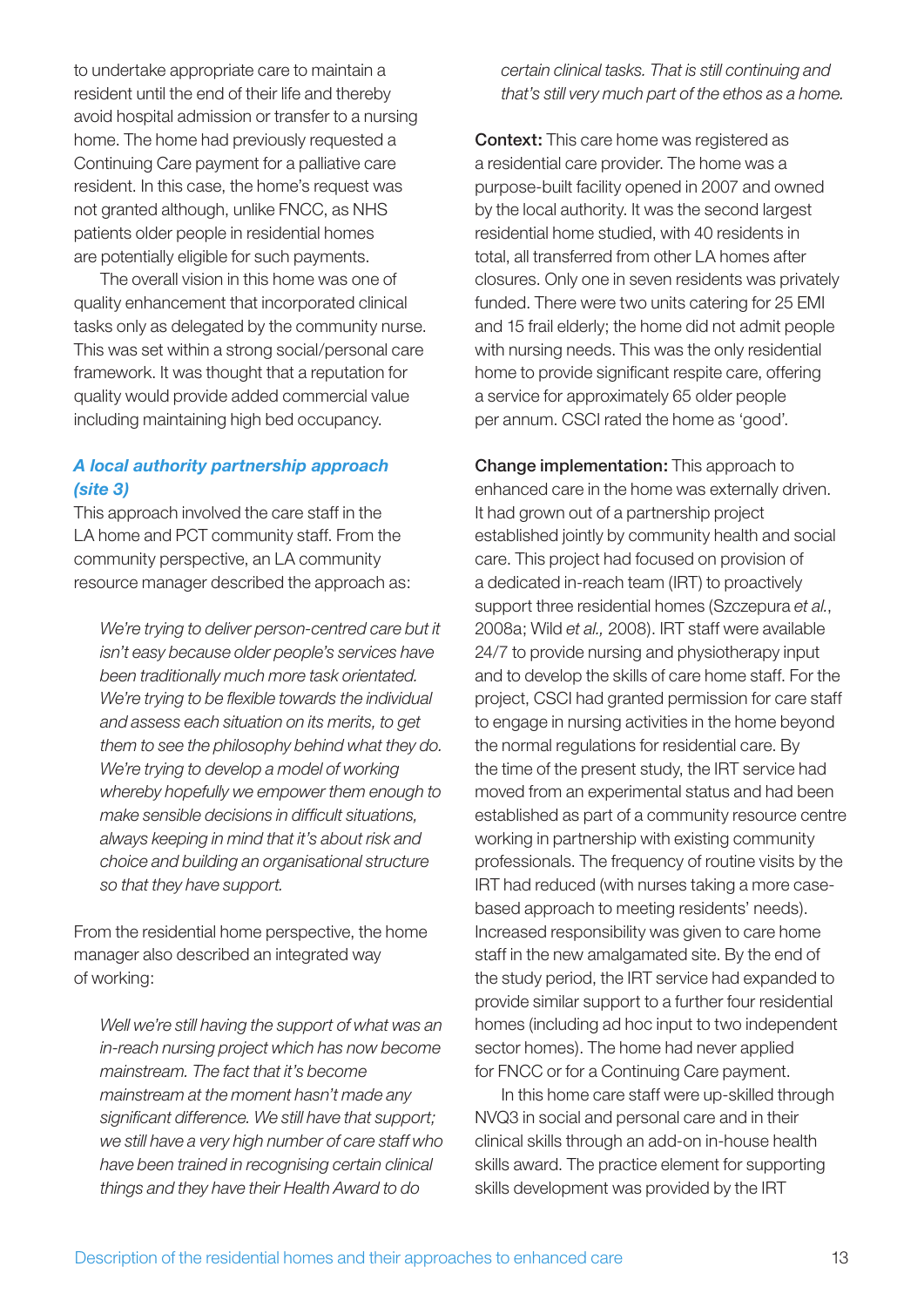nurse assessors plus an in-house assessor. The approach appeared to be proactive, with basic skills training given in advance of needs arising, and added skills training provided to meet the needs of specific residents, that is, dementia and learning difficulties. The LA provided a budget for training care staff and an NVQ assessor.

 The approach placed an emphasis on a 'stay put' policy, emphasising resident choice and the promotion of integrated health and social care ways of working. The guiding principle for the approach was prevention of avoidable hospital admissions and nursing home transfers. Up-skilling care home staff enabled them to provide fundamental nursing activities in-house. Enhanced clinical skills in care staff, supported by a dedicated nursing team in the community, were considered the best means of preventing avoidable hospital admissions, facilitating early hospital discharges and preventing transfers to nursing homes. There was a ringfenced budget for provision of the IRT service.

#### *Comparator nursing home (site 4)*

A nursing home was selected as a comparator. The deputy manager described care provision and changing skills required in the home as follows:

*Nursing home residents are becoming more frail and dependent; they tend to live longer so there is increased opportunity for degenerative diseases to develop. Consequently, the technological aspects of care giving have*  increased significantly. There are also far more *prescribed procedures in place which have replaced the informal ad hoc care methods employed previously, for example, with regard to manual handling, effective hand washing, infection control and wound care.*

**Context:** This was a middle-sized nursing home with 32 permanent residents and part of a large independent sector provider. The home was housed in a period property built in the mid-1800s with a purpose-built wing opened in 1991. Virtually all residents (95 per cent) were privately funded and where appropriate they received FNCC. The home was registered as a nursing care provider. CSCI had rated the home as 'adequate'.

**Approach to care:** Residents were admitted to the nursing home from hospital, from their own homes and from residential care homes. Residents were reported to have become more frail and dependent on admission. As individuals are tending to live longer, degenerative diseases were increasingly likely to develop. As a consequence, staff reported that the technological aspects of nursing care had increased significantly; there were far more procedures and protocols in place, replacing the more informal ones employed previously.

 The nursing home did not consider it had a particular approach to care other than conforming to the parent organisation's requirements and CSCI's standards. However, it did subscribe to a 'stay put' policy for residents and worked closely with the PCT to safely prevent avoidable admissions to hospital. There was no EMI facility. Unlike the residential homes, reportedly only RNs performed nursing interventions. Involvement of community nurses was infrequent and largely confined to practice refresher inputs from community specialist nurses in response to a particular resident's needs. Care home nurses used a company-devised resident assessment tool with similar domains to those of MDS. Care staff development was to the level of NVQ2 and the home had no care staff trained above this level. The home employed a part-time nurse to support its training activities.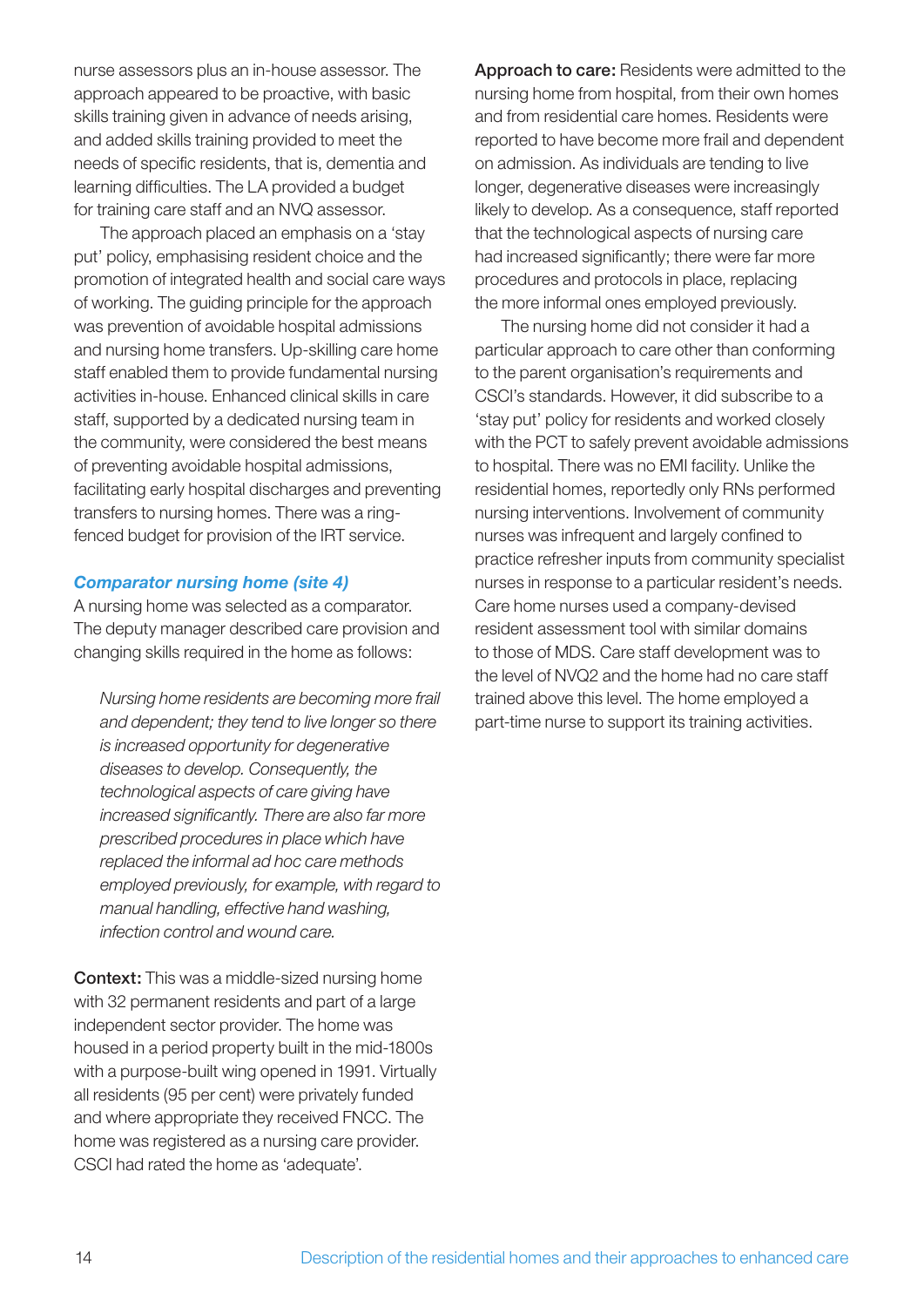In addition to examining how enhanced care was implemented in the three case study sites, national and local stakeholders were interviewed to explore current issues and debates concerning residential care.

## **Regulation**

In order for care home staff in sites 1 and 3 to undertake nursing tasks alongside traditional personal and social care giving, approval had to be sought from CSCI because this represented a departure from the normal regulations for residential homes. When interviewed, a CSCI representative was clear that a home in which skilled nursing activities were undertaken (or delegated) by an in-house registered nurse (RN) would normally be registered as a nursing home (see Appendix). However, CSCI adopted a flexible stance towards enhanced care approaches being introduced in residential care. This was grounded in the logic that it was reasonable to permit an older resident whose health was failing to end their days in what they considered to be their 'home'. Decisions were also made at a time of changes to regulatory bodies and the framework for regulation.

 A CSCI representative provided an analysis of the initial regulatory situation and the impact of innovation as follows:

*At the moment it's quite clear that if you're providing a lot of nursing care then you should be registered as a nursing home and yet as a regulator we're very supportive of trying to keep people who deteriorate in their [residential] home but the registration regulations in the Care Standards Act aren't as flexible perhaps as they might need to be. When they were suggesting to have care workers delivering nursing care, my initial sense was is this for the right reasons, could it be cost saving – if we're having difficulty appointing nurses.* 

 *Now I think that's a good thing … they're modifying, they're developing, they're being innovative and certainly we have a growing type of service that nobody's ever thought of before, very worthy, needs to be supported, needs to be*  registered because they would fit easily into the *categories that we have …* 

 *The other thing that's happened is they're doing a bigger review of the Care Standards Act. Now that's overarching our framework and that's partly because the two Regulators, ourselves for social care and the Healthcare Commission …*  we're officially one body ... we've got an *emphasis on providing responsibility and selfimprovement …* 

From a local social care perspective, the flexibility of CSCI in decision-making was viewed pragmatically. It was thought this was linked to a need to protect residential care as a resource but placing increased emphasis on the ability of individual homes to demonstrate how they can meet their residents' needs. A LA community resource manager provided this summary:

*I think they [CSCI] want to move the sector forward and I know that one of their aims is not to*  stifle businesses setting up and homes setting up *and private companies, because if they do there won't be enough homes! So I think they'd like to*  keep it as flexible as possible ... I think that *because, what CSCI have done of late, they've actually relaxed a lot of their regulations … they're very much assessing homes on whether or not they meet the needs of the residents that are there at any given time – so that very much then puts it down to the home.* 

At a national level, a representative of the nursing profession considered this departure by CSCI from normal regulations was essentially a response to increased pressure on community health services. New partnership-working with care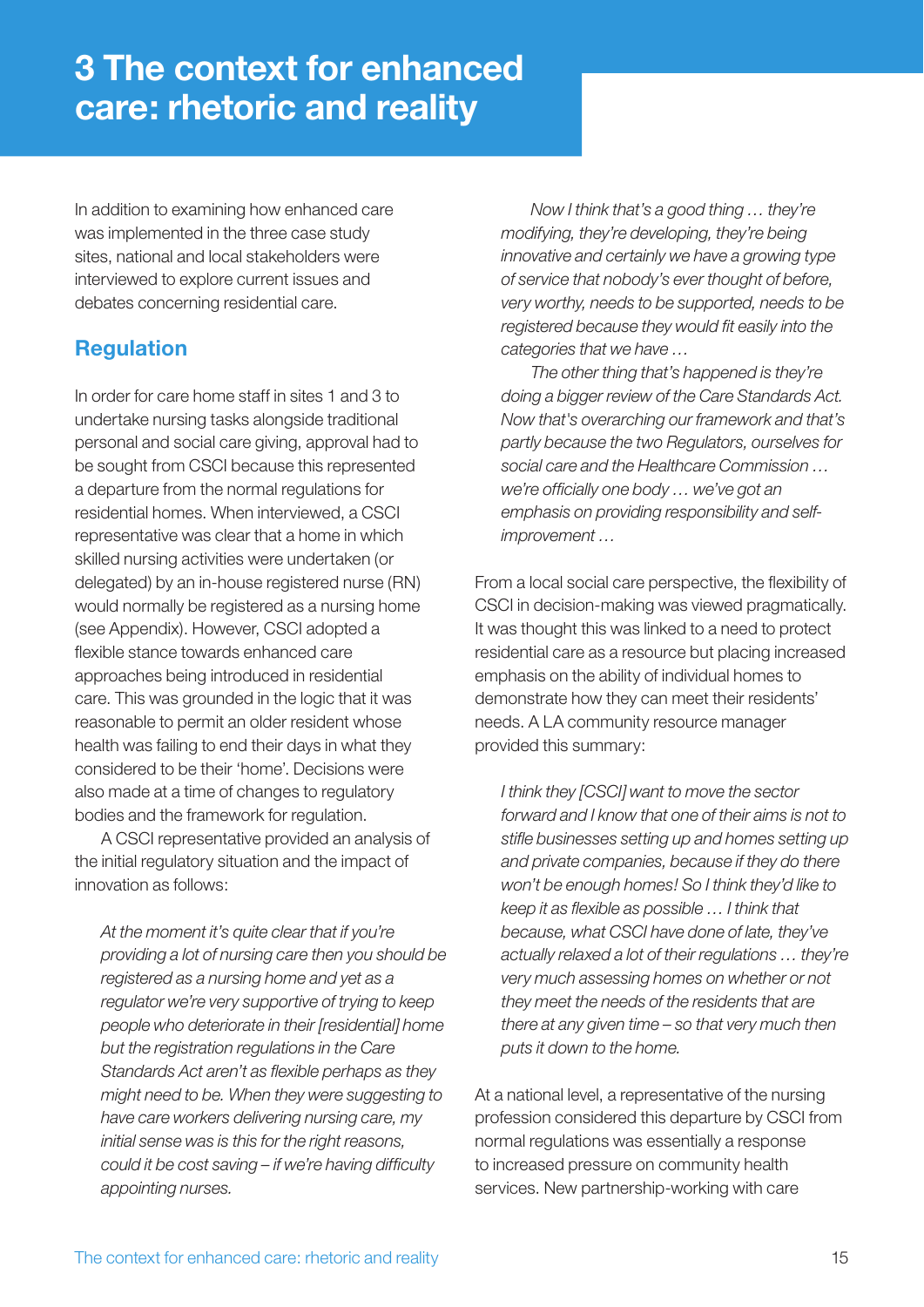homes was perceived to place greater emphasis on resource use and targets rather than on benefits to residents. A national nurse advisor said:

**One of the difficulties with CSCI is that they are** *not consistent and actually the reason that they are calling [site 3] a pilot is they are outside of the care standard legislation. The legislation is very, very clear that there have to be registered nurses in a care home giving nursing care, but they will*  flex around a bit and half the time CSCI doesn't *know what is happening. So it is not about saying we should be supporting care homes, we should be working in partnership for the benefi t of patients, it is about saying we should be working with them because we have got to keep this moving because otherwise we won't meet the 18 weeks target, we won't meet this related to*  delayed discharges and we'll be fined ... so it's a *very different emphasis I think.*

From the local social care perspective, while accepting the pressure on community health services, a need for regulation at the interface of residential carers' new roles with nursing skills and those of the registered nurse was considered necessary. An LA community resource manager observed:

*I think what needs to probably be regulated is this defi nition between nursing and higher end residential; I think that's getting quite blurry*  and might need to be more defined in a *regulatory way.*

### **Development of a 'new role' carer workforce**

Authors have previously suggested that some tasks undertaken by nurses could be met by care staff (O'Kell, 2002; Carpenter and Perry, 2001). Through this, residential homes operating with an appropriate staff skill mix should be able to meet the increasing complexity of needs and dependency of older residents. Studies in different settings (Bozak, 2003; Ely, 2001) suggest that changing vision and practice takes time before benefits can be realised and initially could lower staff morale, produce resistance and harden the

subscription to traditional cultural values. However, despite the challenges the care home managers in the three study sites used terms such as 'demand-led', 'person-centred' and 'responsive to health and social needs' to describe the key reasons for the up-skilling of their care staff workforce. Other key drivers identified were a rise in the average age of residents, increased morbidity associated with age and more complex needs. There was recognition that up-skilling the workforce was also a means of empowering care staff and raising awareness, as one LA community resource manager explained:

*And I think the more you start having a more holistic approach to care, straight away staff are having to think differently and then hopefully that's raising their whole kind of awareness of their responsibilities and their importance. I envisage over the next couple of years, these will be conversations I'll be having with people and we may need to be re-looking at the whole way we work, what we call people and what their job description actually is.*

Our review of job descriptions for carer and senior carer in the three residential homes demonstrated inconsistencies in employment requirements for care staff. Only site 3 had a qualification requirement for both carer and senior carer roles. It was also the only site to emphasise the possession of health care skills and the need to undertake further training, including that for dementia/mental health.

 Ageism, that is, the low value that society places on older people and by association on those caring for them, was also identified by a national nurse advisor as a hidden factor limiting advances in residential care for older people.

*If you can earn more stacking shelves in a supermarket than you can earn providing care then I think that suggests that society doesn't value care work and if you put that alongside the fact that we know a Western society doesn't tend to value ageing then … culturally you've already got a challenge before you even start to look at the services that you're trying to provide.*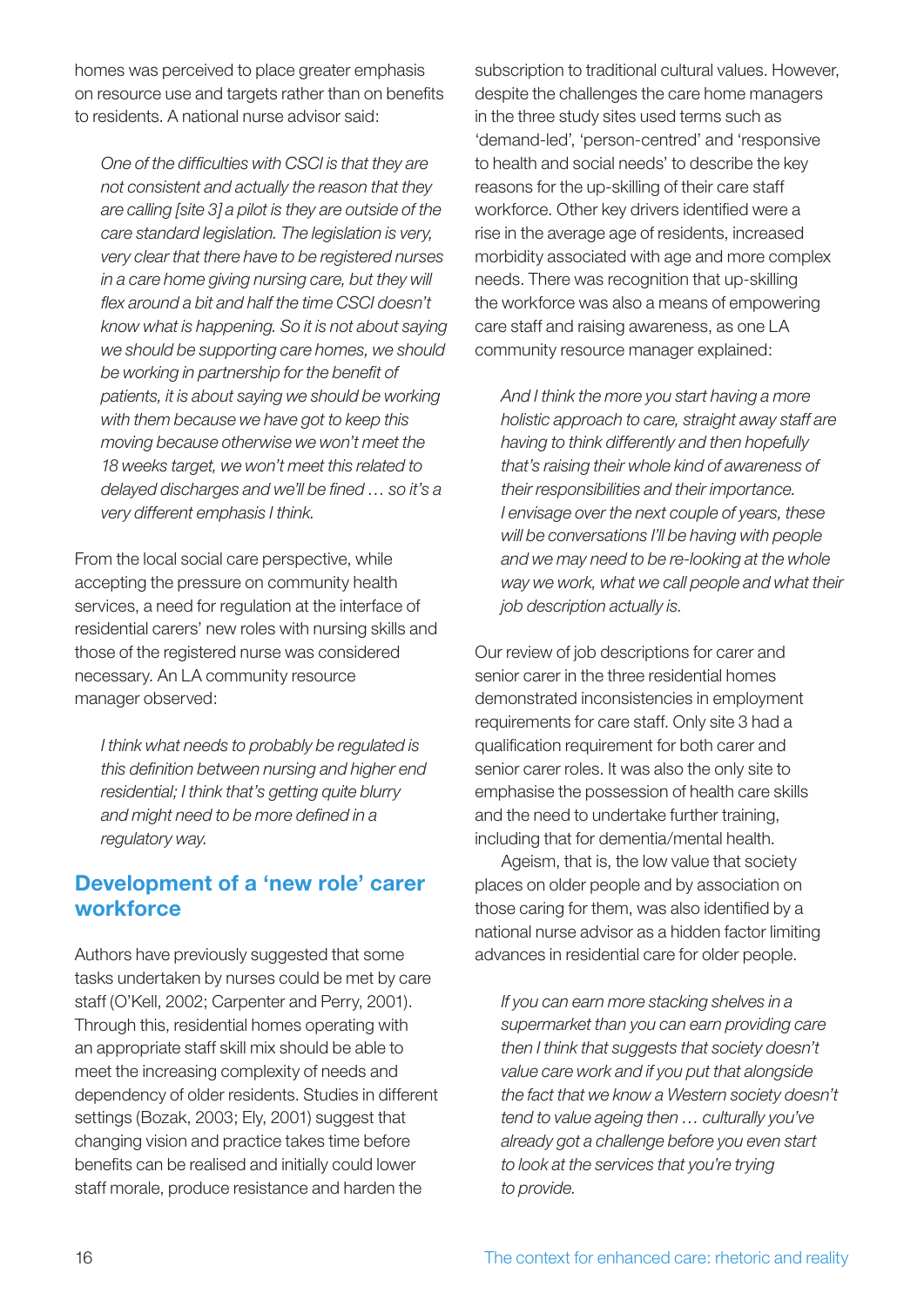When considering the challenge of limited resources and pressure on service provision, the situation was analysed in detail by national nurse advisor who thought that organisations might seek less expensive options rather than employ registered nurses. This was coupled with public confusion over the definition of 'a nurse' as well as ever changing and contradictory predictions around the sufficiency of the existing nursing workforce to meet future demand. Within this context, nursing was believed to be in danger of being deprofessionalised by such cost containment policy.

*If society were serious about looking at skill mix and about looking at the best service home for delivering care to people in care homes then I think we have to acknowledge that we need to look beyond what would be cheaper and that's the bit that concerns me, that increasingly organisations are saying it will be cheaper if we have more care workers or they're saying we need more care workers because we can't recruit registered nurses. They don't differentiate and the fact that those health care support workers are nursing … so what is protected is the term registered nurse, but of course the public don't understand the difference between a registered nurse and a nurse.* 

 *So we have a policy context of deprofessionalising the profession; we have a policy context where we know that there has been phenomenal problems in terms of the workforce and workforce forecasts undertaken by the Department of Health and there's mismatch … but I think we do need to be aware that there will be a temptation to reduce, and reduce, and reduce the cost of care for people in care homes.*

### **The push for integration of health and social care**

Several authors recommend the need for care homes to have greater access to NHS nursing expertise not least because care home staff were described as being isolated and excluded from main stream care systems (Chambers and Tyrer, 2002; Davies, 2001). However, as policy continues to push for a closer integration of health care and social care (Department of Health, 2006), this

implies a merger of two different forms of care in the residential care home setting. In a world where both sectors subscribe to the terminology of personcentred care, the concept of a boundary between health care and social care was believed to be artificial, as indicated by a national nurse advisor:

*I think one of the difficulties ... is the very muddled thinking around the boundaries between health and social care and if one is truly looking at providing what I would call holistic, humanistic person-centred care then those boundaries are false and you can't say this is a health need and this is a social need and therein lies the problem. The reality is for everybody we have health needs and we have social needs and you don't differentiate and you don't need to differentiate that is unless you need longterm care.*

A further message in current policy rhetoric, irrespective of the care settings, is consumer (client or patient) rights. The older individual's rights as an NHS patient are embedded in policy which stresses a person's right to exercise choice and to expect inclusion and equality in access to services (Department of Health, 2001b, 2006, 2008b). Yet it has been argued that this policy is not actually implemented for the older consumer, for example when in need of end of life care. If cared for in a nursing home, this person could be eligible for receipt of FNCC payment and could receive end of life care in situ (Department of Health, 2009), whereas he or she would be ineligible if nursed in a residential home and would therefore be unable to remain in place.

 With residents' health failing as they age and the associated increase in staff costs, all three residential homes reported a shortfall in funding as they attempted to maintain individuals in the home. If the additional care cost could not be met by the resident or absorbed by the home, it was likely to result in transfer into hospital or to a nursing home, shifting costs to the health service. Home managers considered that this situation undermined any policy rhetoric on consumer rights and integration. It also affected a residential home's ability to provide a home for life. As one home manager said: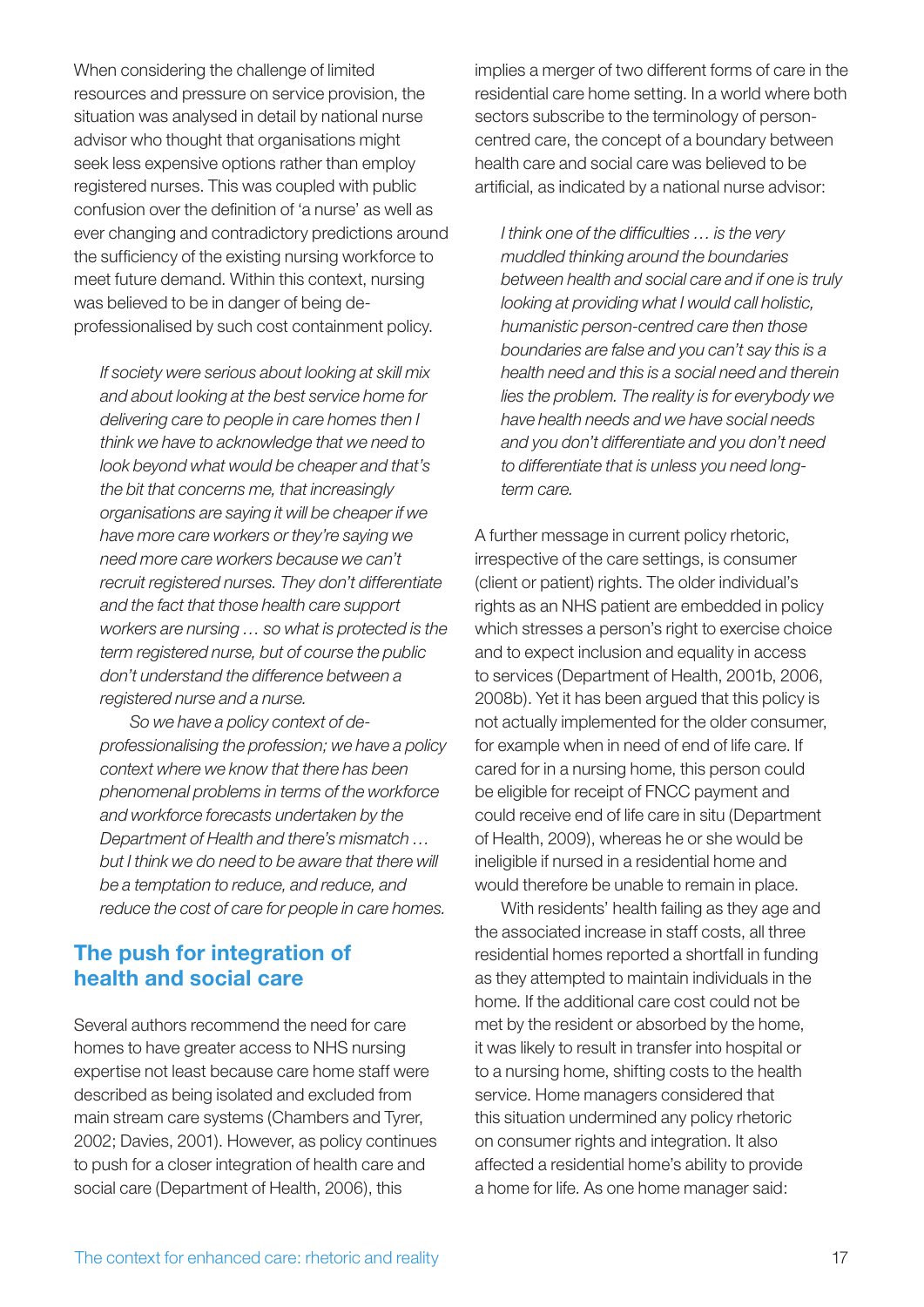*If you're not a traditional nursing type home they don't want to give you nursing level funding [FNCC]. We are working very hard to try and get it. There's no specific guideline as to where the nursing band level really is: there's nothing that*  says that is specifically 'it'. Yes, they *[voluntary organisation] pick up the tab which is not really fair – it's a risk factor – a real cost and it's ludicrous – where's the common sense?*

The changes introduced in the residential homes under study were viewed as one means of turning the rhetoric of integration into a reality. Innovation and training were perceived by management as breaking down barriers which had historically defined care provision as two separate entities health and social care. An LA community resource manager described how staff's values and beliefs underpinning different ways of working and cultures were gradually being eroded. New ways of tackling problems jointly were being identified that represented a learning process for all:

*As a joint effort we saw it very much about changing culture. It was about building relationships, so I guess we've done it a lot by example. We've done it a lot by integrating with the [care home] staff, being there with them, talking to them, explaining things. Then we've done it by listening to them and looking at what they perceive to be some of the barriers as to why they felt they couldn't do all of the things. … Some were cultural barriers, but others were barriers that we could actually tackle. So what we did was we looked to changing the culture from different angles. Some of it was about just empowering the staff and enabling them to make more decisions for themselves so that they felt they could do things for residents. Some of it was about actually putting physical things in place … some of the practical things were just about physically changing the care plan format so that we could actually get people to follow a process that made them write down all the information about people and more of a person-centred approach.*

## **Key findings**

Despite clear regulations differentiating care homes with nursing from residential homes, flexibility in CSCI regulation was crucial to residential homes' initiatives to up-skill care staff to undertake fundamental nursing tasks. However, social care and nursing stakeholders, while recognising the pressures on community staff providing longterm care for increasing numbers of old and infirm people, differed in their perception of this irregularity. For nursing stakeholders, the notion of a cheaper workforce providing nursing rather than nurses was perceived as a reflection of ageism on one hand and as de-professionalisation on the other. In contrast, a social care stakeholder took the stance that up-skilling care staff with nursing skills would both protect the residential home sector as a resource and empower the carer workforce. Both the nursing and social care stakeholders agreed that no boundary between health and social care was necessary to deliver personcentred care. However, the interface between RN activities and those of up-skilled carers may need to be addressed through regulation.

 From the residents' viewpoint, policy expressing individuals' rights as NHS patients appeared to be undermined by that of FNCC, which depicts residential care residents as ineligible for funding to meet RN care when need arises in this setting. This anomaly has the further implication of undermining the residential homes' desire to offer residents a home for life as care costs increase towards the end of life; the individual resident may not be able to meet such costs.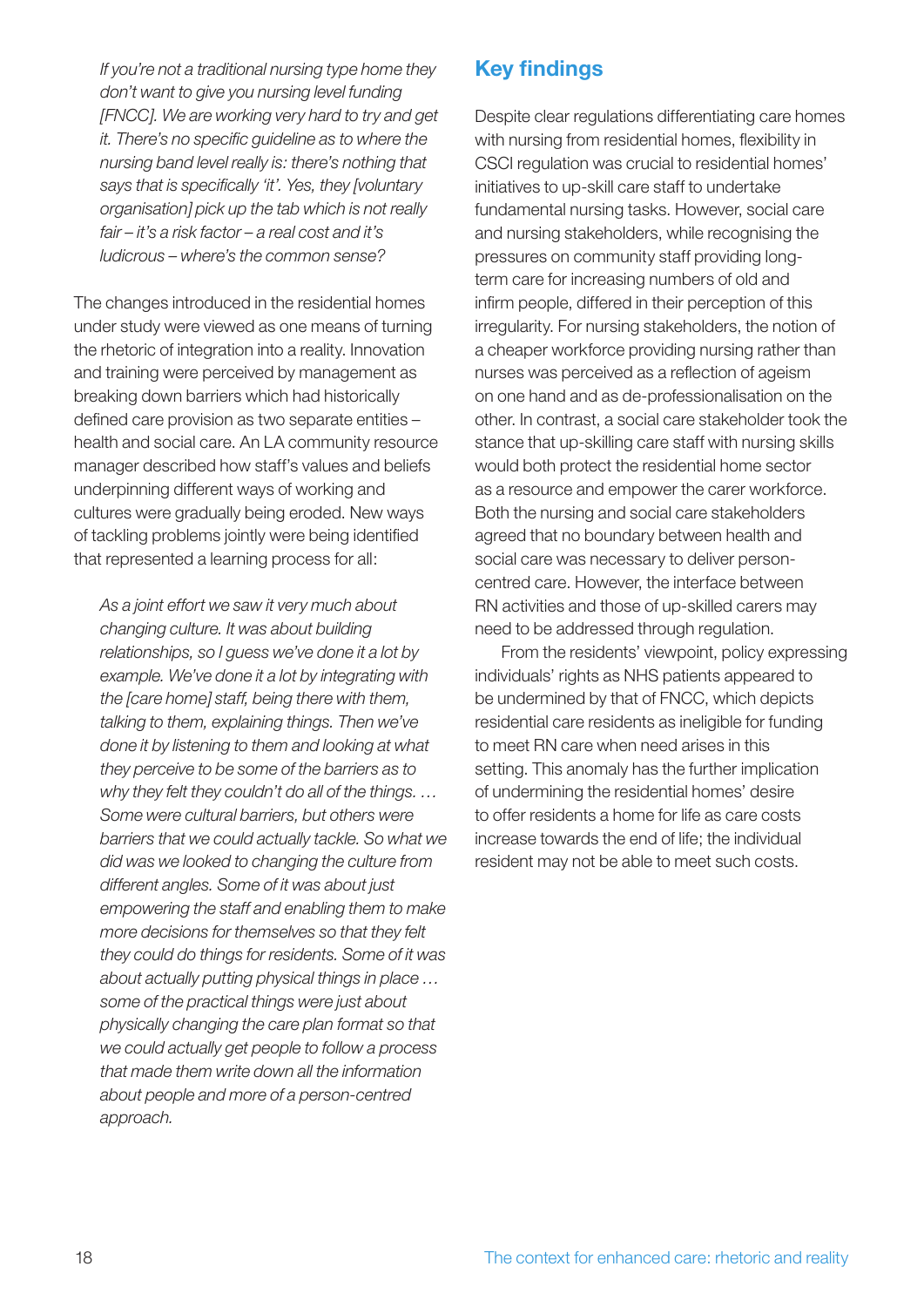## **4 Meeting the needs of residents**

## **Older people and their views of enhanced care**

Research has suggested that up-skilling care staff can produce benefits for residents in terms of improved quality of life, increased activity and stimulation, more positive interactions and relationships between residents and staff, as well as more appropriate and directed care (Fleming and Taylor, 2006; Smith *et al.*, 2005; Proctor *et al.*, 1998).

 Residents and their relatives provided comments on aspects of the enhanced care they received or observed in the three residential sites. The views expressed, including specific comments, have been summarised as strengths and weaknesses for each site in Table 3. All residents, irrespective of the home, felt included in decisions about their health care.

 It was evident from dialogues with residents and relatives that, to them, the human qualities of care staff were even more important than

| Site 1 Strengths                                                                                                       | <b>Site 1 Weaknesses</b>                                                                                                                                                  |
|------------------------------------------------------------------------------------------------------------------------|---------------------------------------------------------------------------------------------------------------------------------------------------------------------------|
| 'I love it $-$ felt ready for it.'                                                                                     | Having to comply with the imposed routine.                                                                                                                                |
| Responsibility for bills, plus other cares of running a house<br>taken away.                                           | Poor food.                                                                                                                                                                |
| 'Care staff have a sense of humour, caring attitude.'                                                                  | Some staff have a poor attitude towards some dependent<br>residents.                                                                                                      |
| Those able to live independently are enabled to retain their<br>independence but can receive care if they require it.  | Management's lack of visibility.                                                                                                                                          |
|                                                                                                                        | Unclear as to what flexible skill mix was but there was an<br>awareness that staff were developing new ways of working<br>and training.                                   |
| Site 2 Strengths                                                                                                       | <b>Site 2 Weaknesses</b>                                                                                                                                                  |
| 'The atmosphere is calm, homely and the staff are helpful.'                                                            | One relative thought the present regime has 'changed<br>for the worse', with its current concentration on skills<br>rather than the possession of a caring attitude.      |
| The care workers get to know the residents:<br>'there is attention to detail'.                                         | Call-out doctors do not know the residents, so play<br>safe and order them to be admitted to hospital for many<br>conditions which could perhaps be resolved differently. |
| The manager displays a professional attitude.                                                                          | There is a lack of continuity, in that staff rotate between<br>the units, so staff cannot specialise in dementia care.                                                    |
| Palliative care described as 'good' and 'dignified'.                                                                   | Due to rotation of staff: 'key worker not often available'.                                                                                                               |
|                                                                                                                        | Few residents or relatives knew that staff were adopting<br>new ways of working to enhance personal and social care.                                                      |
| Site 3 Strengths                                                                                                       | <b>Site 3 Weaknesses</b>                                                                                                                                                  |
| Staff show an understanding of residents' needs<br>Manager is 'fantastic'.                                             | Insufficient lounges for residents and relatives outside<br>of rooms.                                                                                                     |
| IRT described as 'a brilliant thing - the home should<br>continue with the service for the good of the residents'.     | Relatives were either unaware that their relative had a<br>key worker or had not been given the opportunity to<br>meet with one.                                          |
| Relatives appear happy with the quality of care: 'his clothes<br>are clean, his hygiene, he's obviously looked after'. | Communication between care staff in the EMI unit<br>with relatives was poor. For example, not informing<br>relatives of falls or medication changes.                      |
| The rooms are much better because they've got en suite facilities.                                                     | The home is like 'a prison'.                                                                                                                                              |

#### Table 3. Views of residents and relatives on three residential homes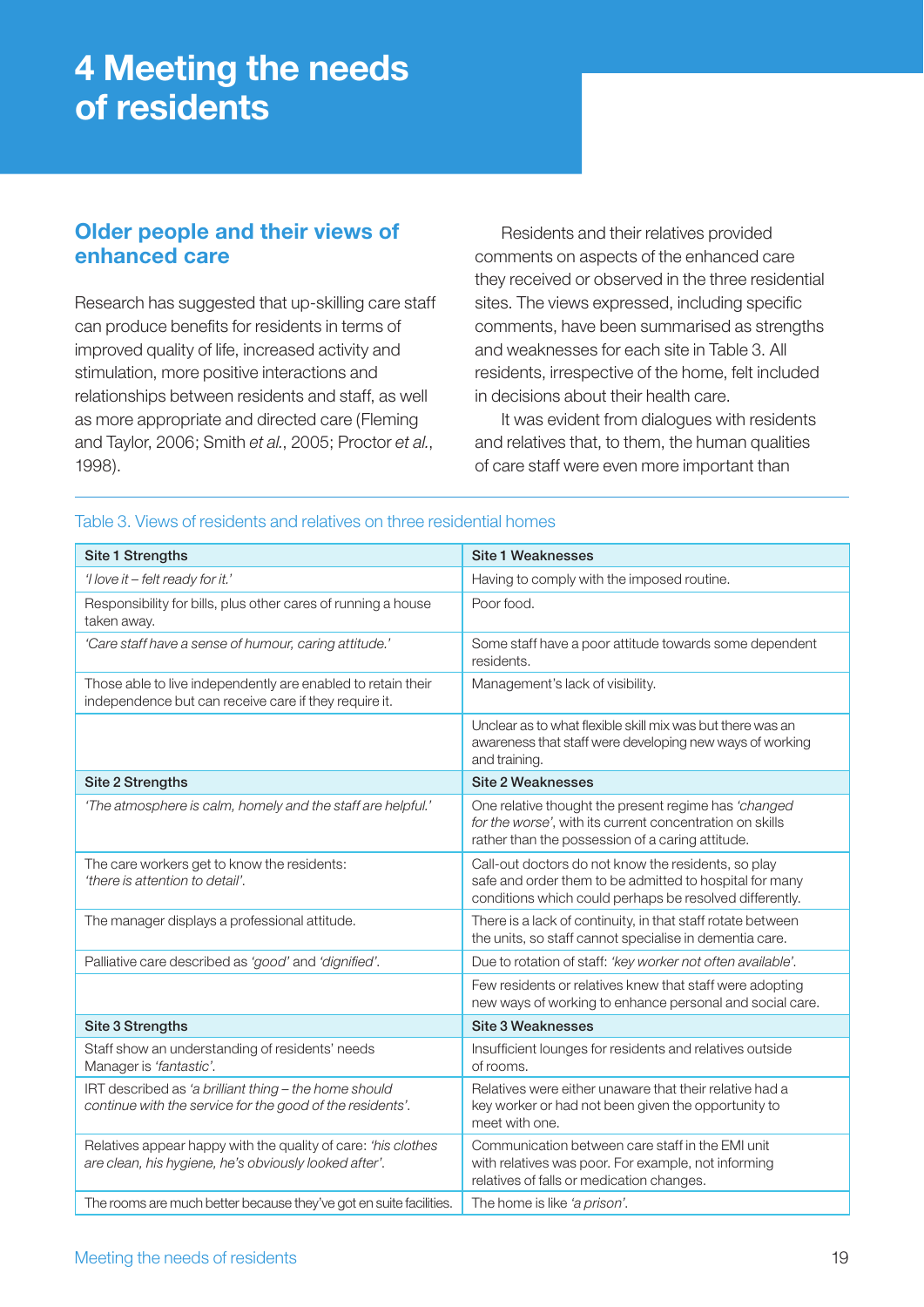their knowledge and skills. For example, a man whose wife had dementia observed that 'a caring disposition, plus the quality of empathy with those cared for, would be more valuable to residents than the ability to perform certain tasks'. A resident in a different home similarly commented on the importance of positive care staff attitudes above his home's physical environment: 'it's not the view, it's not the decorations, it's not the garden that makes a good home, it's the staff'.

 This was highlighted by a national nurse advisor as a key factor when selecting care staff. She said:

*Their [staff] value system is a starting point, how people view older people, how they behave. Their behaviour is more important than their knowledge. Whether they're kind, whether they're compassionate, whether they actually like older people, whether they view older people as valuable members of society, whether they view older people as having rights, whether they view them as having something to offer, whether there's a sense of reciprocity, whether there's a sense of a relationship, whether they truly wish to engage with the residents that they're actually working with. That kind of thing I think is much more important than what you do if the temperature is raised because I think that can be taught.*

In site 1 the more independent the resident, the more positive they were about the home and the attitudes of care staff. Although, in general, care staff were described as 'nice people', some residents with higher dependency needs and their relatives commented that certain staff lacked empathy and insight. However, their communication skills were thought to be improving with training. Interviewees were unclear as to what FSM actually meant, although there was some awareness that staff were engaged in developing new ways of working and training.

 Residents in site 2 appeared positive about the home both as a caring environment and as a high quality care provider. The few negative comments were largely directed towards environmental issues, although one resident did make reference to preferring the regime of the previous home

manager, which was perceived as being less task orientated. All of the residents interviewed wanted to stay in the home for as long as possible. The only circumstances in which they could envisage leaving for a nursing home would be if they really had no other option. Three residents recalled adverse experiences of nursing care in the local hospital and were fearful of a future admission.

 In site 3 residents and relatives thought that care staff had a good understanding of their needs, were happy with the level of care provided and appreciated the in-reach nursing team input as a good way of enabling them to remain in the home and avoid hospitalisation or transfer to a nursing home. However, communication between staff and the relatives of EMI residents was regarded as 'poor', with relatives declaring they were dependent on one senior carer as their main source of information and comfort. Relatives were unfamiliar with the key worker and some felt the home was under a heavy workload pressure and had insufficient staff.

## **A resident's views of 'enhanced care'**

Mrs A says that the care workers are not especially caring and that for some carers the residents are just old people. She observes that the care workers do not take the trouble to discover anything about the residents' past lives although, like her own, these are often interesting. She believes that complaints to management and carers are not always acted on, with excuses often made, and that the management approach can be disempowering when being talked at rather than with. She says she tries to keep a low profile so as not to annoy the care workers. She does not believe that the care workers have sufficient nursing skills and compares this negatively with the ability of nurses.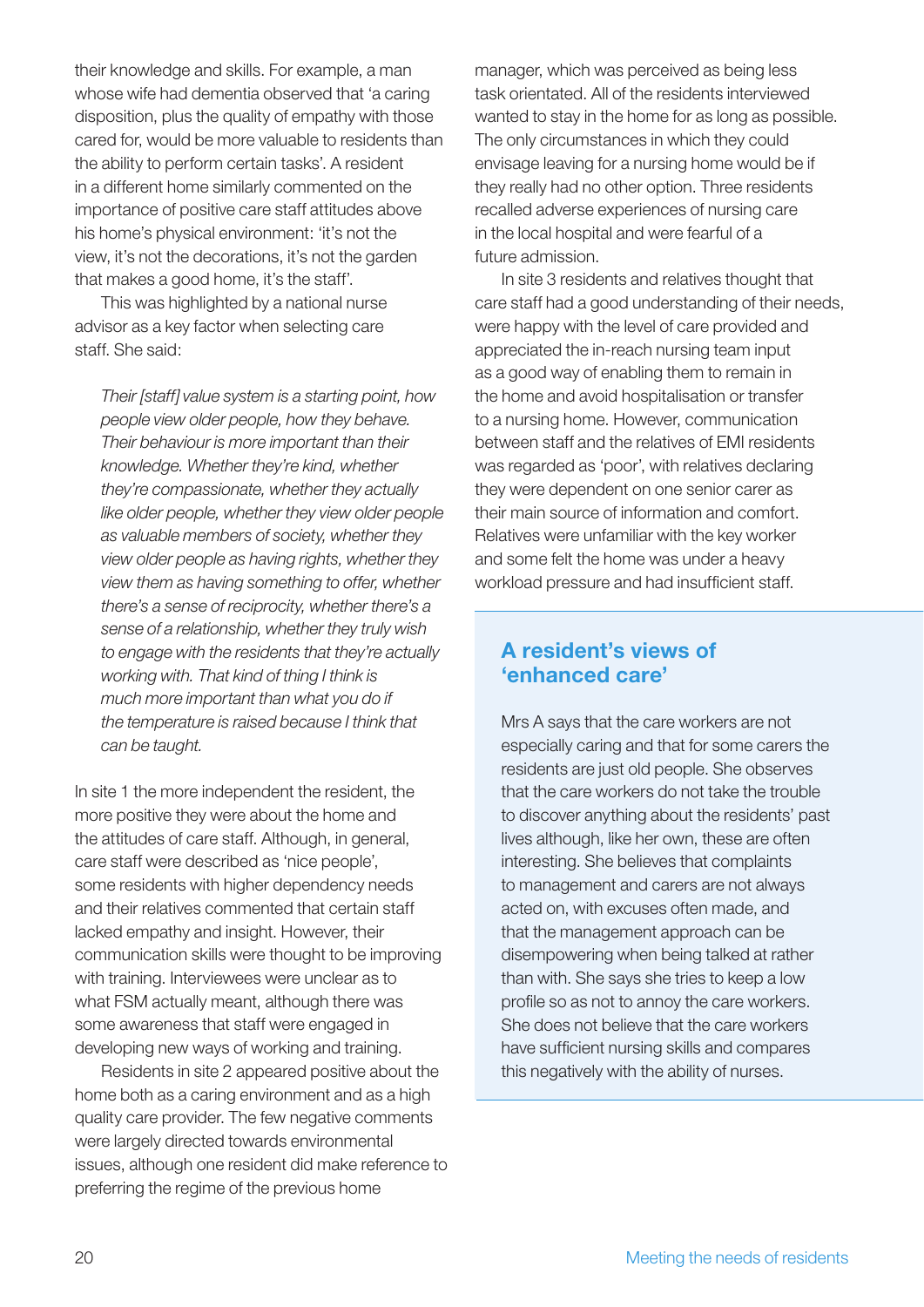### **Relatives' views of dementia care**

Mr B is a man in his early 80s who entered residential care following the death of his wife as he could no longer safely remain in his own home because of his severe dementia. The decision to enter care was made by his close relatives in consultation with a social worker. His relatives say they are happy with his general care, stating that his clothes are kept clean, his hygiene is good and that it is obvious that he is looked after well.

 However, although the staff are not nasty or horrible, relatives have noticed that they are always very busy; consequently, relatives feel they are troubling them by asking questions regarding Mr B's care. The relatives like to be informed of any changes in Mr B's behavioural state and his care or medication changes. However, this only seems to happen when one particular senior carer is on duty. They feel that this may be due to a lack of continuity brought about through staff moving between different floors of the home.

 Mr B had just started on a day release to the local mental health day hospital and although he has only been there twice the relatives say that they haven't had any feedback from it. They would have liked to have gone there as flies on the wall to see how he was progressing but had not been offered the chance to do so.

 The relatives claimed they had never been introduced to Mr B's key worker and only found out who she was through a chance meeting in the lift when the key worker enquired about who they were visiting.

## **A home for life**

All three residential homes aimed to meet the residents' desire for a 'home for life'. A home manager said:

*Many of our residents walk in our front door and we take them right through and eventually yes they may leave and they've passed on and* 

*they're going out the door, their funerals go from here and the families go from here and the families come back here. So we're taking them through a whole process and that is so rewarding … because we've discussed it with residents and they get comfort in knowing that we're still there right up to the end.* 

A senior carer NVQ3 also emphasised the benefits of preventing unnecessary hospital admissions:

*They can stay where they are, it is easier when they haven't got to go to hospital, sometimes they get frightened, they won't always tell you if they are not feeling very well because they think they have to go to hospital straight away. So that [being able to 'stay put'] is good, I think that is a good thing.*

However, in reality the aim of providing a home for life was not easy to achieve. The main factors undermining this were external rather than internal to the home. Like other managers, the care home manager in site 1 identified a major challenge as the shortfall in funding when a resident's care needs increased to the point where RN care was required. He said, 'if you're not a traditional nursing type home they [PCT] don't want to give you nursing level funding [FNCC]'.

 In site 2 a tendency for local GPs to admit residents to hospital would also seem to have been detrimental to the home's desire to provide a 'stay put' policy, as a home deputy manager explained:

*I feel that doctors are so keen on sending them to*  hospital ... doctors most definitely would have an *interest in that [up-skilling carers with clinical skills] because they are again quite reluctant to come and see elderly people. A little bit of support would be good when you are doing everything that we possibly can.*

This tendency towards hospitalisation was also observed in the approach of out-of-hours doctors covering GP practices by a resident: 'emergency call-out doctors do not know residents, so play safe and order them to be admitted to hospital for many conditions which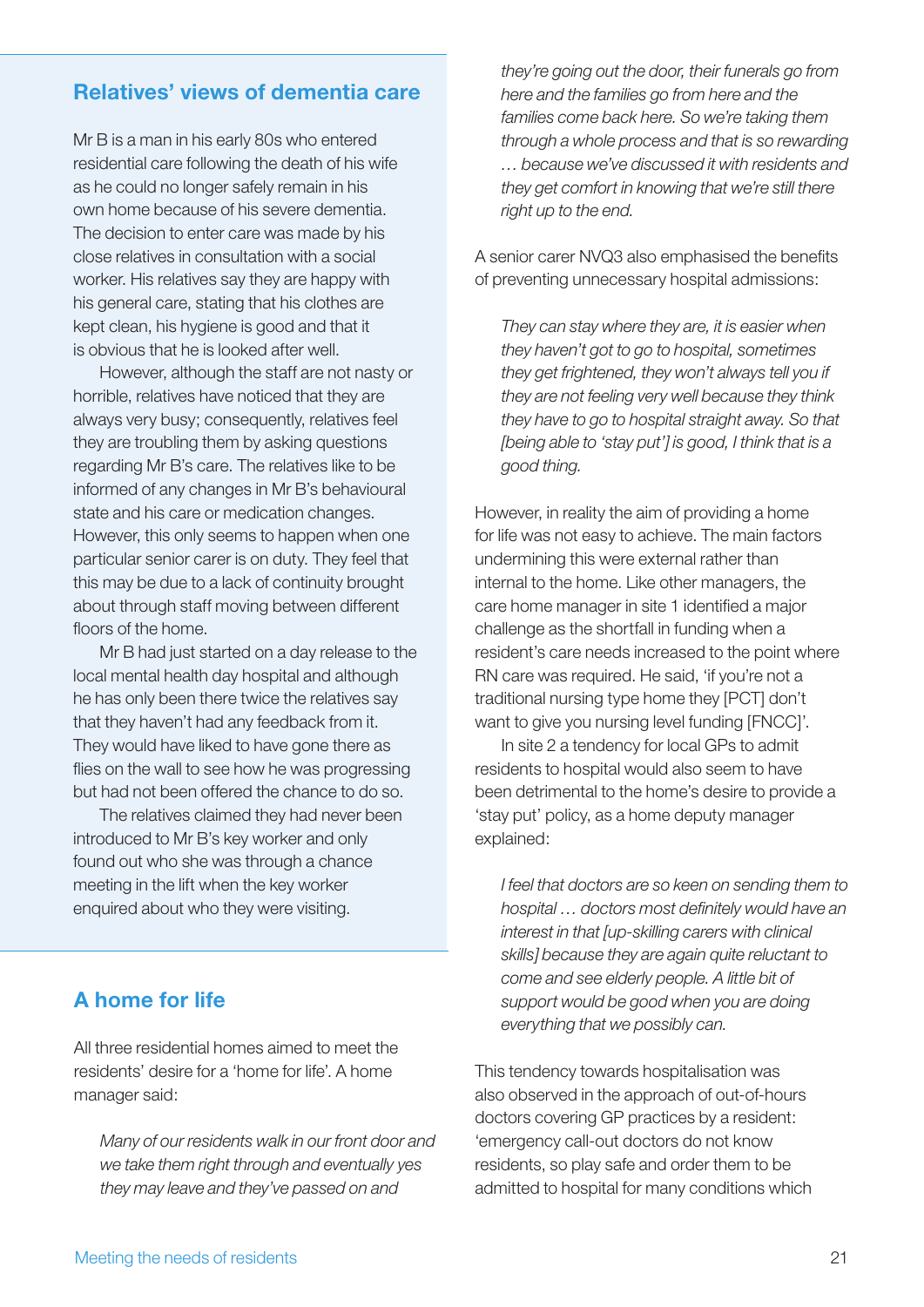could perhaps be resolved differently'. Such examples also suggest that if the opportunity to avoid hospital admissions had been taken, it might have resulted in savings to the health service.

## **A resident's perspective on transfer to hospital**

Mrs C is a bright and articulate 89-year-old lady with a well-developed sense of humour. She has lived in the home since becoming unable to live independently because of arthritis. Recently, following an episode when her right leg became paralysed, Mrs C was hospitalised for two weeks. Following a lengthy wait for an X-ray, she was given injections and became confused on admission to a geriatric ward. She becomes emotional as she recounts her distressing memories of her stay on this ward.

 She claims she was unable to eat the food although she tried. She describes being placed on a commode and left there for long periods before being put back to bed without being wiped clean and dry, resulting in sores on her bottom. She was given a pad but she says this was not changed for five days.

 Mrs C says she did not do anything wrong or anything to annoy the nurses and does not know why they were so nasty, yelling at her to get back into bed.

 Once back in the home, Mrs C says that she lost all her confidence and couldn't remember things as well as before. She did not want to leave her room, refusing even to get dressed. This continued for a fortnight until she was eventually coaxed out of her self-imposed seclusion by one of the care workers. She says that as a result of the skilled care received following her return to the care home, her soreness has cleared up, she now enjoys her meals and is regaining the weight. However, she says she is still suffering from this experience and if she ever had to go back to that hospital she would go mad. The home manager put in a complaint about the poor state of her health on her return from the hospital.

Because of factors such as these, care home staff were conscious that they had to manage the expectations of their new residents. In site 3, as described by a senior carer NVQ3, residents were made aware on admission that circumstances could arise in which transfer to a nursing home or hospital might be required:

*We do, sort of, say "look you might not be able to*  stay". I mean, when they first come we all, we say *to them that, you know, "this is your home as long as possible but", but we do always say the 'but' bit.*

It was also acknowledged that in some cases transfer to a nursing home could be necessary for 'best care interest' or if there was the expectation of a protracted palliative phase.

 However, interviews with local community nurses testified to the high quality of palliative care that could be provided by care staff. There were also personal and professional gains from this experience for both staff and those cared for, as reported by the site 2 community nurse:

*They have had palliative care patients before [for] which the care has been fantastic. Which I did pass on to the staff because you couldn't wish for anything better. Because we would come in and do certain things but then you know they were being really looked after and I think that helps the family as well. It was really nice to see.*

Staff in all three residential homes reported that they recorded a resident's end of life wishes and attempts were made to meet the wishes of residents and their relatives in this respect. A home manager said:

*Since January we've lost six residents – within that time … the staff have grown in taking responsibility and confidence ... to date, three residents have been nursed at the highest Level 6, and all have died here according to their relatives' wishes.*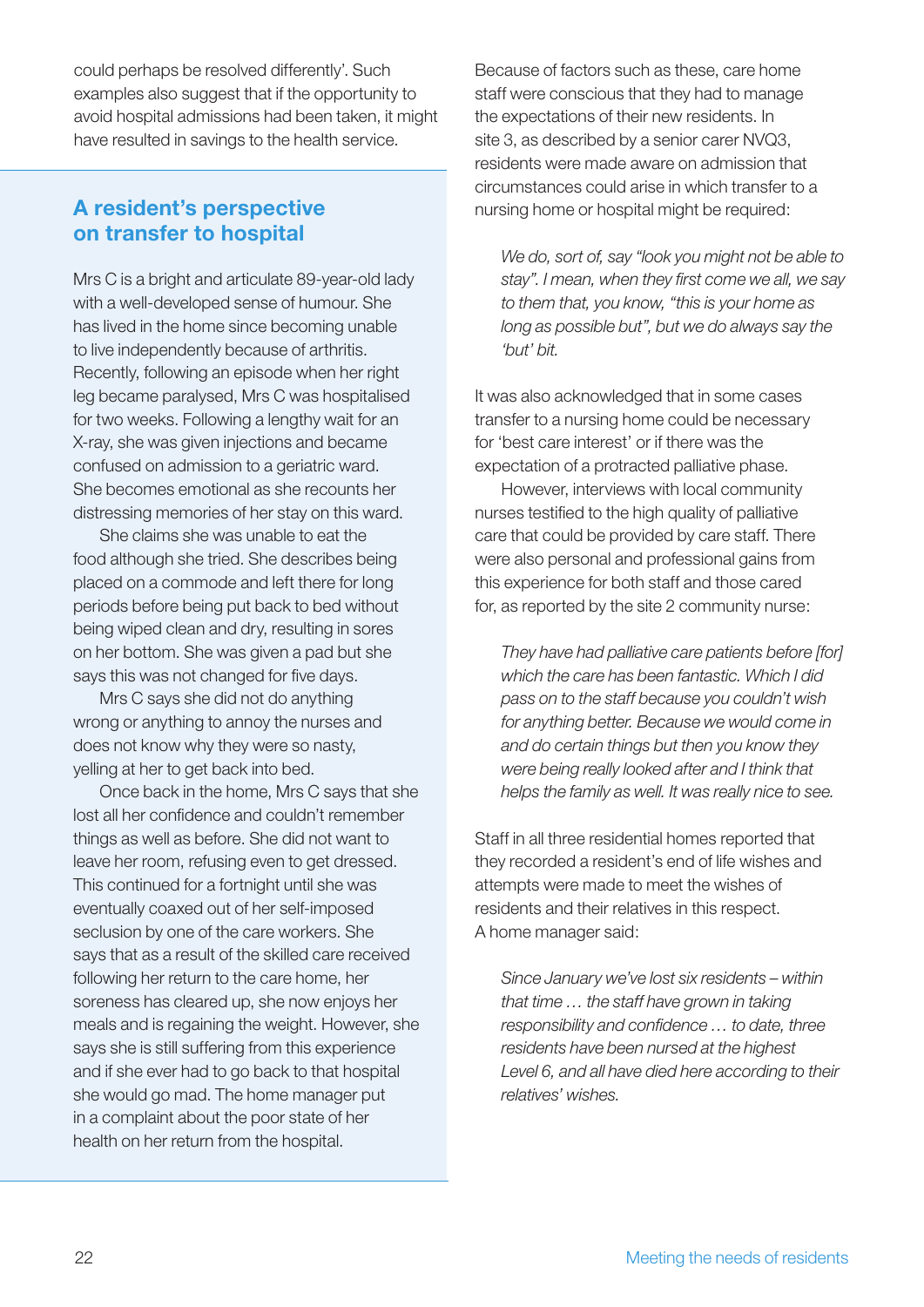### **A resident's perspective on a 'home for life'**

Mrs D is a lady in her mid-80s with a neurological disease. She came into the home straight from hospital. The decision to move into a home was taken by doctors and social workers because they considered her to be unsafe on her own due to falls and scalds. Mrs D would rather have remained in her own home, but felt she had no choice in the matter. A significant concern to Mrs D is that she may have to move to a nursing home as her condition deteriorates. She worries about financing her care ahead should her nursing needs increase and the money from her house sale runs out. She knows some residents have been told that they can stay for life, but this has not been said to her.

## **Providing enhanced care**

Several authors recommend the need for care homes to have greater access to NHS nursing expertise because care home staff have been described as being isolated and excluded from main stream care systems (Chambers and Tyrer, 2002; Davies, 2001). Older people in residential care homes have limited access to nursing skills, although they are thought to have a wide range of health needs that could be helped by nursing support (Goodman and Woolley, 2004). The audit data collected in this study (see Table 1) confirmed that the residential homes had between 68 per cent and 76 per cent of the care needs recorded for the nursing home residents. Care staff recognised that residents entering their homes had greater care needs than in the past and required increased support from care home staff from the start, as a senior carer said:

**There's a significant change in the health of** *people coming into care. They are now more vulnerable, frail, elderly and less independent. Ten years ago the type of person entering residential care was more capable; less confused, frail or needy. They retained a certain*  *level of independence, but now care staff have to do a great deal more for the residents.*

In sites 1 and 3 there was a strong consensus on the need for more community nurse support to enable enhanced care provision rather than for increased access to nurses in-house. Presumably this was because these sites already had access to nursing (either in-house or via in-reach). In site 2, where there was complete reliance on community nurses, a desire for increased access to nurses in-house was recorded.

 Providing care for EMI residents was viewed as presenting particular challenges. This was especially the case in site 1 where 'inappropriate demands from residents' and 'problem residents' were reported by some care staff to cause the highest level of pressure by care staff. A need for more practical training was also evident as an NVQ3 carer said 'I feel I know a lot about dementia, but not how to deal with it'. That this was a challenging area of care in this particular home is unsurprising. Dementia and mental illness were conditions that lay outside this home's admission criteria.

 In contrast, in site 2, regular staff rotation through the EMI unit provided an opportunity for all NVQ staff to gain experience of dementia care and other mental illnesses. Care staff (including the home manager) were more confident in their provision of care and proud of their achievements. One care worker with NVQ2 spoke of her enthusiasm for work on the dementia unit and 'the achievement of helping them live on a daily basis'. She said that work on the unit had 'opened her eyes to a lot of things' and, referring specifically to this work, that she was 'proud to do it'. In focus groups, care staff identified that it was especially crucial to be able to detect changes in the behaviour of those residents who cannot articulate their symptoms and felt that their training was very important here.

 In site 3 'fear of assault at work' was a significant stressor identified for survey respondents. This home, which also had an EMI unit, had by far the highest percentage of residents with dementia and challenging behaviour (see Table 1). The fear of assault probably also reflected the relative inexperience of carers, in contrast to the more experienced care home staff in site 2.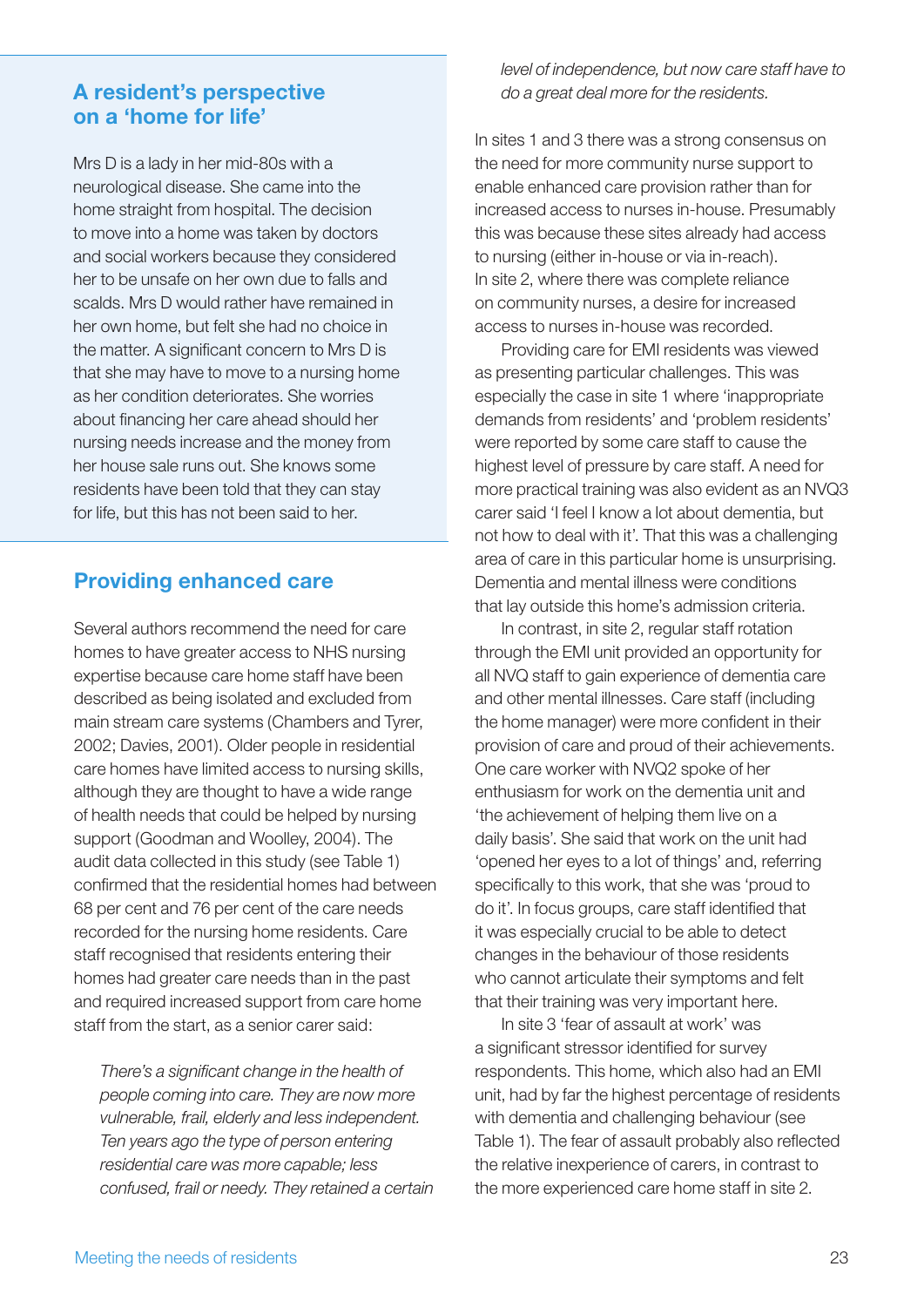The fact that residents with mental health and behavioural problems present particular challenges and worries to care staff did not appear to have been addressed adequately by NVQ training. As explained by a senior carer NVQ3:

*They [the staff] seemed to be quite frightened to begin with … what if somebody's got me up against the wall, you know, hands round my throat? How do I call for help? … there was a rolling programme set up about dementia care … the feedback I've had from staff is that the training didn't really answer all their questions, so obviously there's still an area that needs to be addressed.*

However, there was a markedly positive change in staff attitudes found on this site following the hands-on intervention of community professionals such as occupational therapists (OTs) and community psychiatric nurses (CPNs) in the inreach team. As a senior carer NVQ3 explained 'the [OT] input's been excellent, it really has, giving us ideas mainly around how we communicate with residents on our dementia floor and the environmental issues within the home'.

 Of the three residential homes, staff in site 2 were the most content with their work. In contrast, care staff in the newly opened home on site 3 were identified to be under most pressure, more stressed and the least satisfied with the recognition they received for their work. Even so, they were not dissatisfied with their organisation as an employer and showed no desire to change occupation. In later interviews, these early difficulties were diminishing and staff in this site appeared to be more content and settled under the new management.

 The participant residential homes also had future aspirations. In the case of site 1 a future need specific to the home was for a psychiatric nurse to support the development of specialist advanced skills within 'new role' care staff to reduce the need for resident transfer. In site 3 the vision was to create an opportunity for mild dementia residents to be placed in the home's frail elderly unit as the initial phase of a staged dementia service option for those who could no longer be cared for in their own homes.

## **Key findings**

Residents and relatives identified positive attributes of the homes in terms of the physical environment and the care received. In contrast, where they were critical, this was predominantly directed, to a greater or lesser extent across the three sites, towards the quality of care received. In this, the human qualities of care staff were regarded as more important than their knowledge and skills with communication deficits the most frequent sources of residents' and relatives' concerns. Few of the residents or relatives were aware of the particular approach being provided in their individual home site. Site 2 had the least criticism from residents and relatives, and its staff were the most content at work.

 Avoiding hospitalisation, in some cases because of adverse experiences, was raised by a few residents. However, the tendency of GPs to admit rather than allow the resident to stay put was recognised by some care managers and residents as limiting the ideal of staying in the home for life. Some residents gave accounts of their ongoing anxieties about the prospect of transfer to a nursing home should their health deteriorate to the point where they could no longer be maintained by staff in the home or by their personal finance to fund any additional care costs.

 Care staff recognised that in comparison with the past, residents on admission had increased health needs requiring nursing care and this was evidenced through audit findings. Thus, more RN input was a request from all sites. Of the residents' nursing needs met by care staff, evidence suggests that palliative care practices were the most praised internally and externally for its good quality across all sites. However, care for residents with dementia was seen as problematic when care staff were inexperienced and had not had community professionals providing expert on-site support. Short training courses in this area of care away from practice areas was mostly described as inadequate.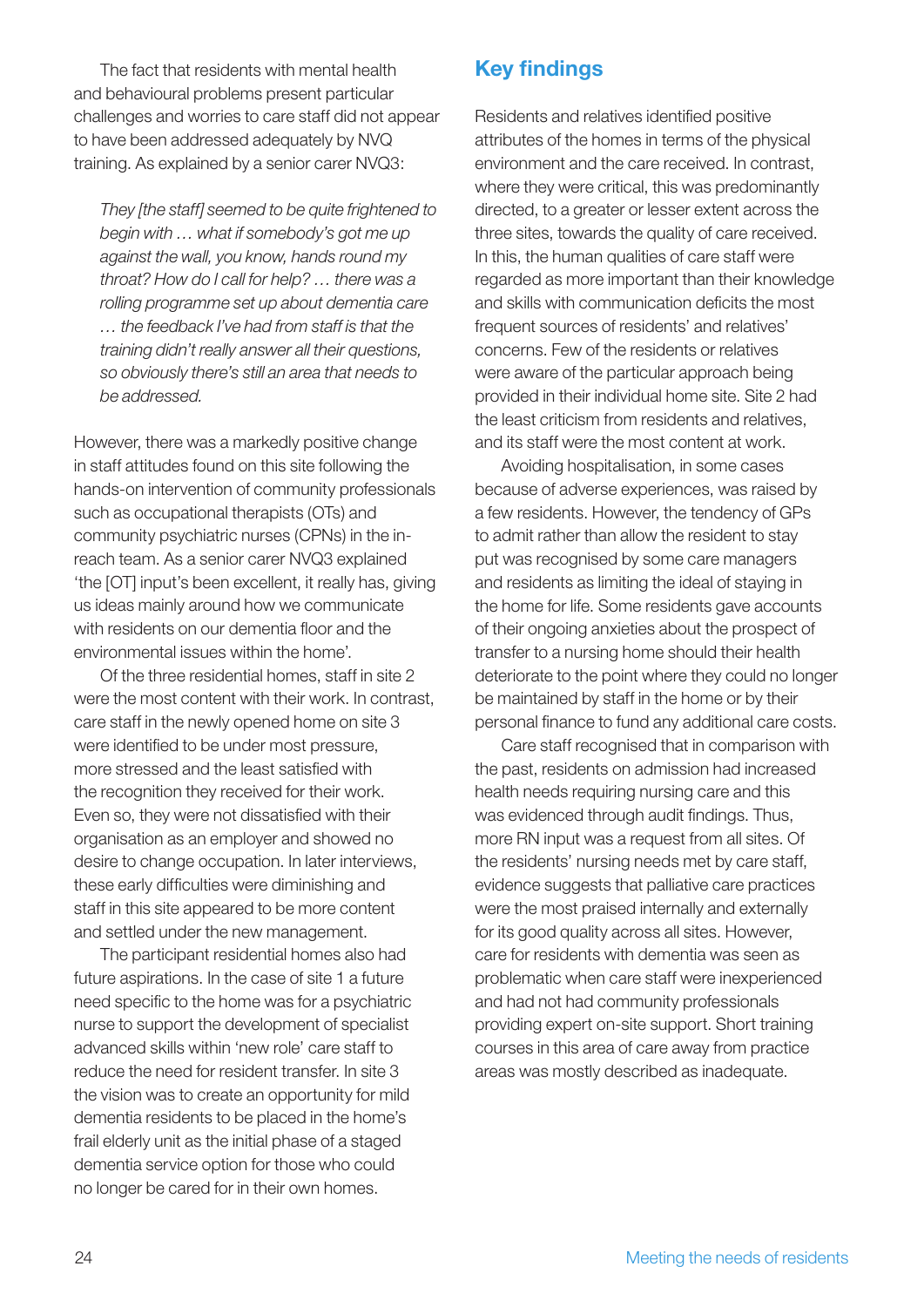Fleming and Taylor (2006) in a survey of home care workers found that care staff who had completed National Vocational Qualifications (NVQ) at Level 2 reported higher levels of job satisfaction and confidence. However, a mapping exercise of the development of new types of working initiatives in the south west region (Smallacombe and McHugh, 2007), including NVQ, found a diversity of training programmes for care workers and suggested that a more standardised learning pathway would provide a recognisable status and skill base that would be transferable across both health and social care environments.

## **Clinical skills and sources of learning**

Staff with NVQ2 and NVQ3 were asked about the types of clinical skills they had developed and were using and the sources from which they had learnt. The first survey (see Table 4) showed that the majority of residential home staff who were employing clinical skills held NVQ3.

 These staff were predominantly in sites 1 and 3 where NVQ3 learning had an 'add-on' clinical skills training award developed by their respective

organisations. Although site 2 care staff were the least likely to report that they employed clinical skills, interviews revealed that most had undertaken some monitoring tasks and minor dressings. However, this was only under the direction of the community nurse and in response to a specific resident's needs. Clinical skills development also involved formal learning via courses (mainly free) from local colleges of further education and online distance learning courses, reflecting the lower training budget in this home.

Overall, one in five carers who responded to the first survey identified NVQ3 courses as the main source of learning for their health activities (see Figure 1). A similar proportion identified in-house registered nurses (in-house RNs in site 1 and the in-reach team nurses in site 3); site 2 had no in-house nurse resource. However, two out of five carers reported they were using 'other' sources of learning. These were mainly knowledge-based courses provided in house or by colleges of further education; additional sources included informal learning from other care staff. This pattern suggests that current NVQ3 courses alone cannot meet 'new role' care staff's clinical learning requirements.

| Home                  |                                |                     |                                  |  |
|-----------------------|--------------------------------|---------------------|----------------------------------|--|
| Type of task          | Site 1                         | Site 2              | Site 3                           |  |
| <b>BP</b>             | $2\sqrt{3}\sqrt{4}\sqrt{2}$    | $2\sqrt{ }$         | $2\sqrt{3}\sqrt{3}$              |  |
| <b>TPR</b>            | $2\sqrt{3}\sqrt{4}\sqrt{2}$    | $2\sqrt{3}\sqrt{3}$ | $2\sqrt{3}\sqrt{3}$              |  |
| Urine testing         | $2\sqrt{3}\sqrt{4}\sqrt{2}$    | $2\sqrt{3}\sqrt{3}$ | $2\sqrt{3}\sqrt{3}$              |  |
| Sterile dressings     | $2\sqrt{3}\sqrt{3}$            | $2\sqrt{3}\sqrt{3}$ | $2\sqrt{3}\sqrt{3}$              |  |
| Non-sterile dressings | $2\sqrt{3}\sqrt{4}\sqrt{2}$    | $2\sqrt{3}\sqrt{3}$ | $2\sqrt{3}\sqrt{3}$              |  |
| Medications           | $2\sqrt{3}\sqrt{4}\sqrt{2}$    | $2\sqrt{3}\sqrt{3}$ | $2\sqrt{3}\sqrt{3}$              |  |
| Other                 | $2\sqrt{\text{(cather care)}}$ |                     | 4SSS (blood sugar<br>monitoring) |  |

#### Table 4. Clinical activities undertaken by residential care home staff

Note: 2√ = activity undertaken by NVQ2 non-nursing staff employed by care home; 3√ = activity undertaken by NVQ3 non-nursing staff employed by care home; 4√ = activity undertaken by NVQ4 non-nursing staff employed by care home.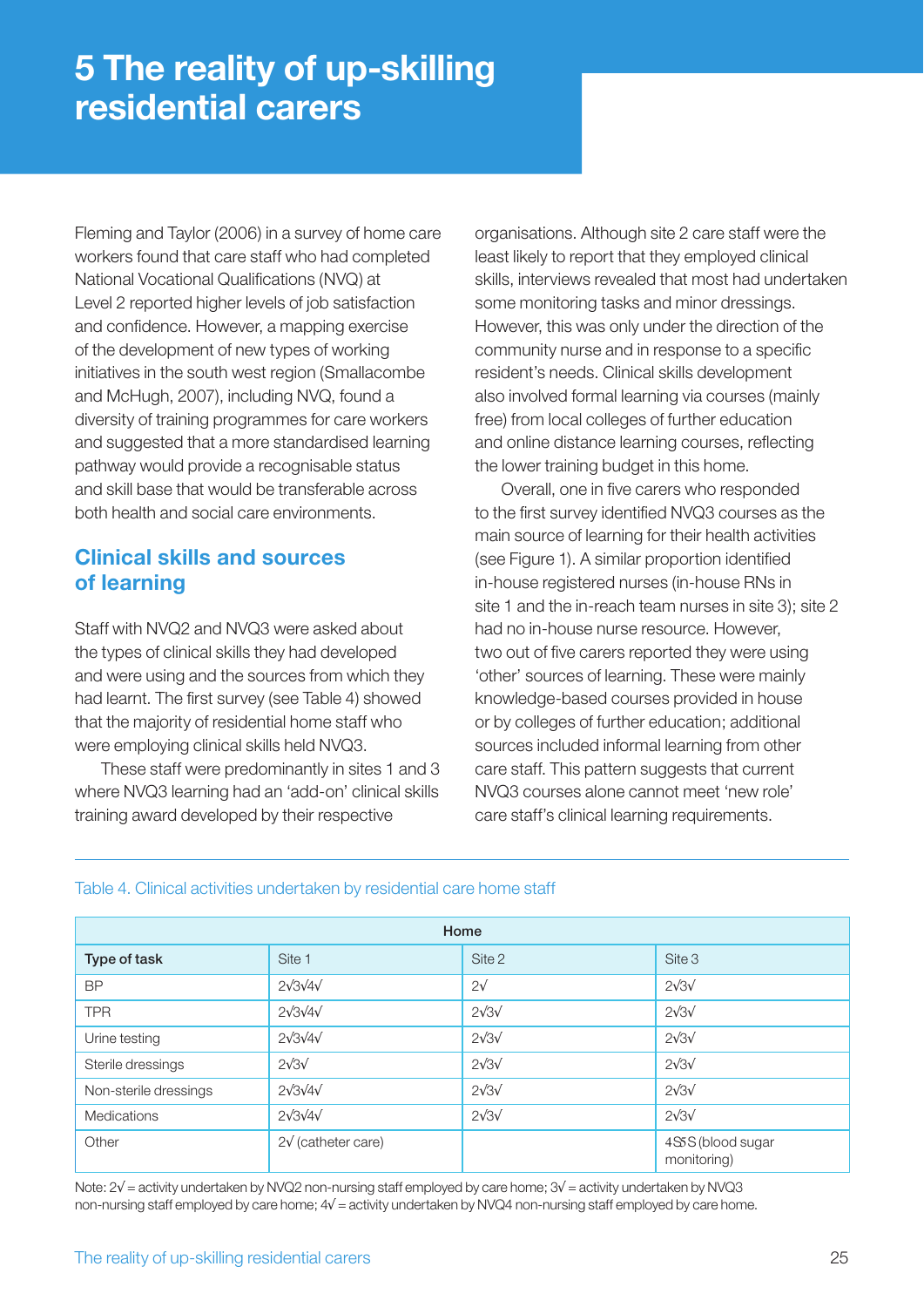

## **Examples of 'other' in-house or external learning**

- Courses for palliative care
- Courses for dementia care
- Courses for diabetes
- Courses for continence promotion
- 

## **The relevance of NVQ courses**

Residential home staff expressed concerns about the relevance of NVQ courses to their clinical practice. This was highlighted by a senior training manager who suggested that NVQ3 courses were not up to date in terms of informing the clinical activities being undertaken by 'new role' care staff working in residential homes: 'I really think it's because it's [NVQ3] been written for hospitals and nursing homes. Residential homes don't traditionally expect carers to be doing clinical and they've not caught up with that.'

 Thus, it was not surprising that in sites 1 and 3, assessors thought that staff saw the content of

NVQ3 courses as separate from their learning for clinical practice. As an assessor said, 'the staff saw it [NVQ3 learning] as being an additional chore that they had to do, rather than as part of it all [up-skilling]'. Of further concern, as reported by a national nurse stakeholder (participating in a course for home managers), was the lack of requirement for the NVQ student to demonstrate the acquisition of knowledge beyond course work in order to meet NVQ standards:

*I realised that you could actually go through a whole NVQ programme with no input … just so as long as you produce the information that qualifi es you against the criteria then nobody is actually asking about your knowledge or anything else … it is a worry.*

A site 2 assessor had addressed this problem by breaking down the standards to make the learning process more meaningful to students:

*There is a self-assessment manual which should be completed by the staff. Every standard is in there. But I have had to break them down so that we can pick it up [by assessor during supervision], rather than just do a tick box thing.*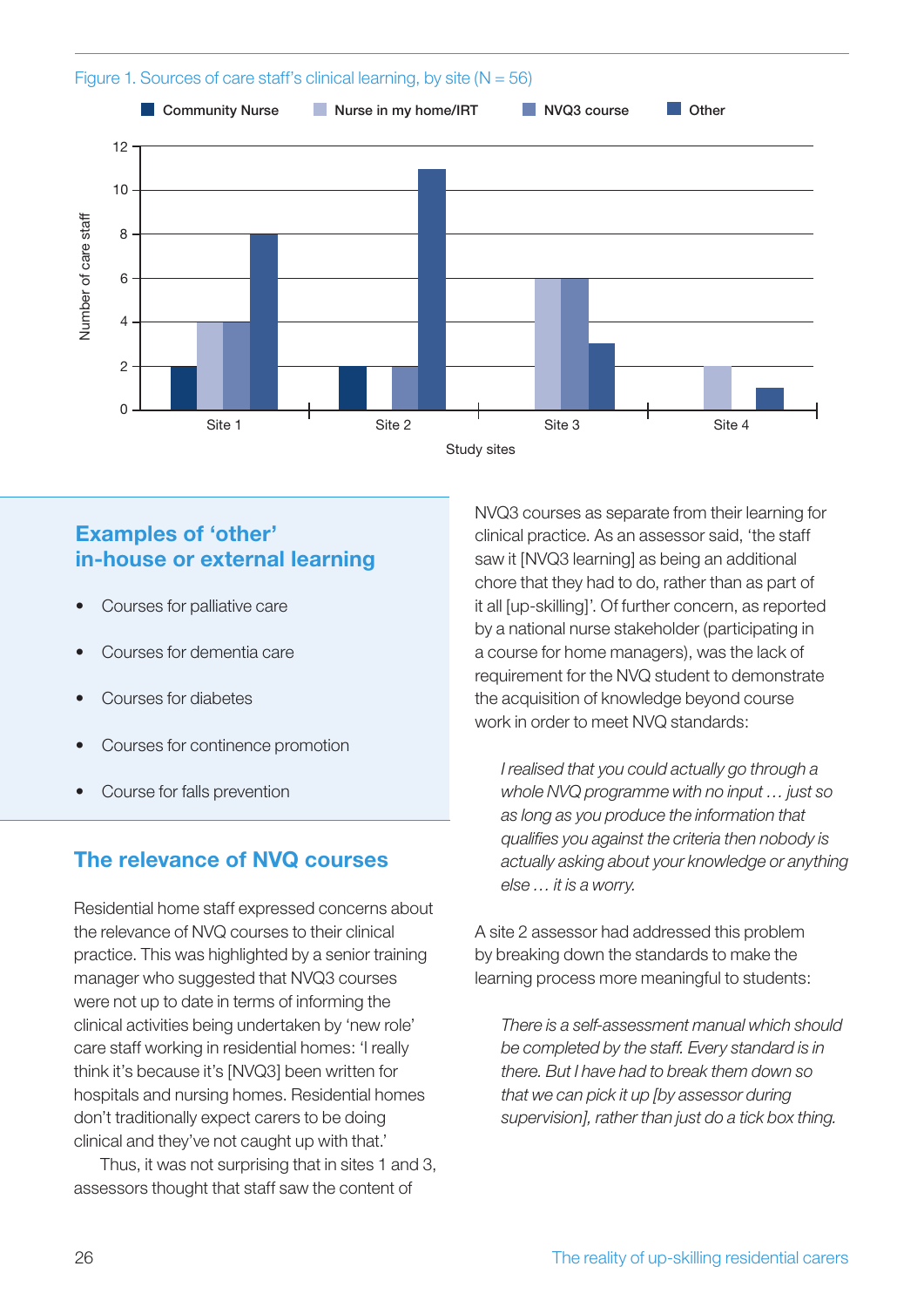## **Issues of assessment, supervision and maintenance of competencies**

In this study, a number of issues around assessment, supervision and the maintenance of competencies for NVQ3 staff, with and without clinical skills learning, were highlighted. In site 1, the quality of external assessors was viewed as problematic if, despite holding an assessor qualification, they did not have residential care experience to enable an appropriate assessment of work-based learning. The home manager explained:

*A lot of free external assessors are offered to you – especially from businesses – who may have done the assessor's course but never have worked in care. How can you tell someone else what to do when you don't know yourself?*

The same manager also raised concerns about consistency in the NVQ system. Although various commercial NVQ courses were offered via the internet, the quality mechanisms were viewed as questionable. With respect to a carer who had self-initiated NVQ4 via an internet course, the manager said:

*I said I'd never recognise it as I don't see how you can do it through the internet. An assessor came out, I think she was a night worker, came to assess her but she didn't do anything. I'd never recognise this.* 

The same doubts were echoed by the manager of the comparator nursing home in relation to the quality of a commercially purchased NVQ2 course and its assessors:

*We don't do in-house NVQ. They actually buy it in from a company that they use. Personally I don't think that they are that good really … I think that it is all a bit hit and miss. The assessors come into the home, and they will give the girls or chaps a series of work to do ready for another date but then they are ages with the date. It could be months before they come back so there is not a lot of continuity.*

There was some difference in opinion between sites 1 and 2 as to whether the NVQ assessor should be internal or external to the home. In site 1, an internal NVQ3 assessor thought that older care staff preferred the comfort of having a known internal assessor, perhaps because of insecurity about the process of assessment:

*There are a lot of mature carers, who don't actually see that they need a qualifi cation to prove themselves … A lot are scared to sit down and do questions and answers. What's worked for us is having an assessor here – they have that relationship … we have a good laugh working side by side. If we had an assessor from outside the attitude would be "who's this kid telling me what to do?"*

In contrast, in site 2 it was the quality of the individual assessor that was described as paramount. From the home manager's perspective, having an external assessor did not appear to be a threat:

*We have assessors and NVQs are only as good as the assessor that has delivered it, so there is an awful lot of people out there that have got the*  same [assessor] certificate as my staff have, but *I bet they are not as good because we are really, really thorough. But it's more than that 'cos you need somebody to come into your home and work with you.*

Maintaining the clinical competencies of staff was seen as important by management in all three residential homes and in the comparator nursing home. This was particularly true for skills that may not be regularly used. It is of interest to note that in site 3, while the teaching of skills could be undertaken by a non-nurse, a nurse was deemed as essential by a community resource centre manager for maintenance of competency:

*I have been having some discussions with the NVQ trainer and she feels that we can manage to deliver the awards quite easily without a nurse assessor – but what we can't do without a nurse assessor is keep the competency up.*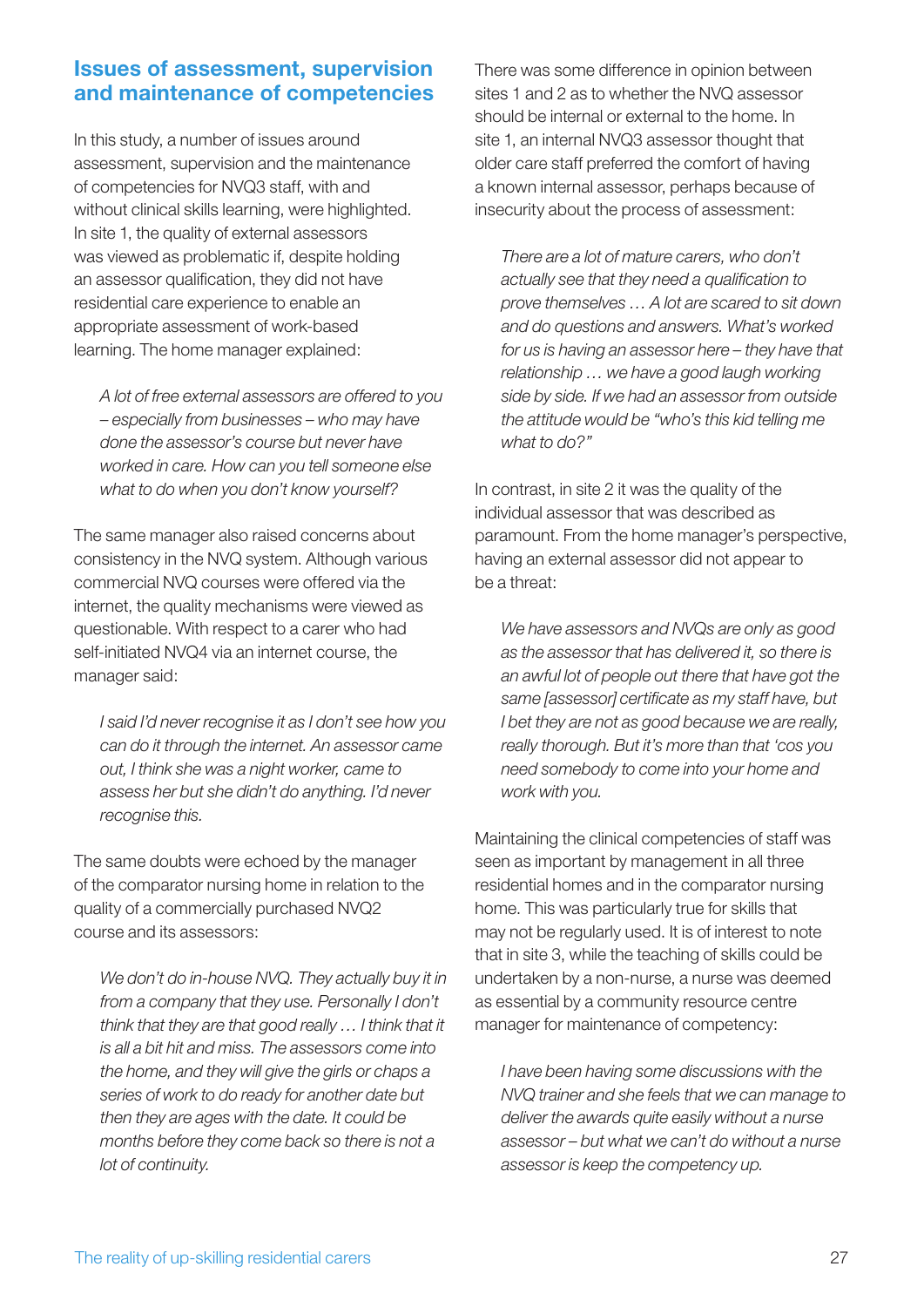## **Motivation of care staff for further learning**

Introducing change in an organisation requires an understanding of its culture and what motivates its staff (Davies and Nolan, 2002; Matosevic *et al.*, 2007). The survey showed (see Table 5) that overall the main motivation for further training among NVQ levels 2 and above was personal and professional growth. For a carer who was already trained to level NVQ2 it was observed:

*[carer] did not especially want to do the extra training for NVQ level 3, but she felt that this appears to be the way that the care industry is going and to have any future career in care as a 'new role' carer, this training is becoming essential.*

Increased personal pride was cited in several interviews, as a senior carer NVQ3 commented, 'they [NVQ3 carers] feel a bit proud don't they?'

 An increase in pay was also viewed as an incentive to further learning, but this was not necessarily available to staff. In site 1 new role professional status and increased responsibility following achievement of NVQ3 attracted a small pay increment. The home manager said 'it's a big responsibility and I do feel it needs to be seen as an achievement, it needs some increments for a member of staff to be able to provide a better quality service'. In contrast, no financial incentives were offered to care staff in site 3. A small incentive was offered in site 2, but this was not believed to be acceptable to staff. Managers in the last two

sites considered that some form of financial recognition was necessary:

*If people [carers] are going to work towards these targets, and obviously they achieve, they've got to get something for that achievement. That's not part of the council thinking though.*

Local stakeholders (both qualified nurses) associated with sites 2 and 3 also highlighted the fact that clinical training would create the potential for care staff to demand an increase in pay. A community nurse observed that 'then you've probably got issues with pay. If they are doing something extra should they be getting a recognised pay rise for that?' A community matron made a similar observation, but she was also sensitive to the fact that personal growth could be another form of reward for staff:

*The slight negative that you're always going to get in the background with any of these kinds of things is that, 'oh well, we're [NVQ3 staff] just doing more and more but we've got the same job and the same money but we're doing more and more nursing things'. The positive outlook on it is they feel very pleased about how they can help the residents and how much better it is and how they feel more in control of things.*

In site 2 consideration of differing approaches to up-skilling staff for care improvement were being explored against the remit of efficient use of financial resources, economies of scale within the workforce and investment in community

| <b>Training motivators</b>                       | Agree $(\% )$ |
|--------------------------------------------------|---------------|
| Formal qualifications to progress in your career | 95            |
| Feeling of achievement/boost to self-esteem      | 95            |
| Greater inclusion in decision-making/planning    | 83            |
| Praise/recognition from managers/those above     | 67            |
| Praise/recognition from colleagues               | 58            |
| Increase in salary                               | 58            |
| Uniform change                                   | 11            |
| Extra time off                                   | 11            |

#### Table 5. Key motivators for training reported by residential home staff ( $N = 19$ <sup>\*</sup>)

Note: \*4 missing values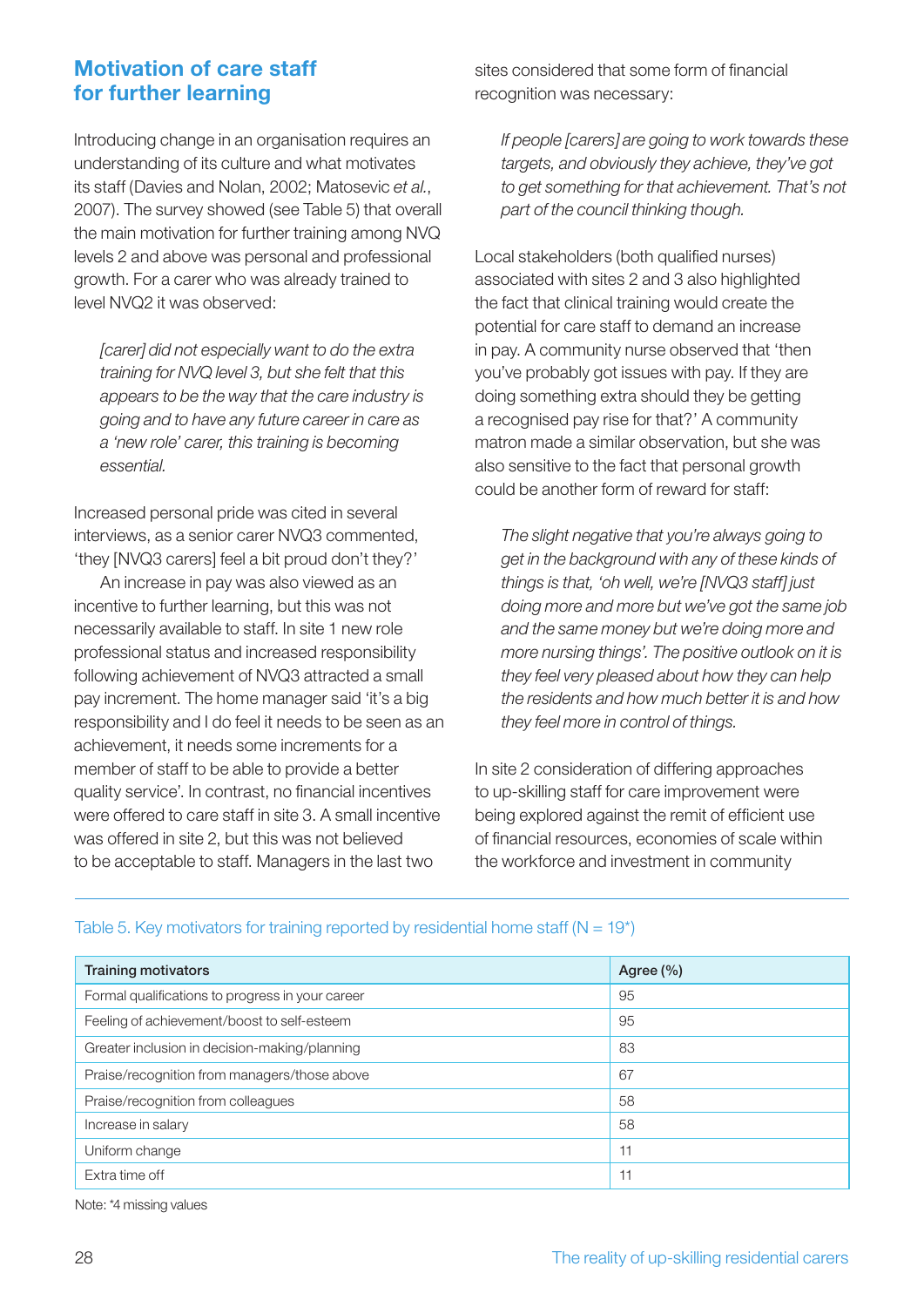continuum 'village' developments. A strategic approach to ensuring financial support for 'new role' carers and their training needs could mean that residential care may need to price 'bed units' at an amount incorporating 'new role' care costs, as suggested by a senior organisation manager:

*… effective commissioning could be actually buying a bed here, in a skilled up home that is going to prevent more expense later down the road. But there's a journey about how do we get commissioners down that road?*

## **Care staff attitudes towards 'new role' learning**

Only in site 2 did care staff identify achievement of NVQ3 learning as a means of enhancing quality of care through new roles: 'the enhanced skills [social and personal care] give us confidence to perform the role of senior carer'. Perhaps this was because in this home skills development was built on a familiar foundation of social and personal care experience and knowledge in the NVQ3 course. Staff were therefore not experiencing the additional challenge of formally acquiring clinical skills through an add-on inhouse health skills award, as in sites 1 and 3.

 In fact, some care staff expressed a reluctance to accept delegated responsibility following the attainment of new skills through NVQ3 with add-on clinical training. As one NVQ3 carer in site 1 explained, 'the up-skilling of care workers to NVQ3 should not be used as an excuse for any other professional or manager to delegate inappropriately'. Care staff in site 3 similarly appeared to find the change in their role initially challenging. For some, pressure from management to undertake NVQ3 training was evident: 'there was a lot of negativity, but I think they [NVQ3 care staff] can see the benefits'. There was also a lack of confidence related to age:

*I think it is good for the younger ones because they can take that on in nursing but some of us older ones don't feel they want to do that and I don't think you should be forced into doing it [NVQ3].*

However, in later interviews this lack of confidence was less of an issue for care staff when linked to developing team support systems:

*I think we'd have confidence, but then if we did have problems then we just contact the district nurses, but I think between us all, as a team, we'd*  have the confidence and we'd back each other I *think.*

## **Stakeholders' views of NVQ level 3 learning**

Towards the end of the study, local stakeholders were asked whether the 'new role' carer development had met their expectations. Stakeholders in sites 1 and 3 expressed mixed views, indicating that although some progress had taken place, in comparison with nurses, care staff inevitably had limitations in practice. As an organisation assessor manager explained:

*We're inputting on an 'as needed basis', because you can't sometimes pre-empt problems before they come up. Because they're not there so you wouldn't think of putting in the training beforehand … But I think a nurse does come with a lot more knowledge and however much training you give to these girls they're not going to have the knowledge that a nurse brings with them and they're never going to have the insight that the nurse has.* 

However, there was no doubt that the new role care staff were useful in the eyes of a senior organisation manager in site 1:

*I think in general, the NVQ3s in this present batch are probably as good as they get but then you know they ought to be shouldn't they? I wish there were more NVQs, really, really useful.*

In site 3 progress with 'new role' carers was similarly viewed with mixed feelings by local stakeholders. On the one hand, an NVQ assessor judged that staff confidence had grown: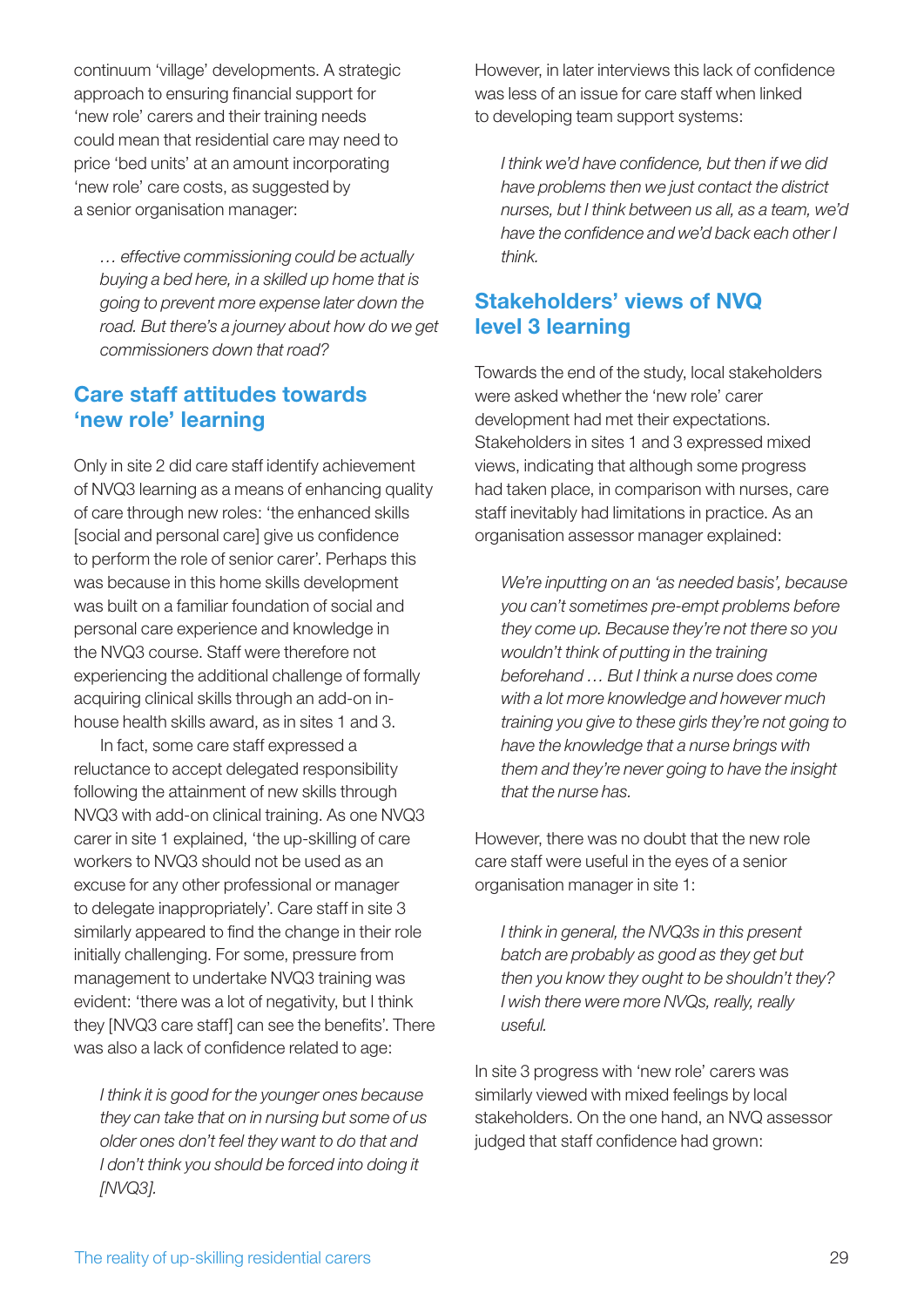*There has been a lot of progress. There's people who have taken on the NTOW [New Type of Worker] which has enhanced skills and they feel really proud about it. A bit reluctant in the beginning, new learning, new way of documenting but that is my feeling of what they said to me about it and the way I thought it would*  be, very positive. I believe their confidence has *grown, yes, but I don't think they come about as*  confident. They would say 'oh yes I can do that *now', but they have learnt that and that is where they are at the moment.*

On the other hand, progress in terms of developing a learning organisation was seen as being undermined by the attitudes of care staff and because managers were perceived as being insufficiently enthusiastic. As a community matron observed:

*Yes, but I'm not sure that we've made massive progress with regards incorporating learning and things within the care home environment, because it's always given a lower priority, it's given a lower priority by the staff and that because it's given a lower priority by the managers.*

## **Key findings**

The study's findings indicated a need to establish more clinical relevance for NVQ3 course content. The link between care staff's knowledgebased learning and related practice appeared to be weakened by this. A standardised quality control system for assessors, assessment and maintenance of competency in order to ensure more universal confidence in, and currency for, this qualification was also considered to be desirable. Lack of incentives for care staff to undertake learning for new roles was generally recognised but this was only addressed in one site. Progress in new roles was regarded as fairly positive, with limitations arising when comparison with RNs was made. The cost of up-skilling staff and ways of this being met strategically was raised.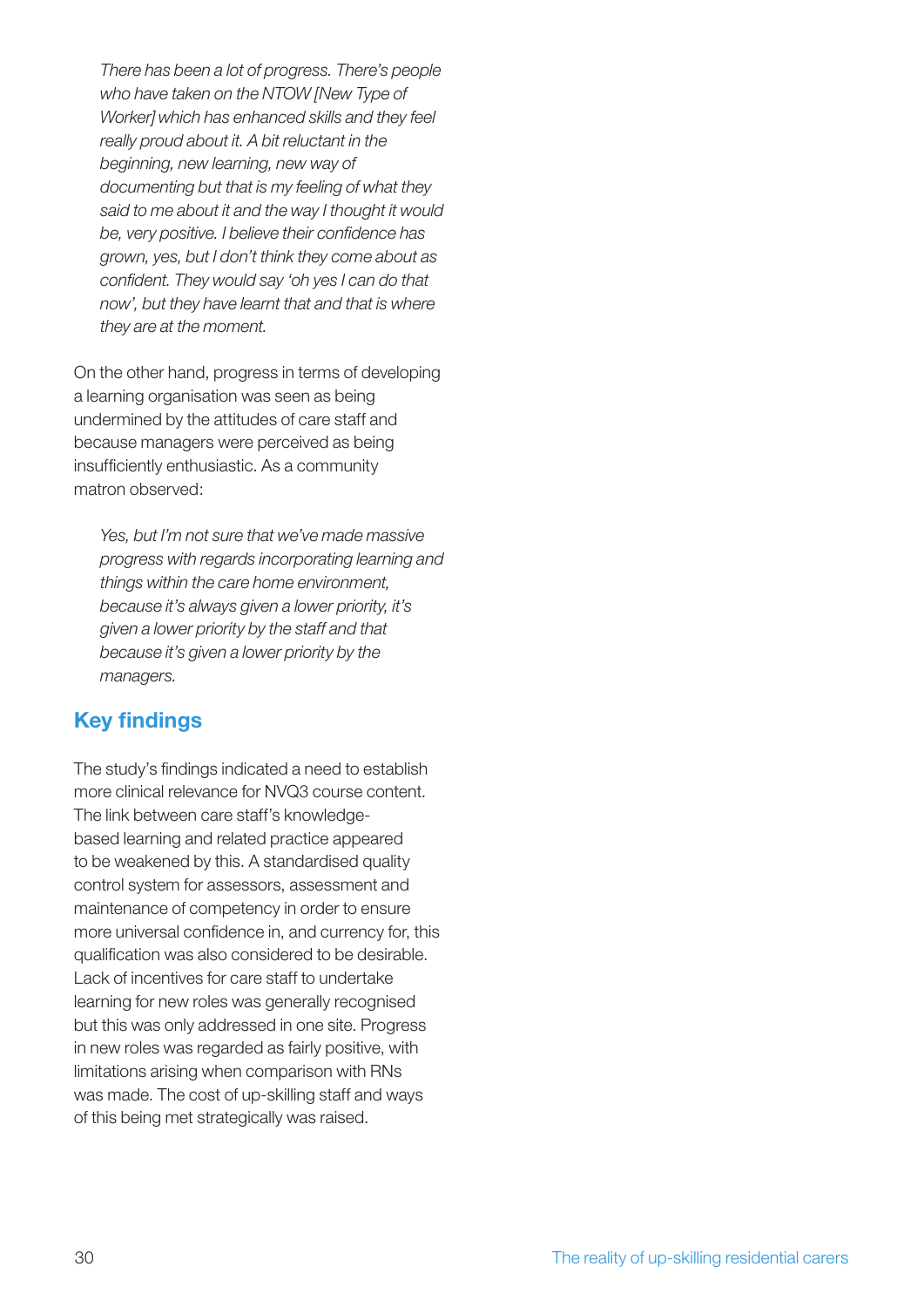## **6 Organisational change and new ways of working**

Workforce development can be organisationally. culturally and personally challenging for those involved (Nies and Berman, 2004). Staff working through change in different settings can have adverse reactions including low morale, resistance and a tendency to cling to traditional cultural values (Bozak, 2003; Ely, 2001).

## **Integrating health and social care**

In recognition of the increased needs of older residents, most external senior managers and national stakeholders identified a holistic and integrated social and health care approach as the optimum way of working. However, as shown in Figure 2, a significant proportion of care home staff think that social care and health care involve 'very different' ways of working. This figure was just over 50 per cent in site 1, although lower in sites 2 and 3 and in the nursing home.

 A senior manager in site 1 expressed the view that residents' needs should be approached holistically. The role of the carer should be similar

to that of the traditional state enrolled nurse (SEN), a mixture of both nursing and social skills. However, the deputy home manager in this site (a RN) thought that nursing (see Appendix) itself had significantly changed. Thus, there was a perceived difference between nursing in the context of social care and that provided by RNs as health care:

The definition of what constitutes nursing care has changed significantly; previously, personal *care was classed as something a nurse would do, but now this is classed as social care. Technical procedures such as dressings, injections, catheters, enemas, etc., are now what are regarded as constituting nursing care.*

Only in site 3 was the issue of merging health care with social care addressed as a cultural process. In this, the importance of developing two-way relationships between management and staff was seen as the key to understanding and overcoming barriers to change. However, there was also recognition by an LA community

#### Figure 2. Care staff's perceptions of health and social care ways of working, by site (%;  $N = 53$ )



Study sites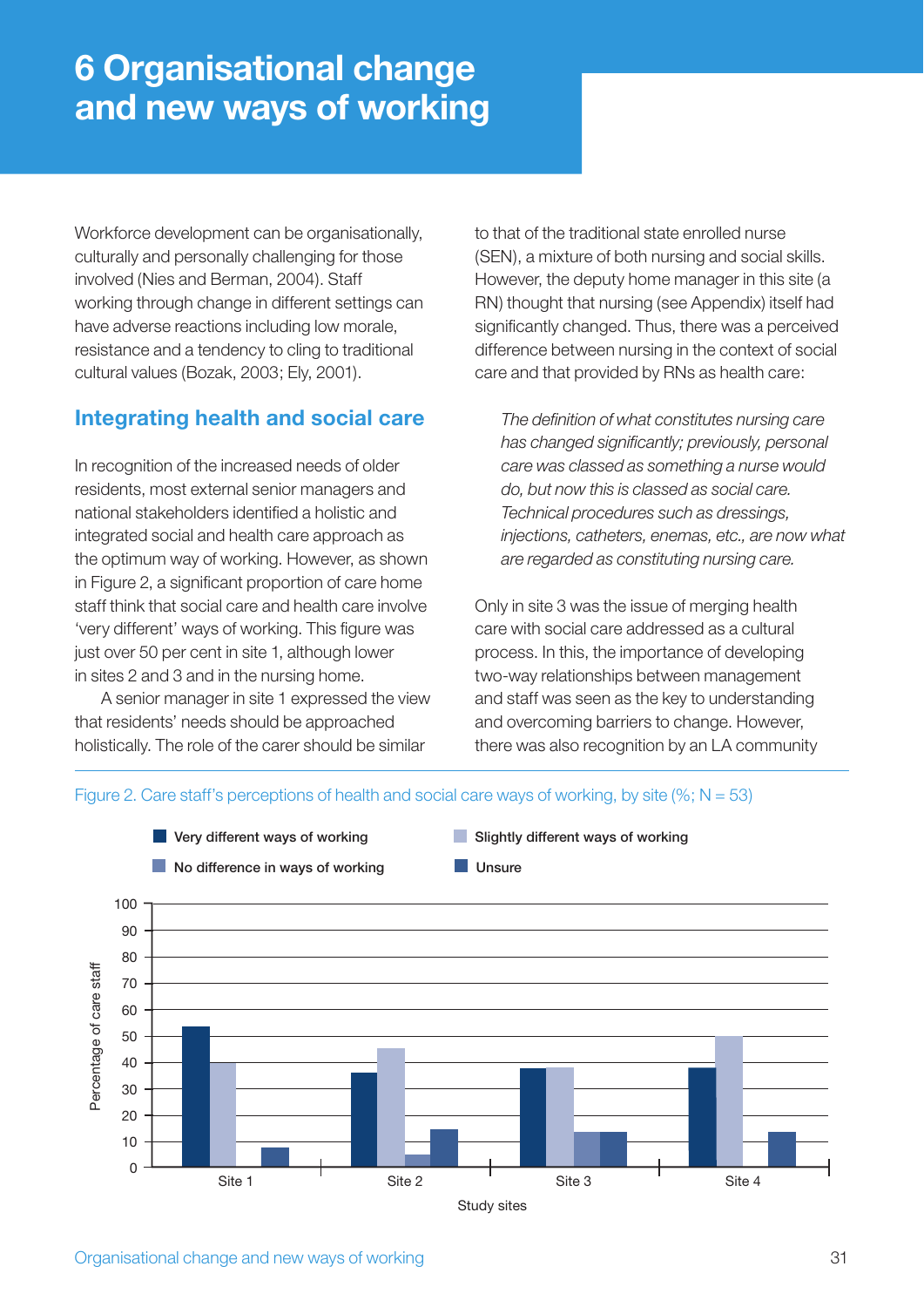resource manager that change can separate staff into those who embrace it and those who resist it, with the latter as a minority:

*So it was a kind of a coming at it from many different angles … you get onto the next layer and if we're honest it's only probably come down to a very handful of staff who are still [reluctant]. I think they want to move forward, so that's a*  plus, but they're finding it a bit more difficult to *do so.*

In this site, a senior carer NVQ3 also highlighted language differences between social care and in-reach nurses as a barrier to integrated ways of working:

*I think we have just got to learn to work together a bit more, it has never been done before … trained nurses, district nurses are taking on a different role and they are trying to teach us … it is just as difficult for them as it is for us I suppose … and they come out with all these big words that you don't understand …*

### **Quality of internal and external relationships**

Relationships at different levels are important for any organisational change. Internal relationships between care staff of different grades and their managers were rated as 'fairly good' or 'very good' in the surveys. In this there were no particular differences between the sites (see Figure 3). In sites 1 and 3, where there was some access to in-house nurses (including dedicated in-reach), care staff were neutral about these relationships, describing them as 'neither good nor bad'. But relationships with community nurses were viewed more positively, being described as 'good' by care staff in all homes, with comments such as, 'we get on better with our district nursing team. A really good relationship with them'.

 In contrast, care staff rated their relationships with hospital staff as 'fairly poor'. Examples of poor joint-working often focused on discharge practice, including late night discharge of residents and incomplete discharge paperwork. As one care home manager described it:

*Sometimes residents are discharged 11pm in a night. They expect us to pick up the aftercare and we've nothing to work with – very common. I will always go and see a resident before discharge to get as much info as possible. They'll say "I didn't know you were coming". I feel frustrated – they're just so pushed to get them out of blocking a bed … Makes me feel residents are not important. They need a proper system.*



#### Figure 3. Care staff's relationships with other professionals, by site (median scores;  $N = 53$ )

32 Organisational change and new ways of working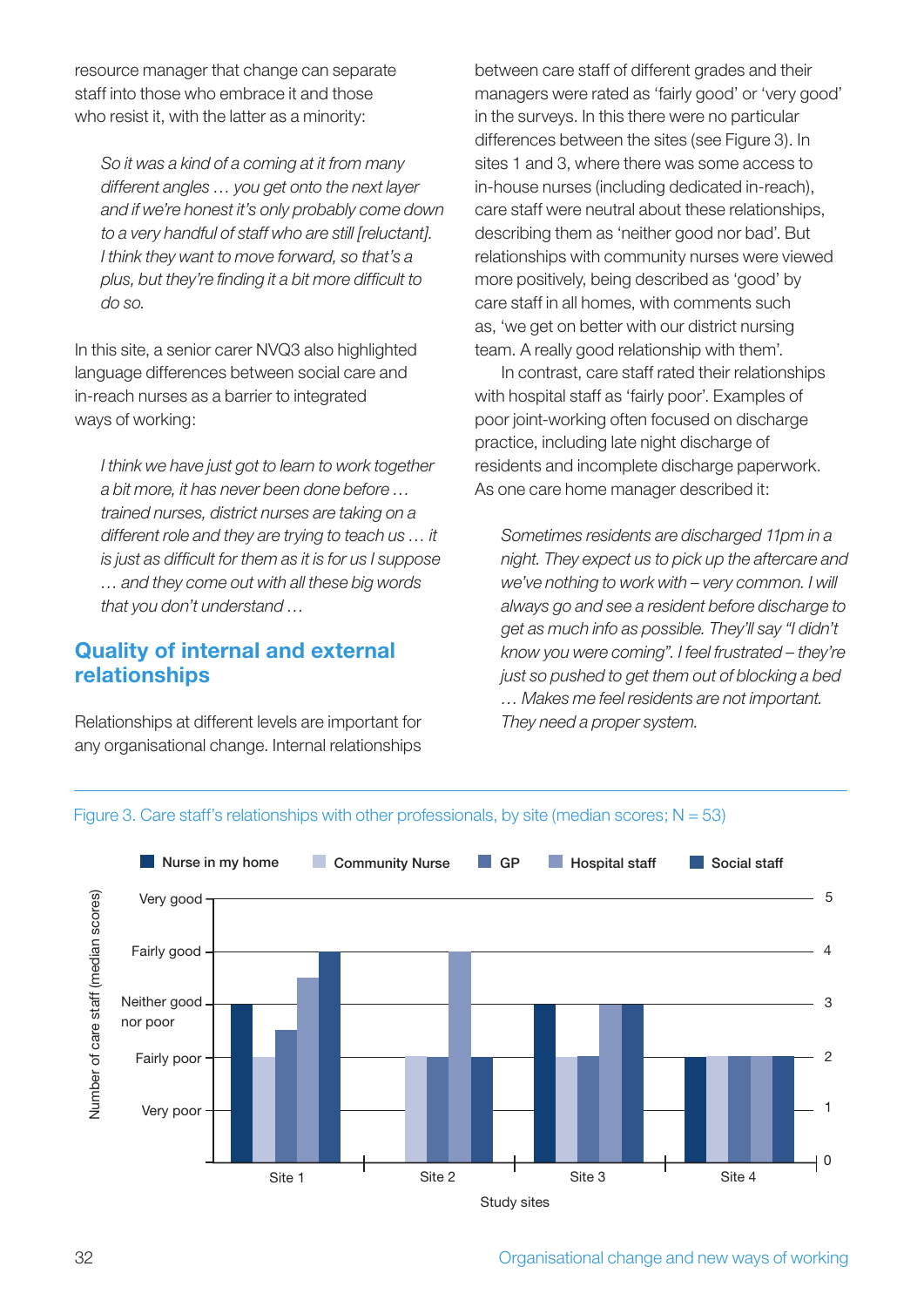In survey responses, relationships with GPs were rated as 'fairly good' by care staff in all homes. But comments in interviews were sometimes less positive. Care staff described some GPs' attitudes as condescending. In particular, they mentioned use of language that excluded them and reported GP refusals to requests for visits as disempowering. One NVQ3 carer said that 'carers work with the residents every day and know when something is wrong, but the GPs don't always agree. Doctors come out with things I don't know what they're on about – [I] stand back from doctor'. Another 'new role' carer with NVQ3 explained:

*I don't think they realise [about new NVQ3 role], and unfortunately the senior doctor gets a bit uppity 'cos he says he's more qualified than anybody so don't tell him what to do, so we don't basically.*

Finally, only one care home (site 2) described their relationship with social workers as 'good'. In this case, as a traditional social care home, it appeared that a common social care language eased the relationship, 'I would say yes definitely from personal point of view. No qualms with social worker – no jargon from the social worker'.

 In terms of any external impact, Figure 4 shows that none of the residential homes reported that the NVQ3 role had facilitated early hospital

discharges, which is perhaps not unexpected in the light of comments on this interface. Only one home (site 3) considered that new role working had led to a decrease in community nurse and GP workloads, but only moderately so. However, in both sites 1 and 3 the introduction of enhanced care was thought to be associated with a decrease in hospital admissions as well as a moderate increase in the early detection of illness. In site 2, where this was not reported, it was possible that staff were less aware of the potential to reduce hospital admissions, perhaps because their clinical input was more limited. These findings suggest that up-skilling staff with clinical skills (sites 1 and 3) can have more wide-reaching benefits than NVQ3 training with no add-on clinical skills. Most importantly, despite limitations, sites 1 and 3 with clinical skills achieved moderate impact on safely avoiding hospital admissions and all approaches believed they reduced community nursing workload, albeit with some increase to their own.

## **The influence of management on change implementation**

Like all change agents, care home managers had the potential to act as a catalyst or a barrier to introducing innovation in their residential home (Nelson *et al.*, 2009). The important role of the residential care home manager in implementing



#### Figure 4. Impact of the NVQ3 new role on resident care, by site (median scores;  $N = 53$ )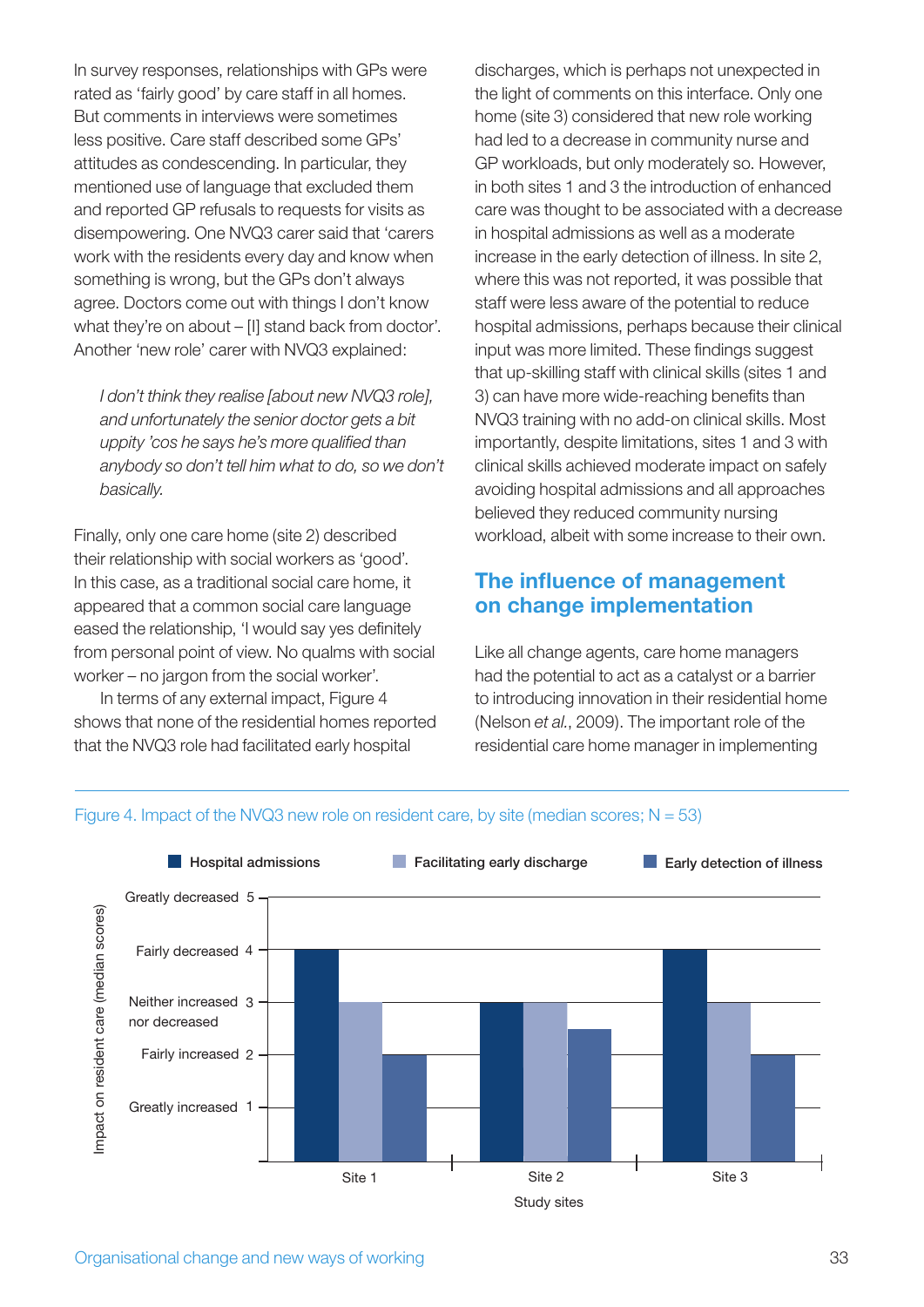change was recognised by senior community health care staff. As one community matron put it:

*I just admire residential care home managers because they have a lot to take on and a lot to do and a lot of responsibility and I think that's one thing that I've learned over the past couple of years.*

Factors such as management style and leadership qualities were particularly important. In site 1, the care home manager adopted a fairly hands-off approach to leadership, with significant delegation to deputy managers. The manager viewed this as essential, but was aware of the risks: 'it's joint, … you've got to be a risk-taker … you've got to be very careful how you choose them [deputy managers] and be honest and tell them what we're doing is different, it is very different'. The deputy managers and team leaders appreciated her approach: 'she [home manager] isn't breathing down your neck … she'll listen to you if you've a problem – she doesn't follow you around. If she did I'd be out of the door'. However, senior management appeared remote to care staff at NVQ level 3 and below because of the hands-off approach. This distance sometimes produced a lack of confidence in NVQ3 staff's ability to undertake additional responsibilities during times of absence of senior management. These care staff stated that they had been put in the position of having to make decisions which they did not feel confident to make. Another inherent difficulty in introducing change in this site was the diffuse concept of flexible skill mix. As a parent organisation's senior manager said, 'maybe … perhaps we hadn't really got over the vision of what we were trying to do clearly enough'.

 In site 2, the care home manager had adopted a more visible leadership champion role. This was supported by the organisation's senior management, 'you've got to have a local champion, you've got to have your home manager like [current home manager] as a champion and be seen'. The home manager also had a keen sense of her role as working jointly with her deputy manager:

*I suppose I have a passion … I want to be seen as the best really and I'm a great believer in training. You can see the benefits of that and I'm*  *lucky because [deputy manager] thinks very much the way that I do … as a team …*

Comments from care staff with NVQ3 in this site confirmed that the management style was viewed as democratic as well as visible. Change was thought to be supported by meaningful structures and policies, which provided clarity and purpose. As one NVQ3 team leader explained, 'I feel I'm directed – I certainly know I can go to [the manager] for support. There's an excellent structure – there's always a reason for things … and being part of a team.' At an operational level, this style of management was the one most appreciated by staff. Measures of job satisfaction showed that care staff were the most contented in this home. However, it should be remembered that, since the enhanced care approach was grounded in social and personal care, it could have been the least challenging in terms of necessitating major cultural change.

 The partnership approach adopted in site 3, with a highly visible dedicated IRT of nurses, was probably the easiest change to explain to staff. However, this site also had the most diffuse management structure. In addition to their care home line managers, NVQ3 staff with clinical roles were also responsible to individual IRT nurses and to the community matron managing the IRT team for their clinical activities. The end result was empowerment of staff through enhanced responsibility, as an LA community resource manager explained:

*But what the whole process of lifting people up and enabling them and empowering them has meant is that we've actually now been able to show the people who have embraced this much more open way of doing things and that they've got to make decisions and take on responsibilities.*

This approach was perhaps also the most challenging change to stabilise. The reason was partly due to the move to a new building and closure of existing care homes and also the appointment of staff new to dementia care. This was exacerbated by a succession of care home managers. Initial measures of work stress and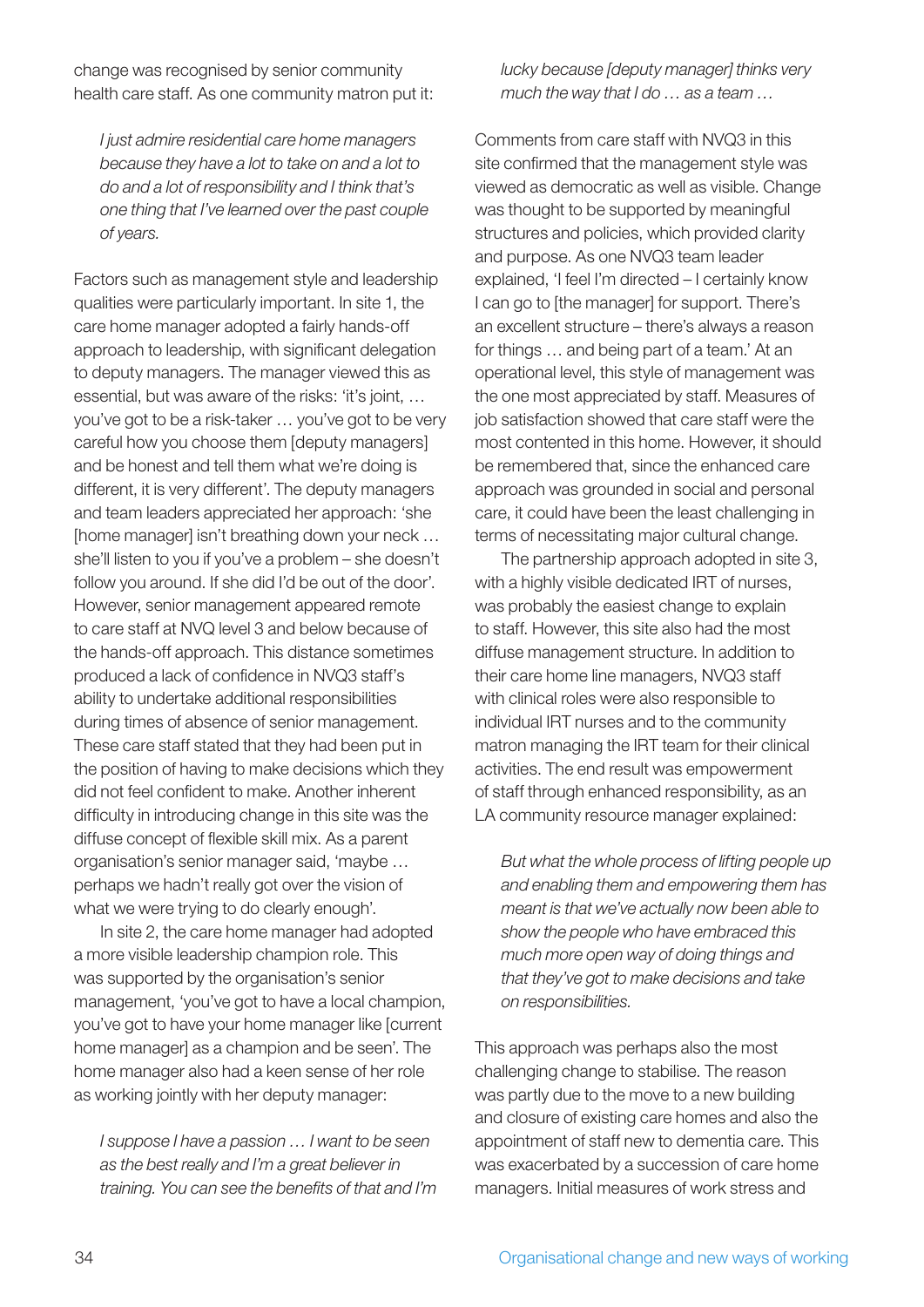job satisfaction indicated that staff here were the most stressed and least contented with their work overall. However, with the introduction of stable management and consolidation of relationships with IRT staff, by the end of the study there was noticeable improvement. The permanent home manager introduced a more open style of management. While continuing to be 'top down' in terms of the pursuit of a serviceled vision, this enabled decision-making to be inclusive of practice level NVQ3 care staff:

*They [managers] all exchange their views and different ways of working and it comes to an agreement … support workers like that because they're involved in having their say … that's how it should be, everybody should be valued at the same level really.*

In comparison, in the nursing home (site 4) although the management style was described by staff as 'supportive', 'helpful' and 'reassuring' with a strong emphasis on 'team work', it was also far less challenging. Interestingly, there was little evidence of change, as reported by two nurses who were interviewed: 'it's the same routine here, no new challenges'; and 'it's stagnant in the home, the same old routine'. The nursing home, while operationally efficient, was the least dynamic. The emphasis appeared to be more on maintaining quality, as opposed to enhancing it, and upskilling of care staff did not seem to be part of the external or internal management agenda.

## **Key findings**

Although most external senior managers and national stakeholders identified a holistic and integrated social and health care approach as the optimum way of working, some care staff (particularly in site 3) believed that social care and health care involved very different ways of working. This suggested that care staff, in learning new clinical activities, saw these more as tasks than as skills. This in turn reflected the earlier observation that care staff tended to perceive learning as separate from practice.

 Although survey results indicated that relationships between care staff with community nurses and GPs were good, during interviews certain care staff commented negatively about the attitude of some GPs. Relationships with hospital staff involved with discharge were reported as being poor across the sites. Only in site 2 was the relationship with social workers given as fairly good. Sites 1 and 3 claimed some moderate effect on reducing hospital admissions and in the early detection of residents' illnesses.

 The leadership quality of care home managers in supporting staff and residents through the changes related to their up-skilling was shown to vary according to the management style adopted. The visible, hands-on management style in site 2 seemed to create a climate of appreciation in staff and residents and relatives, whereas the detached and remote style adopted in site 1 had the opposite effect. Although all sites subscribed to a person-centred approach to care, care staff in site 1 perceived the ways of working in health and in social care as being very different, to a greater extent than those in sites 2 and 3. Only in site 3 was the issue of cultural challenge raised as an issue to be overcome in order to progress care staff within its particular approach.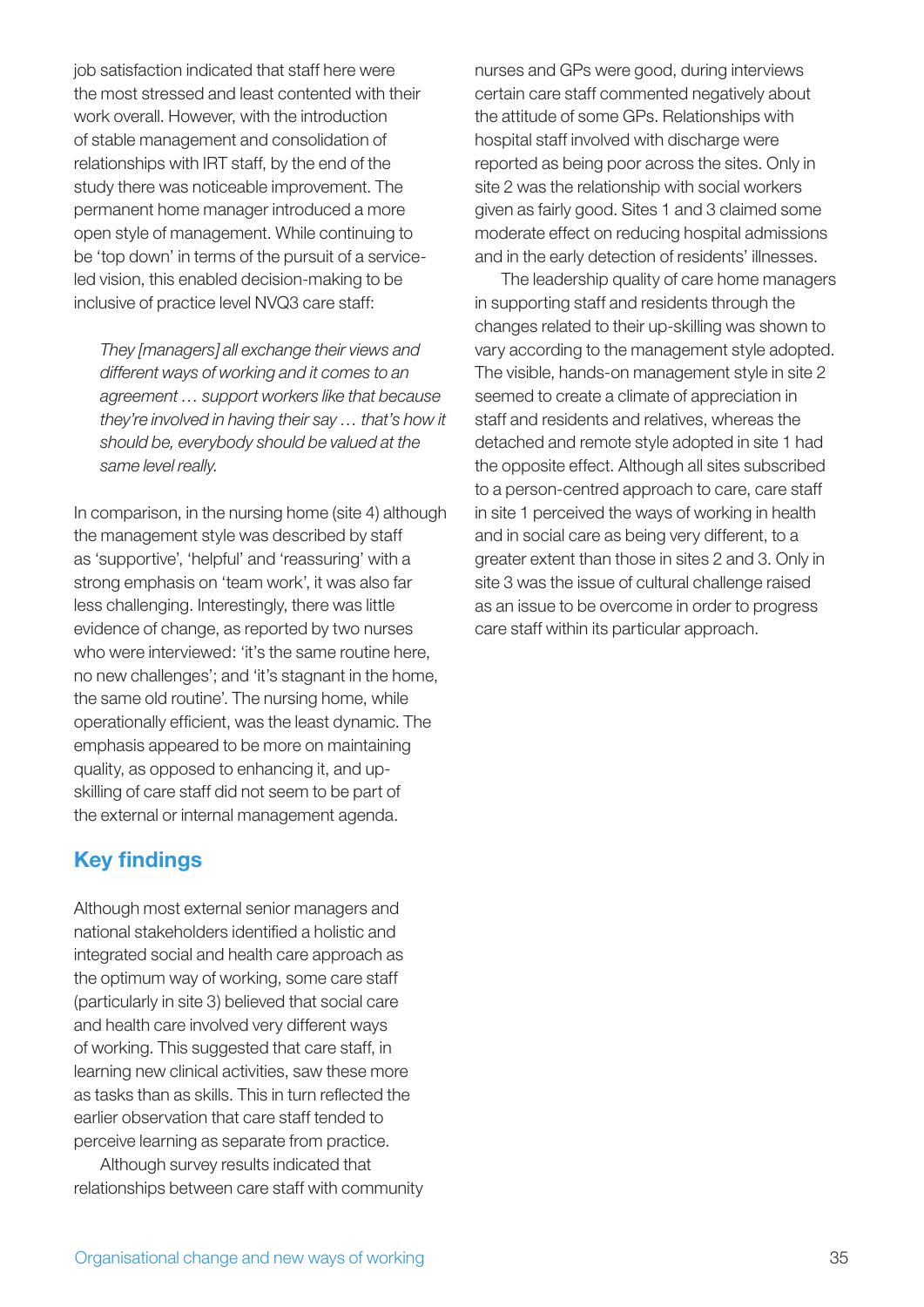## **7 Professionalising the carer workforce**

Some authors contend that the lack of clear definition of the care worker role could be of detriment to work satisfaction and minimise role potential (Baldwin *et al.*, 2003), while others suggest that it could reduce the public perception and confidence in the skills and knowledge of the care worker (McKenna *et al.*, 2004). In the present study, a number of factors was consistently identified as important to the future development of the carer workforce as a profession.

## **Professional growth**

Perceptions of professional attributes, culture and role boundaries all emerged as important issues in interviews with carers. However, the extent to which a carer profession would develop was open to debate. As observed by an LA community resource manager, although traditionally this workforce had been placed within social care, pressure for integration with health care could create a new workforce beyond the basic support workers:

*I think the level of needs of people in the homes is going up so clearly we need the staff to go up too [increase skills]. So I think at some point we're going to have to actually look at that and actually think about saying, well actually these aren't really just support workers any more.*

Growing confidence is also important to professional growth. Survey responses (see Figure 5) showed that care staff in site 1 were the most confident in their sense of personal professionalism. However, staff in this site were also the least positive in terms of whether they thought the wider world regarded them as professionals. One reason given for this was the influence that 'bad press' had in undermining public opinion of residential carers. Staff in this site were also the most positive towards the introduction of formal qualifications and the registration of carers. This suggests that they had made a connection between acquiring improved status through qualifications and other formal professional structures.



#### Figure 5. Care staff's perceptions of professional status, by site (% of 'Yes' responses;  $N = 20$ )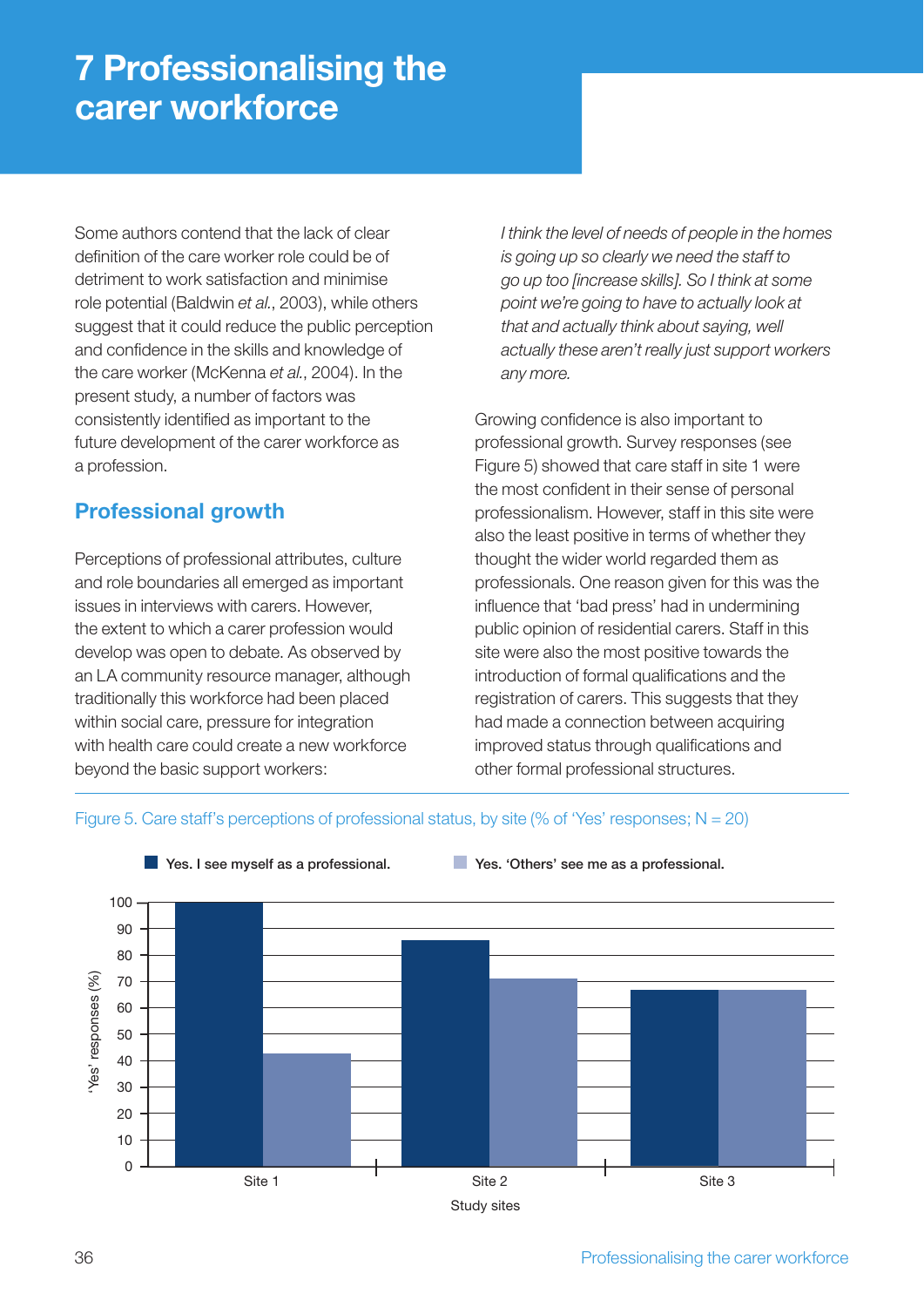In contrast, staff in site 3 were the least positive about seeing themselves as professionals or being seen by others as such. Furthermore, these staff were those who were least likely to perceive formal qualifications as an attribute of a professional. However, given its proactive clinical skills learning and requirement for new cross-cultural ways of working with IRT nurses, this was arguably the most challenged of the three sites in the approach implemented.

 Differences also became apparent when responses were considered in light of the respondent's qualifications. New role learning at NVQ3 was a catalyst for promoting change in the carer workforce's attitudes, collectively and as individuals, to their professional status in all three residential homes. However, NVQ4 staff (in administrative/managerial roles) were the most likely of all staff groups to place equal emphasis on competency or skills and on possession of formal qualifications. This suggests that the higher the level of formal qualification, the greater the likelihood of care staff viewing this as a form of professional empowerment. In contrast, care staff holding NVQ2 qualifications were less likely than those with NVQ3 or NVQ4 to think that others viewed support carers as being professionals (see Figure 6).

### **Union membership**

Union membership, often a feature of established professions, was very low among care staff in all sites. Most care staff said they had little knowledge about, or interest in, union representation for either individual or professional matters. This outcome was influenced by neither the type of home nor the individual's qualifications. There was also no relationship between union membership and a desire for the registration of care staff. Some of those interviewed did comment that union membership was not part of residential homes' culture, although a link was made to its potential to raise awareness of accountability. A senior carer NVQ3 said:

*Unions would help the thing about this accountability and stuff like that, I suppose if they're [care staff] not aware of maybe the accountability they don't see the use of the union maybe.*

In general, responses suggested that the fact that the workforce in different care homes are isolated one from another has acted as a barrier to the spread of employment information and representation mechanisms common to other similarly sized yet closer-knit workforces.



#### Figure 6. Care staff's perceptions of professional status by qualifications (% of 'Yes' responses;  $N = 20$ )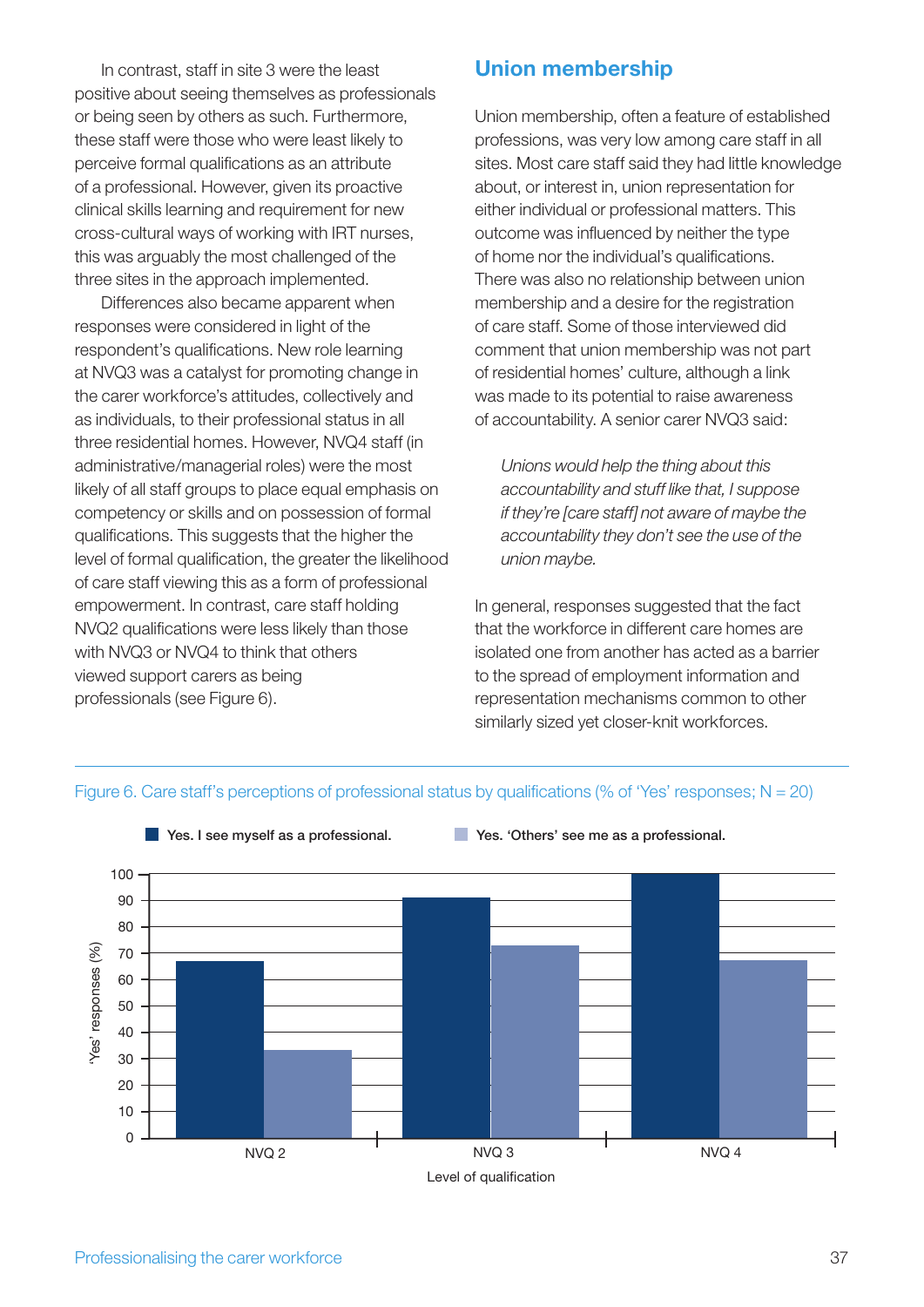## **Issues of accountability and liability**

Awareness that accountability was an issue was evident among some care staff in all homes, but not universally so. As a result of the NVQ3 new role, accountability was described as 'fairly increased' by care staff. However, an understanding of the relationships between accountability, competency and liability related to practice was less well articulated by staff than the idea of accountability as a single entity. This lack of awareness is possibly due to the absence of a supportive and articulate professional framework akin to other professional groups, for example, nurses in the RCN. Furthermore, there was an ongoing debate around delegation of work by nurses to care staff in residential homes, as a national nurse advisor admitted:

*I think that the RCN has always in its lobbying work argued that if care assistants are going to be carrying out nursing activities as delegated by registered nurses then that funding should follow.*  However, the difficulty with that is that we're then *saying that nursing is delivered by non-registered nurses. So it's a tricky one to actually say it needs to be exactly like this.* 

Evidence from a focus group with IRT nurses suggested that they were not overtly threatened by carer workforce developments that include nursing skills. However, while supportive of the development of the care staff workforce in theory, they were more concerned about regulating competency than about the development of carers as a profession:

*I think there needs to be regulation, because obviously they are being asked to do a lot more, and there's no way of actually seeing, you know, how competent they are and whether that's updated regularly at the moment. So I think they do need that in place, yeah.*

Furthermore, when asked if professional processes should be the same as for nursing they said 'not as much'.

 Some NVQ3 care staff working in sites 1 and 3 (flexible skill-mix home and community resource centre care home) mentioned a lack of confidence in undertaking new role responsibilities. Reportedly, top down management pressure was being placed on staff to undertake 'new role' activities. From these accounts, it should not be left to care staff to determine where their new role's cut off is in terms of learning and practising new skills. On either count, and in the absence of a professional framework, unrealistic pressure could lead to unrealistic expectations that could place residents at risk. For all these reasons, it is not surprising that such 'new role' care staff showed a moderate understanding of accountability (but less of its relationship with liability) and low membership of unions. In one site (the independent sector commercial home), a manager was apprehensive about taking on such 'new roles' with clinical skills if the care staff are not protected:

*It's fi nding the boundaries as what carers could do and the accountability bit and I feel like I want something a bit more defi ned before we go ahead with that, so we know that we're doing it right and we're not exposed to any kind of comebacks on that.*

### **Impact of NVQ3 new role on workload**

It is suggested that if efficient, integrated care delivery is to be provided to older people, it is essential that the workforce is sufficient in number, skilled, knowledgeable and motivated. However, the authors recommend a grading structure with remunerative incentives to attract more young people into care work. Yet the care worker turnover rate in council-run residential care homes for older people is one of the highest in the council-provided social care sector with contributory factors given as: low pay, heavy workloads, a lack of role definition and no clearly defined career structure (Skills for Care, 2008). In the initial survey, the impact of the new care staff role was reported to have increased the workload of NVQ3 care staff in all three residential sites. Notwithstanding, some differences were observed (see Figure 7). These possibly reflected different ways of working, and varying capabilities of staff on the three sites.

 In site 1 the survey indicated that any additional workload due to new role working was thought to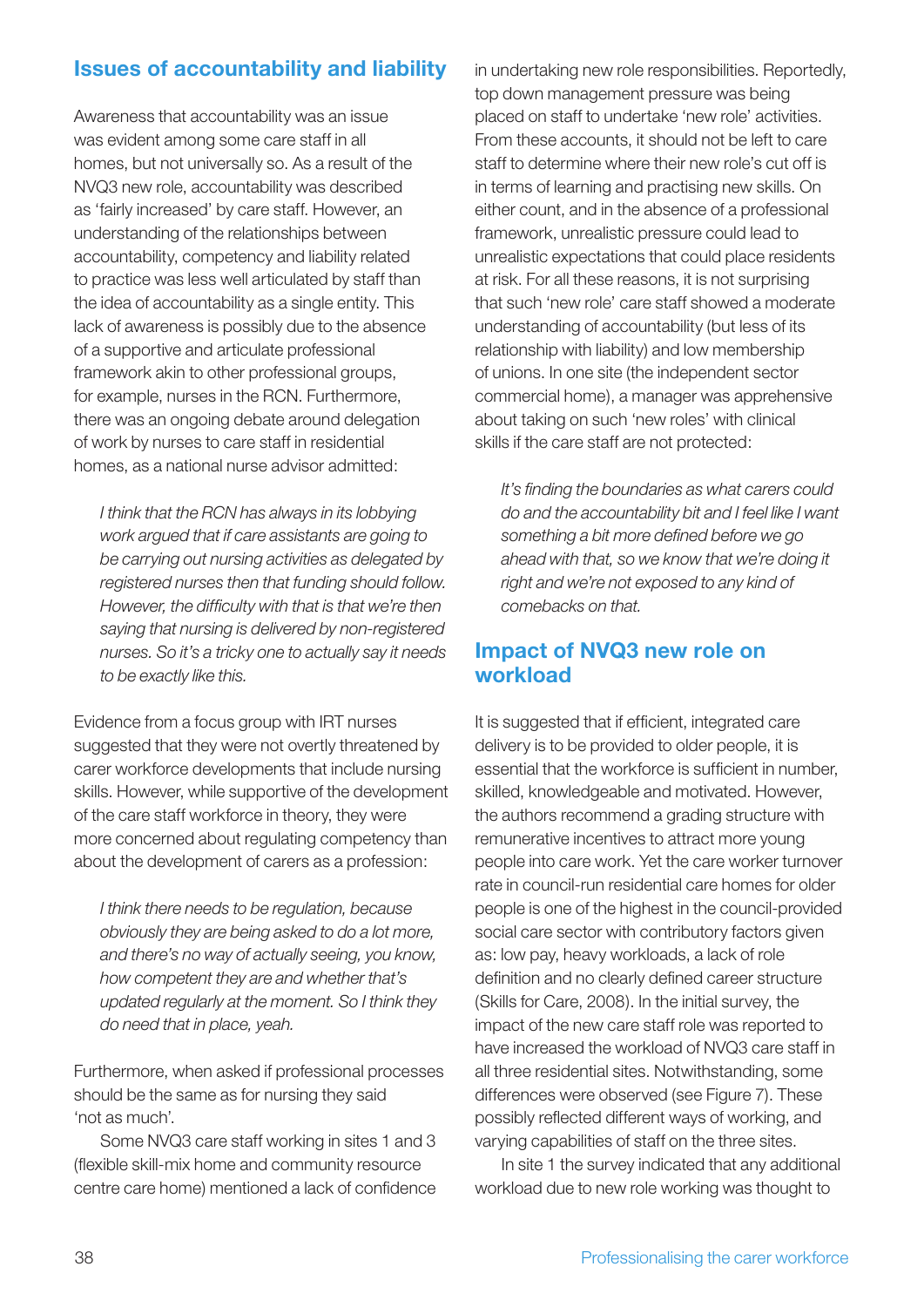fall more on NVQ3 grade than other staff. Interview comments also suggested that some NVQ2 staff perceived that NVQ3 staff were becoming less hands-on. A care staff focus group identified that, while the senior care workers sort out doctors' appointments and medication, it can mean that there are only two care workers (NVQ2) left to cope with the needs of the residents. This was described as leading to resentment on their part, 'since people have to be told to wait while the only available workers get through all the tasks'. This imbalance in ways of working between groups of staff was further observed by a carer with NVQ2:

*There is currently so much emphasis placed on NVQ3 when it is the NVQ2 qualified staff who actually do most of the caring work and the interacting with the residents, especially personal care such as toileting, bathing, etc.*

In contrast, in site 2 increased workload was reported as being more evenly spread across NVQ2 and NVQ3 grades of staff. Staff had adopted a more team-based approach to meet the fluctuating needs of residents. However, as reported from site 1, new ways of working were also thought to be taking NVQ3 staff away from handson care. Time was generally agreed to

be the main pressure, 'simply getting everything done. If something unexpected crops up which inevitably happens given the nature of the residents, often around 8.30am, the planned schedule has to change; being flexible is essential.' Having to 'step away from hands-on care to organise the shift' was found to be a significant change to which NVQ3 staff had to adiust.

In contrast, in site 3 care staff identified that any increased workload fell on NVQ2 staff. The IRT matron also believed that additional health-orientated care was currently being provided at the expense of social care. It was thought that the home was under-staffed, even without the addition of health care skills:

*But what we became acutely aware of is that even with additional nursing type skills and knowledge, there still was never enough social care hands-on hours … they needed more frequent changes in position, they needed maybe feeding when they were unwell, they needed more frequent skin care, more frequent changes of, you know, clinical equipment, catheters, tubes, bits, and that adds up to more care hours, that's many more care hours, you know. Is it nursing, is it care, is it social care? Whatever – they cannot provide it.*



#### Figure 7. Impact of the NVQ3 new role on residential staff's workload, by site (median scores;  $N = 56$ )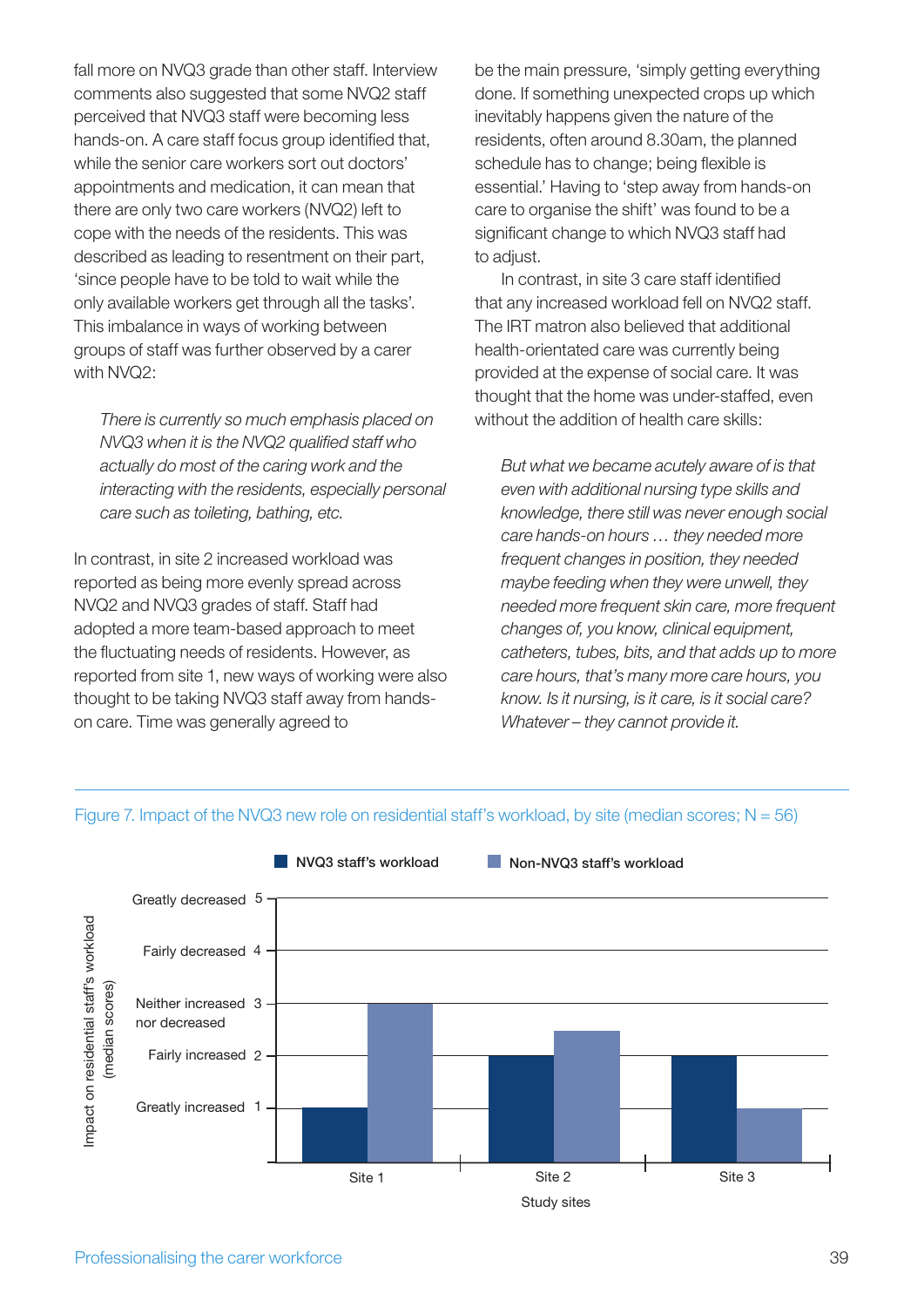## **Key findings**

Care staff's understanding of issues crucial to the development of a care staff profession and the links between them was limited and inconsistent. The issues considered included: a professional framework to foster responsibility, accountability and competency; their relationship with liability; and carer registration and recognised formal qualifications. Links to unions could play a part in developing supportive structures for such 'new role' care staff, but given their relatively isolated circumstances of working in residential homes, carers were largely unaware of this potential. However, adverse press reporting tended to undermine some care staff's sense of their professional status as seen by the world at large.

 The NVQ3 role was believed to have increased care staff's workload and to have put pressure on time for social care giving. All residential homes' approaches placed added value on increased input from qualified nurses in addition to that already accessed. The enhanced quality of care reported as achieved in site 2 supports a view that good basic health/nursing care can be delivered in a residential home with outreach to community nurses alone, provided that there is a sound practice-driven relationship and that care staff have sufficient knowledge to know when to seek timely nurse-led support.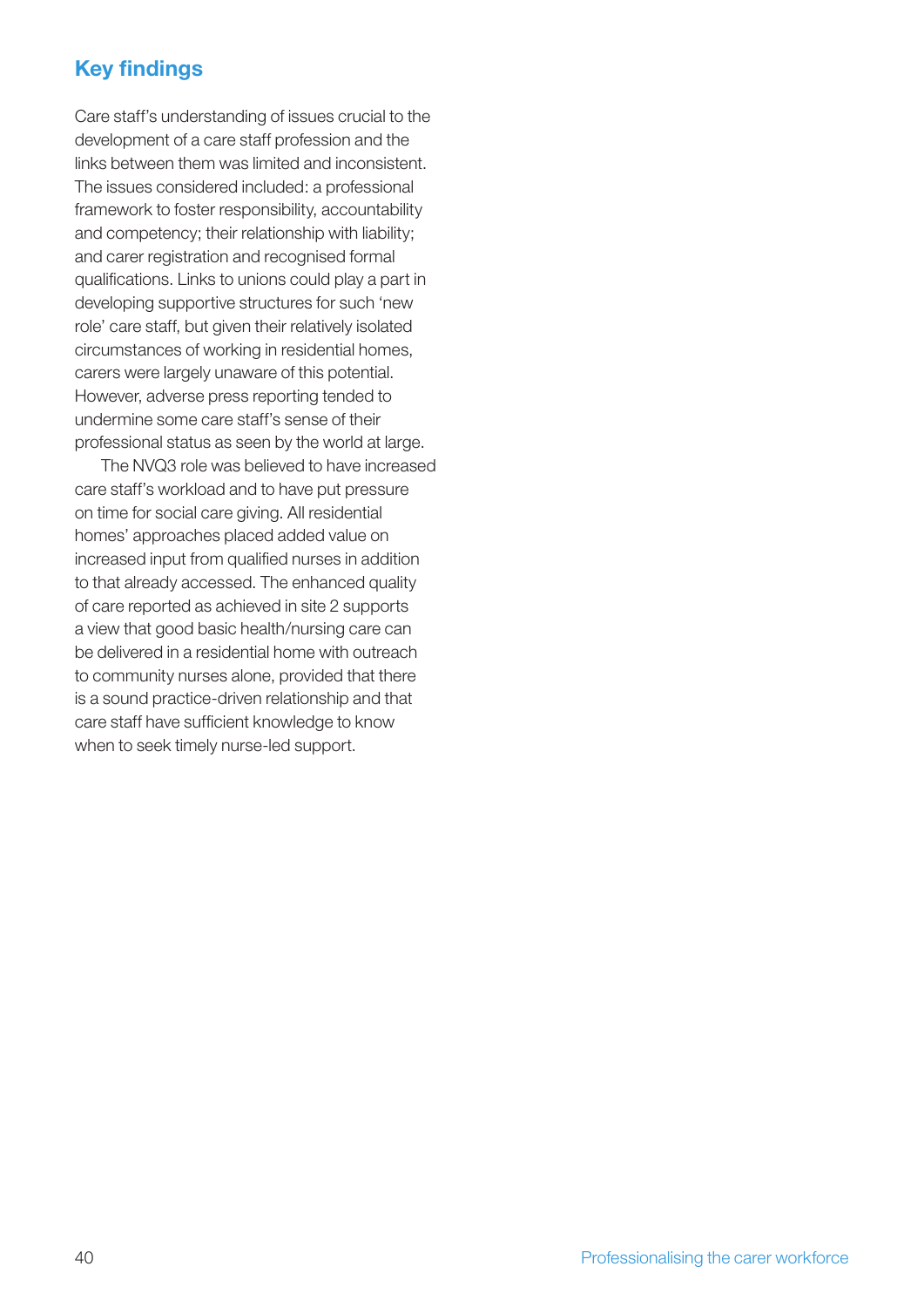## **8 Conclusions and next steps**

## **Choice, control and quality of life for older people: turning the policy rhetoric into reality**

The study highlights a tendency for the needs of older people in long-term care to be perceived as creating demands that overwhelm the capacity of available services to provide optimum care. The language used by certain public sector staff to view and describe older residents as 'a burden on community services', a reported lack of interest in residents from some general practitioners, a disregard from hospital discharge liaison teams and poor nursing provided as part of hospital inpatient care collectively indicate that negative and ageist attitudes are widely held. Despite the rhetoric of choice and control, the reality of entry to residential care is based on professionally assessed differentiation of need (for nursing, or non-nursing care) and available funding. The choice exercised by the person and significant others has lower priority and, in any case, they are often unaware of the differences between residential and nursing homes.

 The study suggests that the development of 'new role' carers could help to make a reality of choice, control and quality of life for older people. There is certainly potential to enable those in residential care homes to remain there much longer – and perhaps to end their lives there – rather than having to move unnecessarily into a nursing home or hospital. However, it is clear that this will depend not only on the development of new skills within these homes; it will also depend on achieving much greater flexibility in the funding of care, the registration of homes and the definitions of health and social care.

## **Rationalising funding and pay mechanisms to improve choice and continuity**

The study has highlighted the thorny issue of who pays for what and who benefits financially, in different models of care. It is apparent that enhanced care approaches can take the pressure off the health care system – despite limitations, two homes achieved moderate impact on safely avoiding hospital admissions and all believed they reduced community nursing workload, albeit with some increase to their own. But without any integration of health and social care budgets, there is little incentive for the change. PCTs need to consider how they use any resources saved through accelerated discharge from hospital: could health care savings potentially be used to support residential homes? These changes also bring their own costs, but up-skilling staff without any extra income for care homes will be unsustainable.

The study also highlighted the specific issue of funding for health needs in care home settings – and the mismatch between setting, resident dependency and funding. Although it has been difficult to quantify the impact of this economically, it is an issue that must not be avoided. The findings suggest that, in the drive for efficient use of resources, fundamental issues have been overlooked which, if unaddressed, could impede and dilute the achievement of integrated services for older people. The study has identified that the FNCC funding anomaly – whereby funding is based on the setting in which the older person resides rather than following their needs as they develop – undermines approaches to providing a 'home for life'. As a by-product, it can also create anticipatory anxiety in the residents, who most of all wish to stay put, but who may have no financial means to do so. Thus, contrary to the policy-makers' rhetoric, the resident is rendered disempowered and unable to exercise choice as an NHS patient. Furthermore,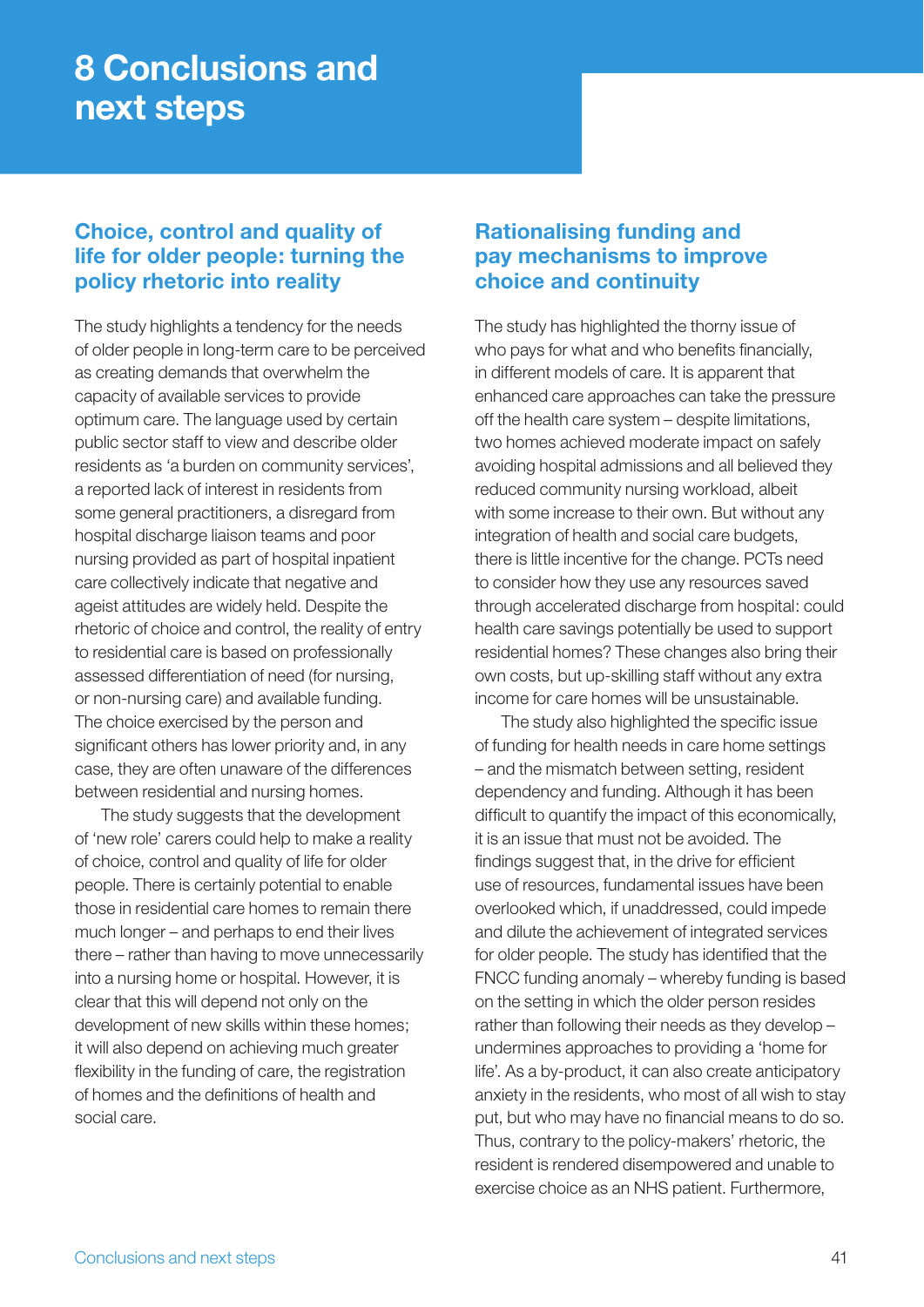seeking to contain the costs of residential care, LAs also inevitably load service costs onto the NHS, rather than introducing more cost-effective integration of health and social care.

 In summary, it is essential that we move towards a system of funding that is clear, fair and adequate for the individual's needs as they change and develop towards the end of life – ideally without meaning they have to move in order to be entitled to this.

### **Improving training and care practice**

A key part of any professional framework is the educational system underpinning roles and responsibilities. The study has highlighted the importance of a robust, respected qualification framework and its findings indicate inadequacies in the standardisation and quality control system for NVQ course content and its supervision and assessment. It appears that NVQ3 might not be the right vehicle to up-skill staff in clinical skills; in addition, there is concern that it may not be recognised in future. This undermines universal confidence in, and currency for, these qualifications.

 The study also highlights the importance of training being affordable and accessible to care homes and of course materials being relevant and accessible to the staff using them.

 A Skills for Care report (2007a) on care staff's workforce development has highlighted a diverse system of qualifications and titles to describe 'new roles' (although without a clear definition of what the new roles encompass) and has recommended the need for a more cohesive training strategy. It would seem timely to address these issues in relation to wider professional health and social care professions, to ensure that 'new role' care staff are professionally enabled rather than used. It is suggested that the findings of this study could usefully inform the work of the new Skills Academy (see Appendix) in developing courses that integrate leadership and management skills with practice development.

 Rolling out enhanced care approaches with clinical up-skilling of care staff would seem to require time, not only for new learning, but also for care staff to adjust to change and gain confidence in their new roles.

## **Strengthening cross-sector relationships**

In recent years, people have tended to go into residential care at a later stage, meaning that levels of morbidity and dependency in the homes are higher. This has tipped the scales towards nursing needs from social care needs more quickly postadmission, with the effect of narrowing differences between nursing home and residential home care and between nursing and social care. The obvious response is for a more integrated approach.

The research findings highlight a need for community health professionals and, in particular, GPs, to better appreciate the burden of responsibility carried by home managers and their staff and to reassess their own responsibilities towards residents as NHS patients. The study has found that the growth in confidence generated by increased knowledge and skills in 'new role' care staff can encourage a more challenging and informative relationship between care home staff and their GPs. However, if lack of interest and support is already the norm for a particular GP, this could be exacerbated as increased responsibility is taken up by care staff, leaving these staff to make decisions beyond their expertise. This perhaps highlights the need for older people in these care homes to also have access to a gerontological specialist, as they do in hospital – although attempts to catalyse development of community gerontologists (cf. community paediatricians) have not been successful to date, despite a shift towards prevention.

In contrast, the research identified that having nursing input to all homes was viewed as essential and highly effective where relationships are good. One way of developing such relationships may be to open up care homes as a learning environment. Currently student nurses are placed in nursing homes but not in residential homes – this could be a reason why some community nurses do not view residential homes positively once they are qualified.

 The study has highlighted the irresponsible manner in which residents can be discharged back to care homes. The incidents reported in the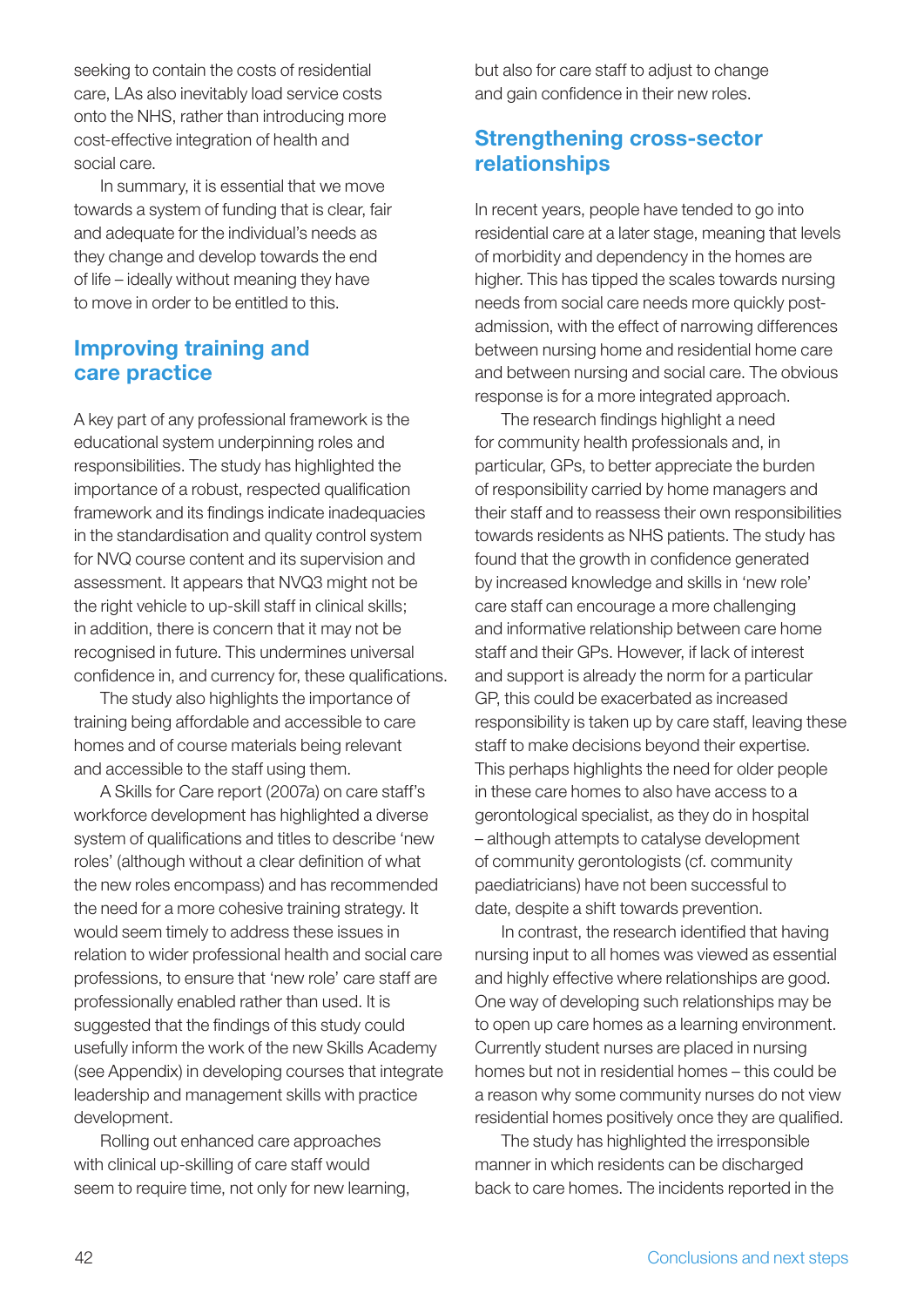study appeared largely to be as a result of a general ignorance of the level and nature of residential home care, especially the challenges it faces if discharges are made out of normal hours. Importantly, hospital staff seemed to overlook that they were also disregarding the right of the resident as an individual and their duty of care to them as a patient. In one home, several residents described local hospital inpatient nursing care as so appalling that they were very anxious to avoid hospitalisation in the future.

 Overall, there is clearly a need for better understanding between hospital, community and residential staff about their roles and responsibilities, but also about the values and principles that underpin their work. At present this is exacerbated by the different charging and funding regimes associated with 'health' and 'social' care and the arguably artificial definition  $-$  or lack of  $definition - as to what falls into which category.$ 

### **Sustainability of approaches to enhanced care**

Those care homes that are testing out new approaches can rightly be viewed as pioneering a new way which has the potential to provide consumer-led health and social care – albeit with a reliance on community services to sustain their approaches. All are striving to find new ways of improving the lives of their residents, while working within common constraints of limited resources, relative isolation and the context of a 'forgotten sector' in terms of research and policy. However, in a resource-led climate where regulation is likely to continue to be flexible as demand increases, some caution is to be recommended. There is a risk that the emergence of the 'new role' care staff workforce – without as yet an agreed name, recognised qualification, clear professional structure or registration system, or clearly defined interface with other professions such as nursing and social work – could leave older residents with a second-class service over which there is little central control.

 Analysis of the enhanced residential care being provided emphasises the importance of care home management as a crucial and influential catalyst for change. However, the study has shown how differences in management styles and philosophies underpinning their respective approaches can

either help or hinder progress. One home was helped materially by a strong and generous parent organisation yet hampered by the inability of its management to fully translate and share the vision with staff. Yet, despite limitations, sites with clinical skills achieved moderate impact on safely, avoiding hospital admissions, and all approaches believed they reduced community nursing workload, albeit with some increase to their own.

Although a flexible and transparent style of management at an operational level is important, dependence on a strong internal champion could also represent a potential vulnerability in terms of long-term sustainability. Enhanced care could disintegrate if the manager, as the 'champion/ leader', leaves and other business factors come into play alongside strategic quality improvement. A management style based on positive two-way engagement with care staff, including devolved responsibility, would guard against this.

 The study suggests that the sustainability and future development of new approaches is largely dependent on local management. The added challenge of introducing new roles with enhanced care means that care home managers and local stakeholders need to accept a realistic timeframe for benefits to become visible. Such leaders would benefit from expert change management support.

### **Professionalising and rewarding the care home workforce**

The study highlighted the need for an increasingly professional workforce – both to meet the needs of (and protect) the older person, and to give the sector more of a voice and influence in improving the structures and context in which it has to operate.

 Although the study has demonstrated that up-skilling can have an economic return for the NHS, this was under conditions where care home staff were not paid more. However, it may be that there is little incentive for people to up-skill to a higher level if there is no extra pay (current guidance for councils on calculating a fair market price for care suggests the same hourly rate for non-senior carers at NVQ2 and above in residential homes; see Laing, 2008). Low pay and undifferentiated pay are a key issue in this debate and are likely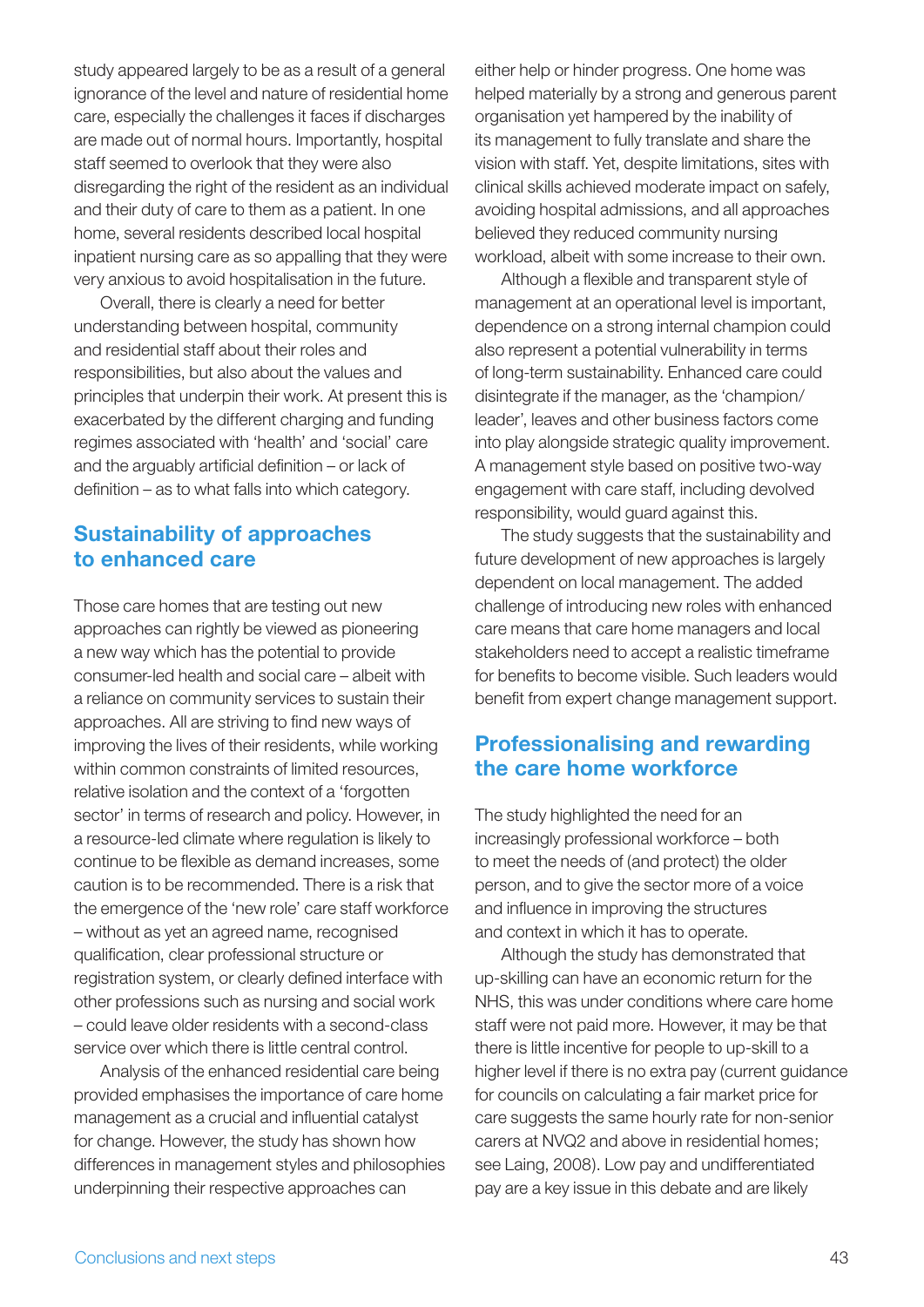to have a direct effect on morale and retention of staff. A full economic evaluation of raising pay levels in line with the skills and qualifications required by 'new role' workers would be very helpful.

 Even when they have achieved NVQ3, care staff often lack confidence in undertaking new role responsibilities. Sometimes they feel pressure from top management staff to undertake 'new role' activities. If care staff are left to determine where their new role's cut off is in terms of learning and practising new skills, these pressures could lead to unrealistic expectations that could place residents at risk – especially given the absence of a professional framework. For all these reasons, it is not surprising that 'new role' care staff show a moderate understanding of accountability but less of its relationship with liability and have a low membership of unions, and that managers might feel apprehensive about taking on such 'new roles' with clinical skills if the care staff are not protected. Although up-skilling care staff with basic nursing skills does not appear to unduly threaten the role of the RN, it does raise issues as to how care staff can be held accountable and competent when using these skills, when neither their 'new role' nor its boundaries in relation to that of the RN have been defined.

 The study has shown the importance of care staff feeling confident, adequately resourced and clear about their boundaries and levels of accountability. This suggests the need for a professional framework, articulated by a professional body. Currently, care workers are not required to register – although there is a pilot scheme in Scotland that is expected to be rolled out (Birch and Martin, 2009). A professional body would provide the basis for a national network and a platform for the core strategic issues such as pay and staff development. Unions could also play a part in providing more information for care staff. A professional body, a robust qualification and improved pay would do much to attract people into this sector of social care.

## **Next steps**

In response to progressing the integration of health and social care, several national and cross-sector stakeholders suggested that a central pooling of

health and social care funding with devolvement to local joint budgets (health with social care) would better facilitate shared decision-making and subsequent allocations to appropriate community services for older people than the present system of separate resource streams. A national nurse advisor said:

*We need to follow the way the money goes. If we can do something about the way the money is allocated then it should be much easier and, in fact, there are models emerging across the country of where health and social care are all working very closely together and do have shared teams. I think for me the solution is joined up services with joint budgets and those joint budgets then deliver what needs to be delivered.*

Furthermore, the additional funding via FNCC or self funding top-ups from residents, to cope with extra care needs when ill or dying, needs to be fully extended to residential care to enable enhanced care to develop in practice and permit care homes to fulfil their shared aim with residents of 'a home for life'.

 Developing residential care as a learning environment could be one way of supporting the growth of the 'new role' care staff's knowledge and skills. This could also attract students from many health and social care professions. If community and hospital staff were to spend time in homes as a part of ongoing training, they could better understand and contribute to residential care systems as an important learning environment. This could be one way of supporting the growth of the new role, including shared processes to safeguard discharged residents. By better reflecting the actual efforts of care staff engaged in self-improvement to a wider audience, this could act as a counter to the often biased media reporting that seems to hold to the adage that 'only bad news is newsworthy'.

 Local policy-makers need to develop a more strategic view of the 'new role' carer workforce development to enable a more positive professional image with the general public, the media and other professionals. Organisations responsible for the employment of the 'new role' carer workforce need to recognise that, without incentives and recognition for the delivery of high quality care,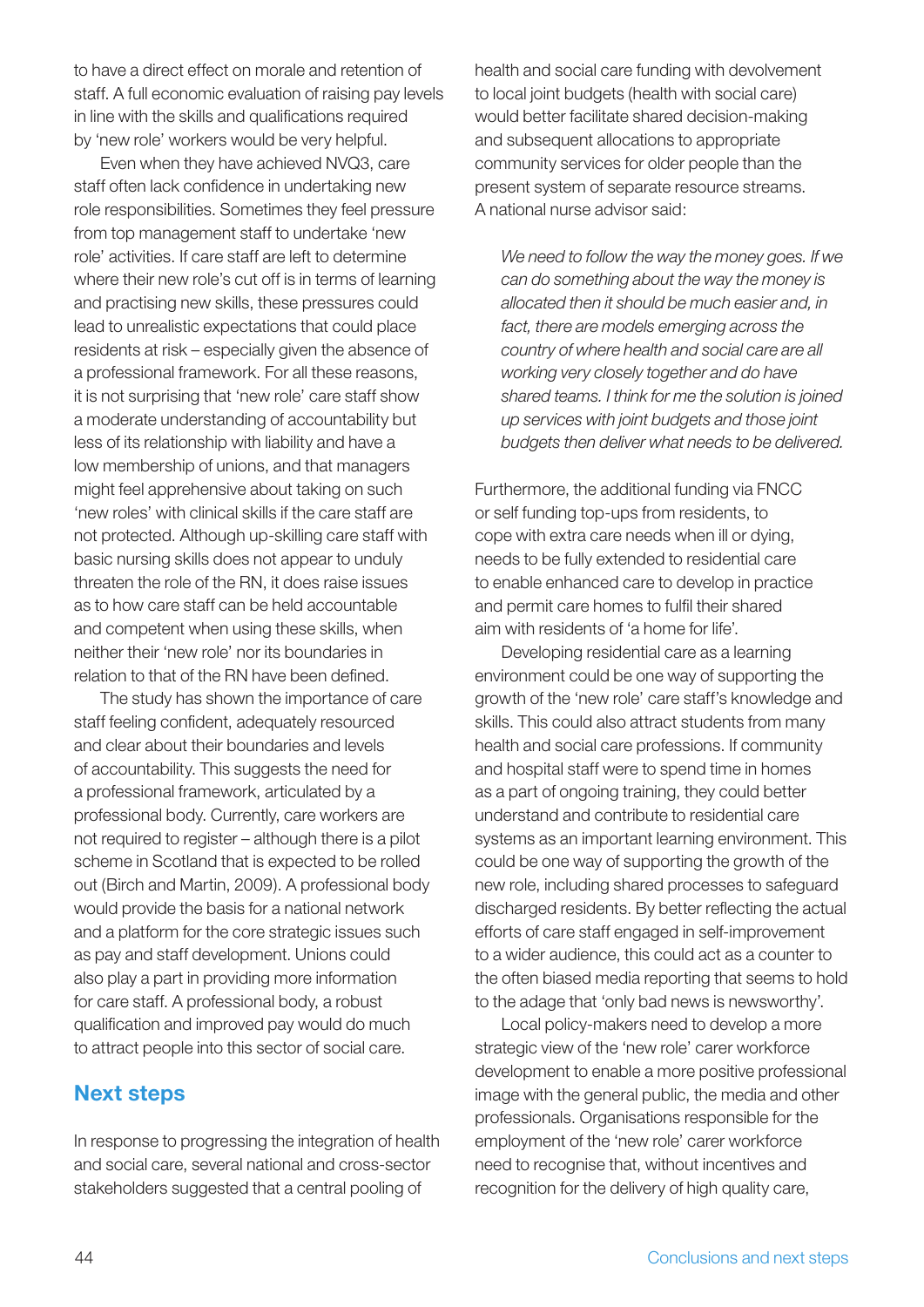these roles will become more difficult to sustain beyond a 'honeymoon' period and this could have implications for future recruitment and retention of staff. An evaluation of the 'new role' care worker (Skills for Care, 2007) identified difficulty in recruitment to new roles, the need to make broad cultural change to facilitate new ways of working and tensions at the interface with professionals. Links to professional bodies and unions could become increasingly important to care staff as they take on new roles with increased responsibility, but given the relatively isolated circumstances of working in a residential home, the former bodies need to take the initiative in raising care staff's awareness of services.

Although no single approach was identified as ideal, each exhibited characteristics that, combined together, might in the future help to achieve the best residential care outcomes for older people.

## **Main characteristics of successful and sustainable change**

- Leadership by care home manager and support from external stakeholders.
- Integrated health and social care approach.
- Adequate staffing levels to permit acquisition of health skills without diminishing staff time for social care.
- Provision of structured community nursing and medical input.
- **Shared vision and commitment of shop floor** care home staff to approach.
- Pay incentives for staff to undertake NVQ3 and clinical skills awards.
- Access to NHS community nursing staff as teaching/learning support.
- Development of a 'learning organisation' culture in the care home.
- Financial incentive for care homes to provide specific care (cf. FNCC).
- Quality of resident and relative experience at the heart of change.

In conclusion, the development of 'new role' carers could bring much to the world of long-term care as it evolves. Most importantly, it could improve continuity of care, quality of life and security for the individual older person, but it could also bring greater job satisfaction for the carer, lighter workloads for other community health staff and potential cost savings in health care. However, the findings also suggest that this can only happen if the key constraints and barriers are robustly addressed – these include the pay and status of care staff, the nationally determined funding and registration systems, the cultural differences in health and social care, the workloads of staff, a good understanding of change management and the need for well-supported and inspirational leadership at the organisational, as well as the manager, level.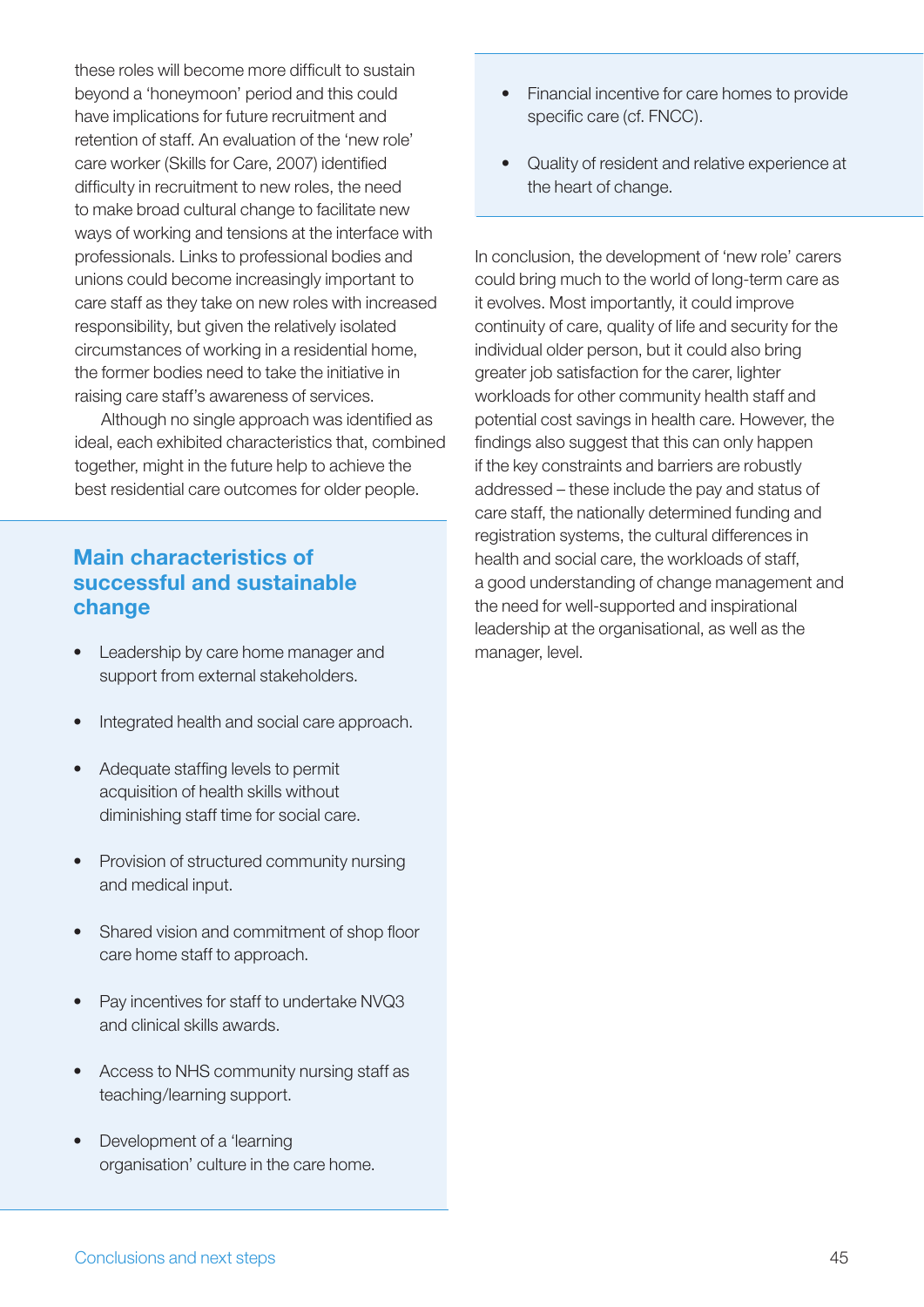## **Abbreviations**

| <b>CPN</b>  | <b>Community Psychiatric Nurse</b>              |
|-------------|-------------------------------------------------|
| CQC         | Care Quality Commission                         |
| <b>CSCI</b> | The Commission for Social<br>Care Inspectorate  |
| DoH         | Department of Health                            |
| <b>EMI</b>  | Elderly mentally ill                            |
| <b>FNCC</b> | <b>Funded Nursing Contribution to Care</b>      |
| <b>FSM</b>  | Flexible skill mix                              |
| GP          | <b>General Practitioner</b>                     |
| IRT         | In-reach team                                   |
| LA          | <b>Local Authority</b>                          |
| <b>MDS</b>  | Minimum data set                                |
| <b>NHS</b>  | National Health Service                         |
| <b>NMC</b>  | Nursing and Midwifery Council                   |
| <b>NTOW</b> | New type of worker<br>(alias: 'new role' carer) |
| <b>NVQ</b>  | <b>National Vocational Qualification</b>        |
| ОT          | Occupational Therapist                          |
| <b>PCT</b>  | <b>Primary Care Trust</b>                       |
| <b>RCN</b>  | Royal College of Nursing                        |
| <b>RN</b>   | <b>Registered Nurse</b>                         |
| <b>SEN</b>  | <b>State Enrolled Nurse</b>                     |
| SfC         | Skills for Care                                 |
|             |                                                 |

## **Explanation of key terms**

The following explanation of key terms is provided to aid the reader. Further information is also given in the Appendix.

**Care homes:** There are two types of care homes:

- 1. Homes without nursing care are called residential homes. Here people can live either short or long term, with accommodation, meals and personal care provided (such as help with washing and eating);
- 2. Homes with nursing care have registered nurses on-site 24 hours a day. They provide care for more complex health needs.

Care homes can be run by local authorities or councils, or by private businesses (independent sector), or by not-for-profit companies and charities often referred to as voluntary sector homes. See http://www.direct.gov.uk/en/HealthAndWellBeing/ HealthServices/CareHomes/DG\_10031513.

**Regulation of care homes:** The Health and Social Care Act 2008 established the Care Quality Commission (CQC) as the independent and sole regulator of all health and adult social care in England, although at the time of this study, the regulatory body for social care was known only as the CSCI. The aim of CSCI regulation was to ensure that quality standards were provided in both types of care home and, through the CQC, this aim is broadened to encompass care for everyone, whether in hospital, in care homes, in people's own homes, or elsewhere. See http:// www.cqc.org.uk/aboutcqc/whoweare.cfm.

**Funding for care:** In residential homes, accommodation and personal care costs are met by the LA and/or by the individual resident (subject to the outcome of means-testing). Funded Nursing Contribution to Care was introduced in October 2001 and revised in 2009 (see Appendix) for residents assessed as eligible in homes providing nursing care from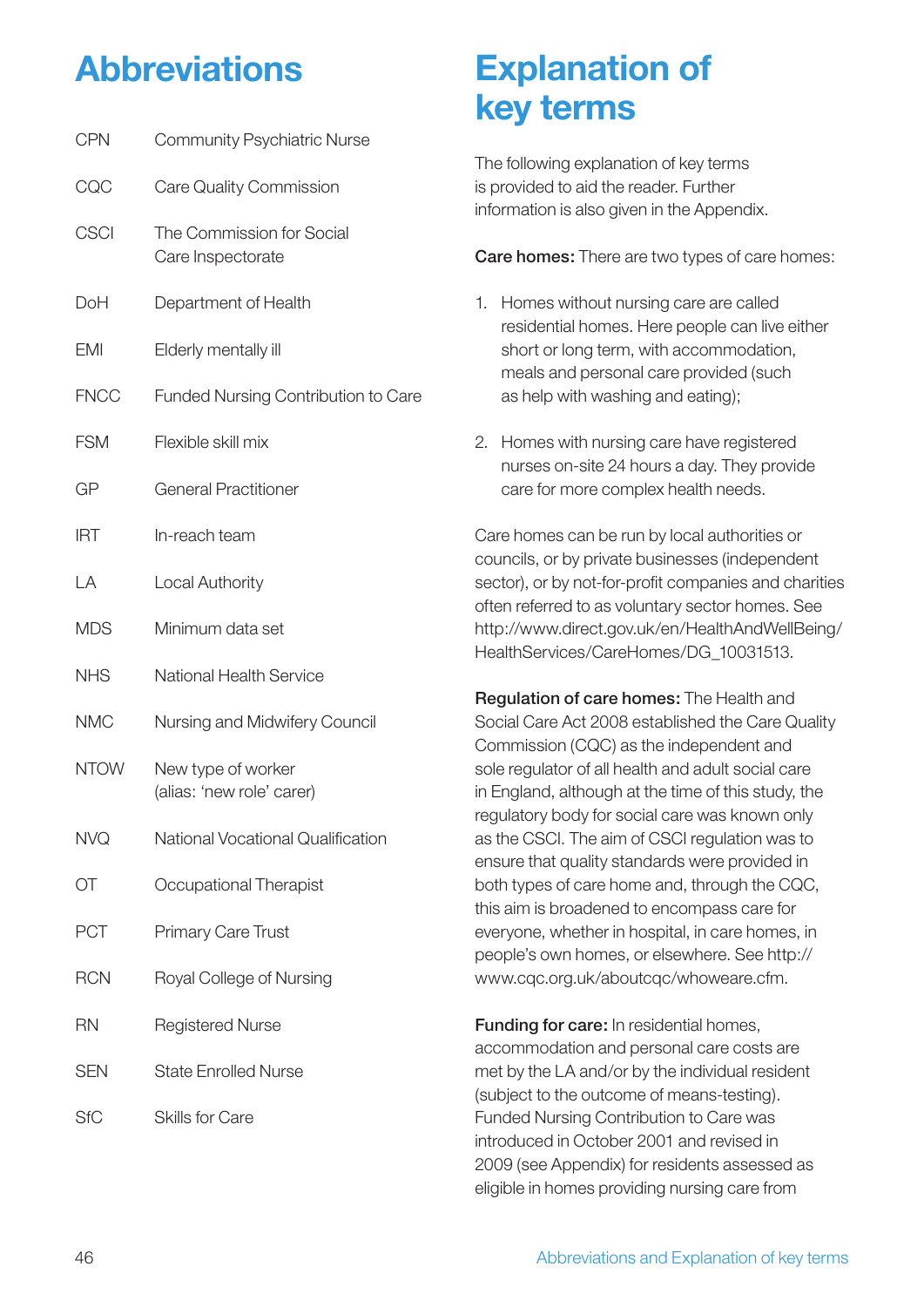a registered nurse (Szczepura *et al.*, 2004). However, FNCC excludes residents in residential homes, whose health needs are met on request by general practitioners and community nurses. See http://www.dh.gov.uk/en/Healthcare/ IntegratedCare/NHSfundednursingcare/index.htm

NHS Continuing Care funding provided directly by the NHS to an individual is given following assessment of heath needs and may cover all NHS costs of care. See the Appendix and http://www.nhfa.co.uk/?gcl id=CNLl04jSnp8CFZQA4wod0navJQ.

**Staff in care homes:** In nursing homes, a registered nurse is an individual who has met the standards for pre-registration nurse education, 'declared as being in good health and of good character, and has his/her name held on the Nursing and Midwifery Council Register as one who is safe and effective to practise as a nurse'. See Appendix and http://www.nmc-uk.org/ aDefault.aspx.

In residential homes, staff comprise of different levels of social care workers normally providing personal care. In general, in this report the latter are termed care staff.

#### **Care staff training and career structure:**

Skills for Care (SfC) is an employer-led authority providing £25 million for the training standards, development and qualifications of managers and care staff in England. See http://www. skillsforcare.org.uk/home/home.aspx.

Care staff normally undertake National Vocational Qualifications comprising mandatory units plus selection from a range of optional units in social and health care. See http://www.qcda.gov.uk/6640.aspx.

NVQ learning is work-related and competencybased. Social care qualifications have a range from 2–5 levels. Care staff build on their basic social and personal care knowledge and skills gained from NVQ level 2 towards taking responsibility in the role of a senior carer or team leader at NVQ level 3 (sometimes referred to as 'new role'

carers) and the more management orientated training at level 4 and 5 (see Appendix).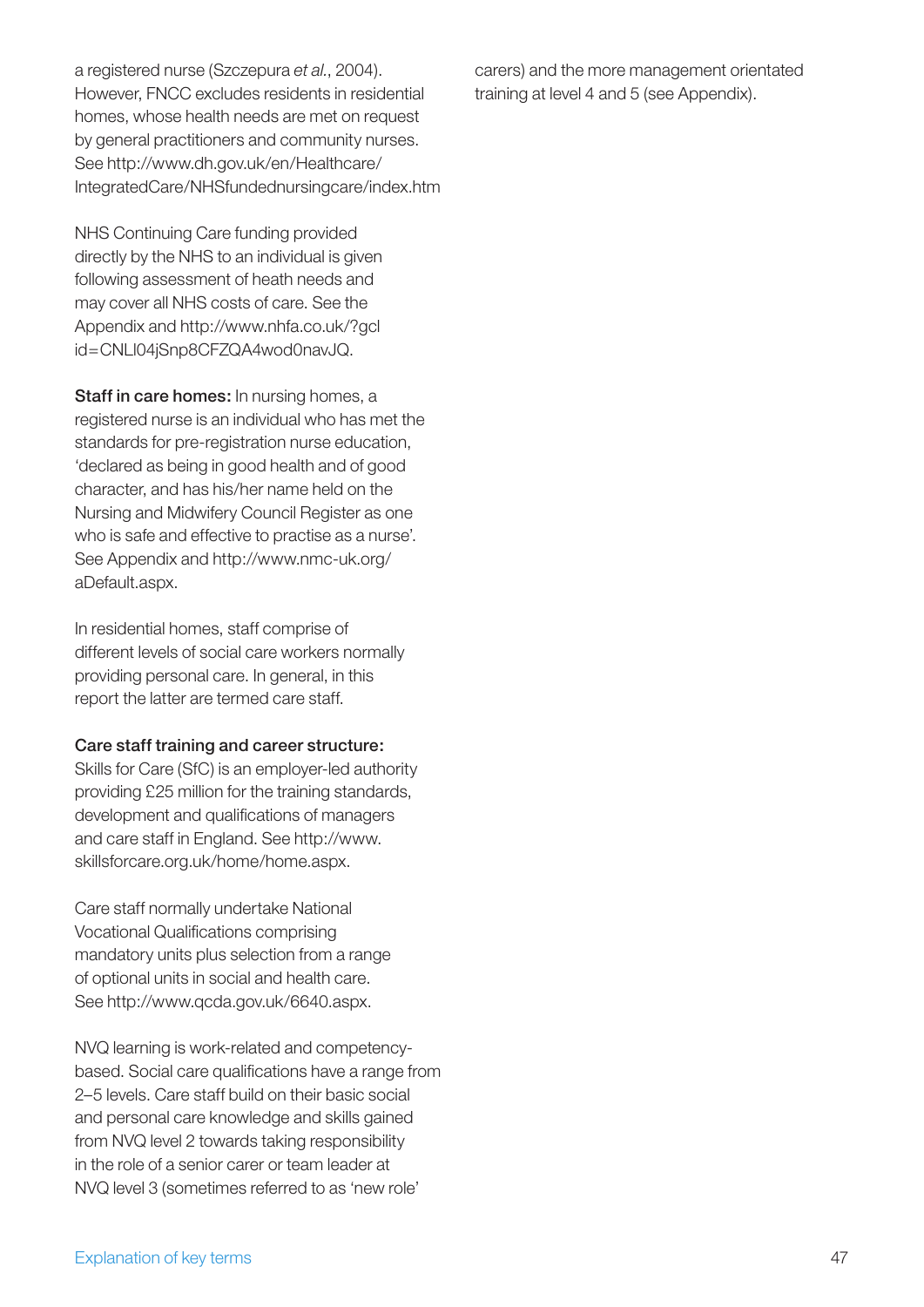## **References**

Baldwin, J., Roberts, G. D., Fitzpatrick, J. I., While, A. E., Cowan, D.T. (2003) 'The role of the support worker in nursing homes, a consideration of key issues', *Journal of Nursing Management*, Vol. 11, No. 6, pp. 410–20.

Birch, A. and Martin, C. (2009) *Healthcare Support Workers in Scotland: Evaluation of a National Pilot of Standards and Listing in Three NHS Boards*. Scottish Government Social Research. Available online at http://www.scotland.gov.uk/ socialresearch.

Bowman, C., Whistler, J. and Ellerby, M. (2004) 'A national census of care home residents', *Age and Ageing*, Vol. 33, pp. 561–6.

Bozak, M. (2003) 'Using Lewin's force field analysis in implementing a nursing information system', *Computers, Informatics, Nursing*, Vol. 21, No. 2, pp. 80–5.

Care Quality Commission (2009) *Social Care Provision in England*. London: Care Quality Commission.

Carpenter, I. and Perry, M. (2001) *Nursing Hours*. York: Joseph Rowntree Foundation.

Chambers, N. and Tyrer, J. (2002) 'Long-term care. Unknown quantities', *Health Service Journal*, Vol. 112 (5835), pp. 28–9.

Davies, S. (2001) 'The care needs of older people and family caregivers in continuing care settings', in M. Nolan, S. Davies and G. Grant (eds) *Working with Older People and Their Families*. Buckingham: Open University Press, pp. 75–99.

Davies, S. and Nolan, M. (2002) 'Comment. Culture of care in care homes in need of further research', *British Journal of Nursing*, Vol. 11, No. 2, p. 78.

Department of Health (2000) *The NHS Plan: A Plan for Investment. A Plan for Reform*. London: Department of Health.

Department of Health (2001a) *Statistical Bulletin: Residential Personal Social Services for Adults, England*. London: Department of Health.

Department of Health (2001b) *National Service Framework for Older People*. London: Department of Health.

Department of Health (2006) *Our Health, Our Care, Our Say: A New Direction for Community Services*. London: Department of Health.

Department of Health (2008a) *Raising the Profi le of Long-Term Conditions Care: A compendium of information*. London: Department of Health.

Department of Health (2008b) *Putting People First – Working to Make it Happen Adult Social Care Workforce Strategy – Interim Statement*. London: Department of Health.

Department of Health (2009) *NHS-funded Nursing Care Practice Guide (revised)*. London: Department of Health.

Ely, B. (2001) 'Pediatric nurses' pain management practice: barriers to change', *Pediatric Nursing*, Vol. 27, No. 5, pp. 473–80.

Fleming, G. and Taylor, B. (2006) 'Battle on the home care front: perceptions of home care workers of factors influencing staff retention in Northern Ireland', *Health & Social Care in the Community*, Vol. 15, No. 1, pp. 67–76.

Goodman, C., Robb, R., Drennan, V. and Woolley, R. (2005) 'Partnership working by default: district nurses and care home staff providing care for older people', *Health & Social Care in the Community*, Vol. 13, No. 6, pp. 553–62.

Goodman, C. and Woolley, R. (2004) 'Older people in care homes and the primary care nursing contribution: a review of relevant research', *Primary Health Care Research and Development*, Vol. 5, pp. 211–18.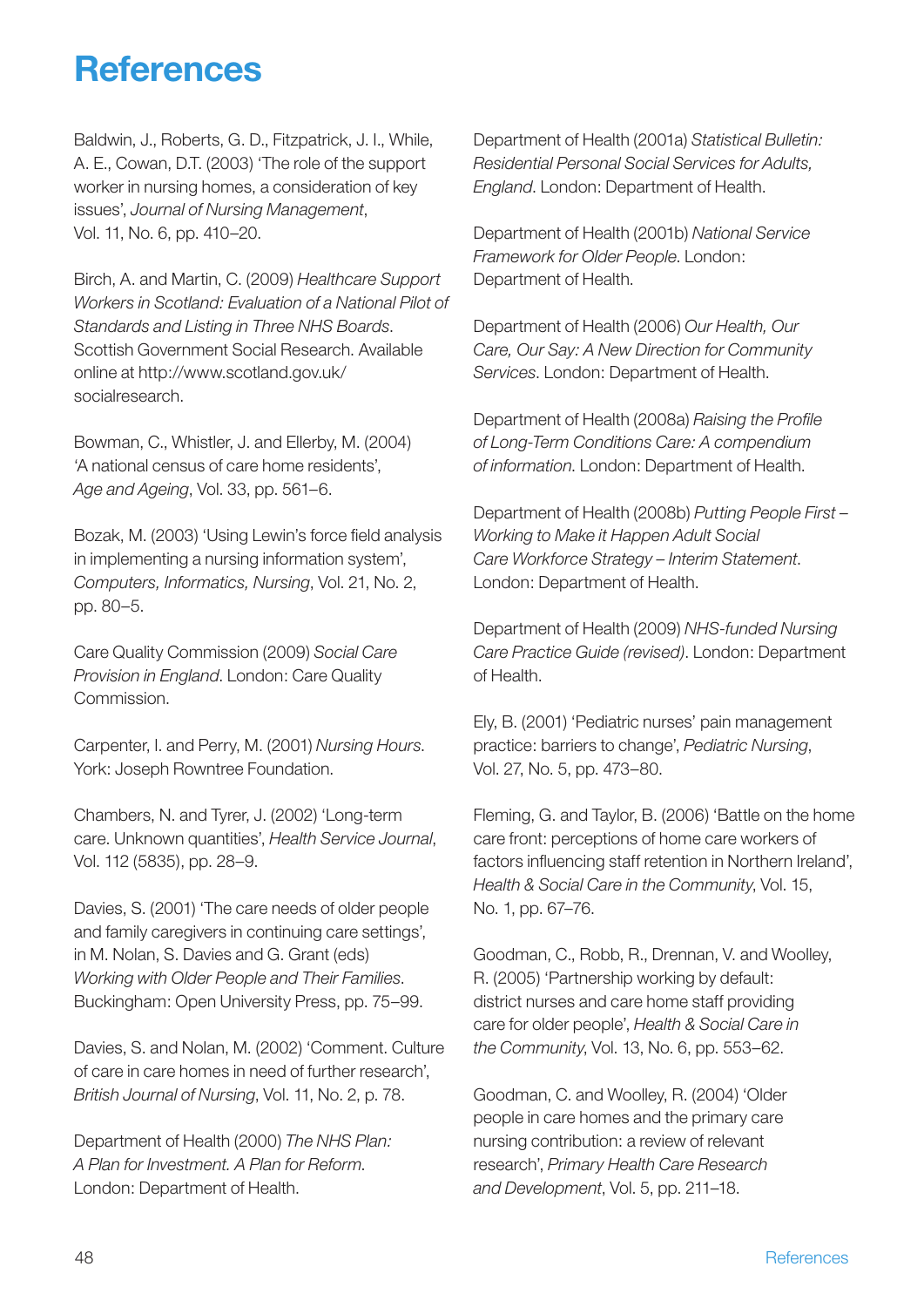Help the Aged (2006) *My Home Life. Quality of Life in Care Homes. A Review of the Literature*. London: The National Care Homes Research and Development Forum. Available online at http://www.myhomelife.org.uk.

Laing, W. (2008) *Calculating the Costs of Effi cient Care Homes*. York: Joseph Rowntree Foundation.

Laing and Buisson (2008) *Care of Elderly People UK Market Survey 2008*. Available online at http://www.laingbuisson.co.uk/home/ tabid/52/Default.aspx.

Matosevic, T., Knapp, M., Kendall, J., Henderson, C. and Fernandez, J.-L. (2007) 'Care-home providers as professionals: understanding the motivation of care-home providers in England', *Ageing & Society*, Vol. 27, pp. 103–26.

McKenna, H. P., Hasson, F. and Keeney, S. (2004) 'Patient safety and quality of care: the role of the health care assistant', *Journal of Nursing Management*, Vol. 12, pp. 452–9.

Nelson, S., Wild, D. and Szczepura, A. (2010) *A comparative study of different models of improved care in care homes: Report 1. Descriptions of the Models*. University of the West of England, Bristol and University of Warwick, Coventry. Available online at http:// carehomes-research.org.uk.

Nelson, S., Wild, D. and Szczepura, A. (2009) 'Innovation in residential care homes: an in reach nursing team project', *Primary Health Care*, Vol. 19, No. 1, pp. 31–4.

Nies, H. and Berman, C. (eds) (2004) *Integrating Services for Older People: A Resource Book for Managers*. European Health Management Association (EHMA): Dublin.

O'Kell, S. (2002) *The independent care homes sector: implications of care staff shortages on service delivery*. York: Joseph Rowntree Foundation.

Proctor, R., Stratton-Powell, H., Tarrier, N. and Burns, A. (1998) 'The impact of training and support on stress among care staff in nursing and residential homes for he elderly', *Journal of Mental Health*, Vol. 7, No. 1, pp. 59–70.

Reed, J., Cook, G., Sullivan, A. and Burridge, C. (2003) 'Making a move: care-home residents' experiences of relocation', *Ageing and Society*, Vol. 23, pp. 225–41.

Reed, J., Payton, V. and Bond, S. (1998) 'Settling in and moving on: Transience and older people in care homes', *Social Policy and Administration*, Vol. 32, No. 2, pp. 151–65.

Skills for Care (2007) *The Skills for Care – New Types of Worker Programme: Stage 1 Evaluation Report* (Kessler, I. and Bach, S.). Leeds: Skills for Care.

Skills for Care (2008) *The State of the Adult Social Care Workforce in England*. The third report of Skills for Care's Skills Research and Intelligence Unit (Eborall, C. and Griffiths, D.). Leeds: Skills for Care.

Smallacombe, D. and McHugh, M. (2007) *New Types of Worker – New Types of Working. Innovative Work Redesign in Adult Social Care. South West Region*. Report for Skills for Care, New Types of Worker project. London: Phoenix Re-Solutions.

Smith, B., Kerse, N. and Parsons, M. (2005) 'Quality of residential care for older people: does education for healthcare assistants make a difference?', *The New Zealand Medical Journal*, Vol. 118, No. 1214. Available online at http://www.nzma.org.nz/journal/ 118-1214/1437/content.pdf.

Szczepura, A. Nelson, S. and Wild, D. (2008a) *Audit*  of In-Reach Team (IRT): Activity, Costs, Benefits & *Impacts on Long-Term Care*. University of Warwick, Coventry and University of the West of England, Bristol. Available online at http:// carehomes-research.org.uk.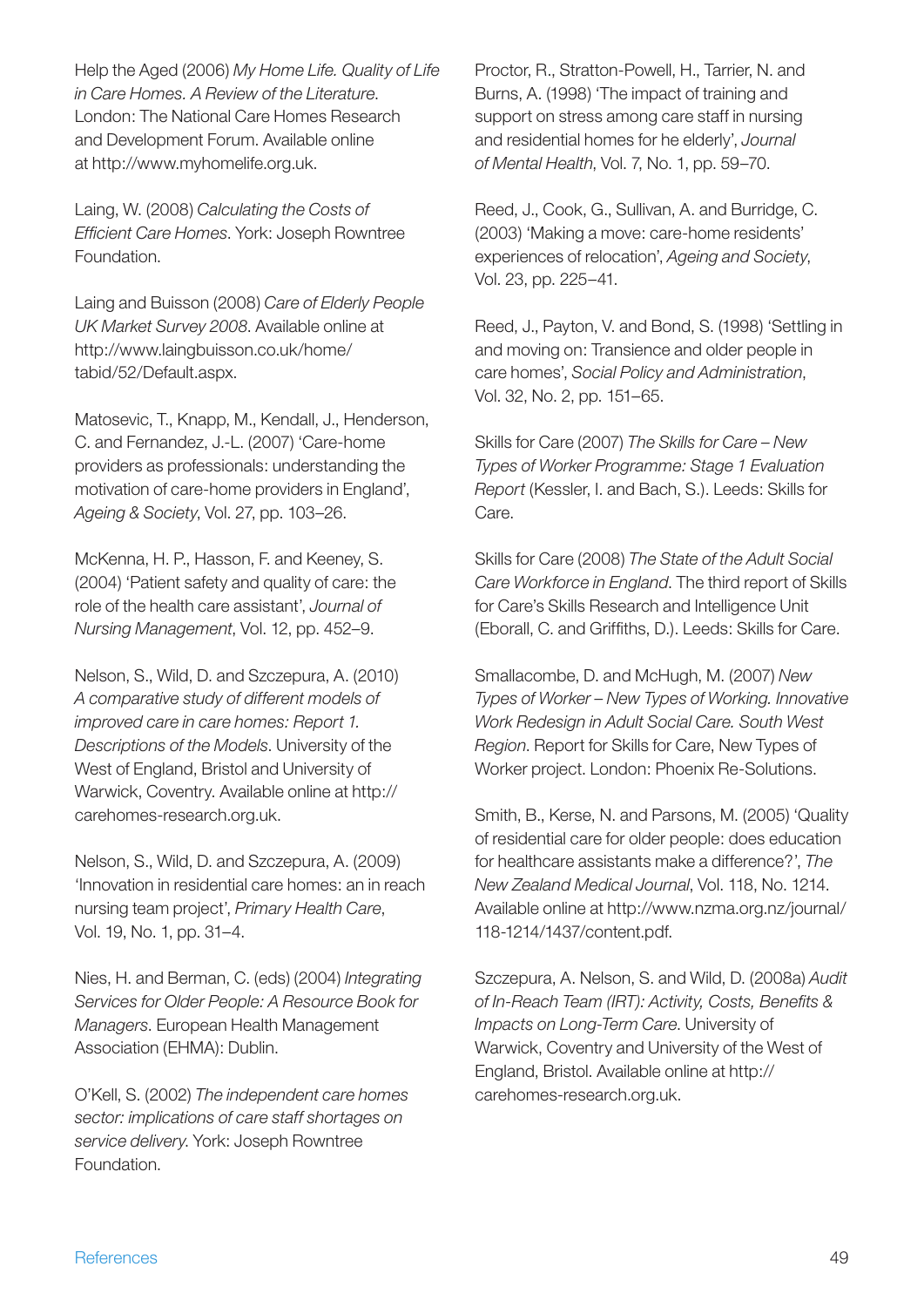Szczepura, A., Nelson, S. and Wild, D. (2008b) *Improving care in residential care homes: a literature review*. York: Joseph Rowntree Foundation. Available online at http:// www.irf.org.uk/sites/files/irf/2326.pdf.

Szczepura, A., Nelson, S. and Wild, D. (2010) *A Comparative Study of Different Models of Improved Care in Care Homes: Report 3*. Audit Findings. University of Warwick, Coventry and University of the West of England, Bristol. Available online at http://carehomes-research.org.uk.

Szczepura, A., Davies, C., Wild, D., Johnston, I., Biggerstaff, D., Ford, P. and Vinogradova, Y. (2004) *NHS Funded Nursing Care in Care Homes in England: An Initial Evaluation*. Centre for Health Services Studies, University of Warwick, Coventry.

Tamsma, N. and Kooij, S. (2004) 'Workforce', in H. Nies and C. Berman (eds) *Integrating Services for Older People: A Resource Book for Managers*. European Health Management Association (EHMA): Dublin.

Wild, D., Szczepura, A. and Nelson, S. (2008) *The In Reach Model Described from the Perspectives of Stakeholders, Home Managers, Care Staff, and the In Reach Team*. University of the West of England, Bristol and University of Warwick, Coventry. Available online at http://carehomes-research.org.uk.

Wild, D., Nelson, S. and Szczepura, A. (2010) *A Comparative Study of Different Models of Improved Care in Care Homes: Report 2. Qualitative Findings*. University of the West of England, Bristol and University of Warwick, Coventry. Available online at http://carehomes-research.org.uk.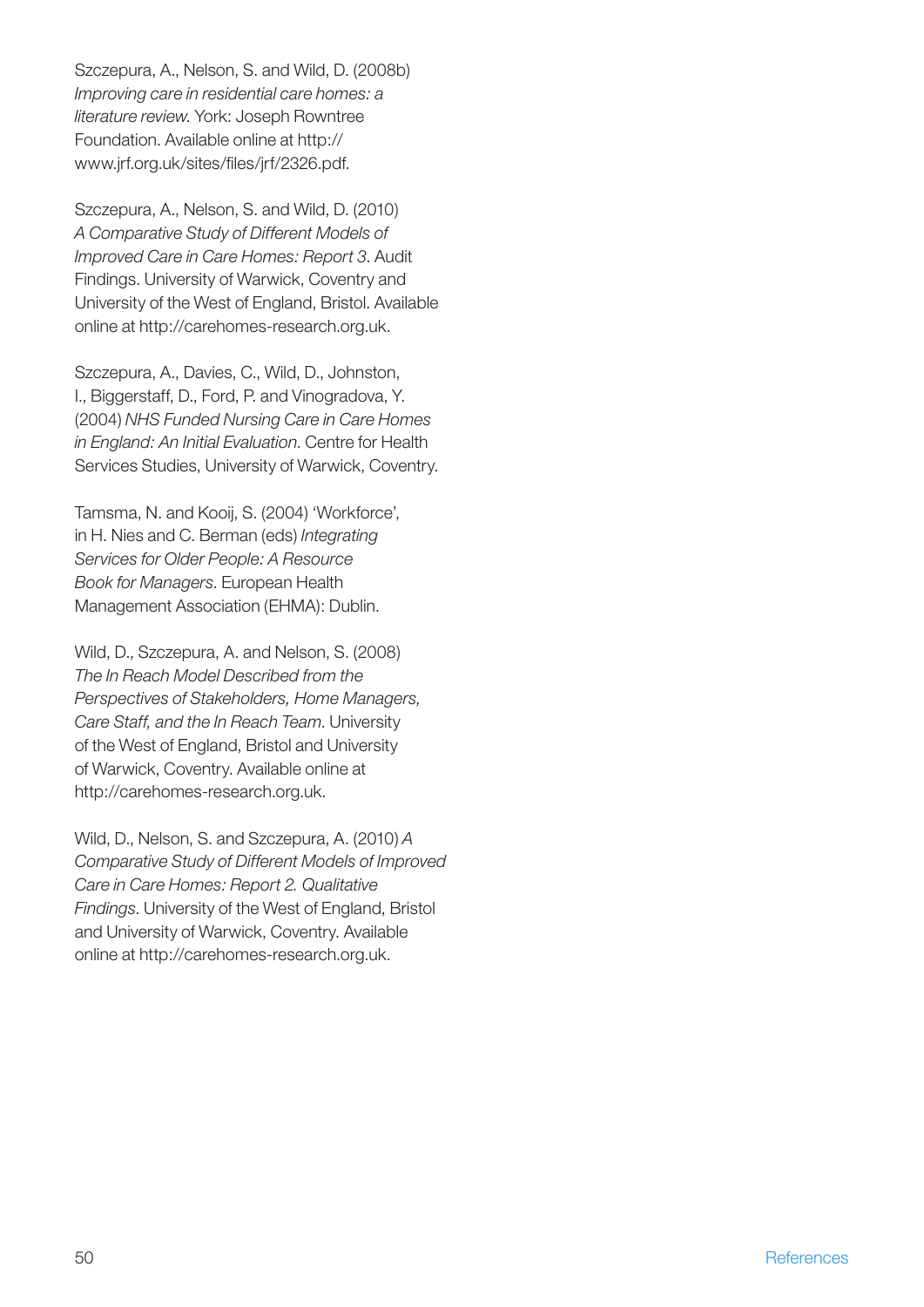## **Appendix**

## **1 Care homes in the UK**

#### *1(a) Purpose of care homes*

The current priority by the UK government is to keep individuals in their own homes for as long as possible, supported by home care services if required. However, there may come a time when the level of support required by an individual cannot be provided in their own home. It is at this point that they may make the decision to enter a care home. There are many types of care home available in the UK. They can be run by local councils but, increasingly, are more likely to be provided by private businesses or not-for-profit companies. (Information provided by and adapted from Directgov: http://www.direct.gov.uk/en/

HealthAndWellBeing/HealthServices/ CareHomes/DG\_10031513.)

#### *1(b) Types of care homes and their regulation*

There are two types of care available:

- 1. Care homes without nursing care are residential, which means people can live in them either short or long term. They provide:
- accommodation;
- meals; and
- personal care (such as help with washing and eating).
- 2. Care homes with nursing care are the same as those without nursing care but they also have registered nurses on-site 24 hours a day who can provide care for more complex health needs.

The Care Quality Commission is the independent regulator of all health and adult social care in England (at the time of the present study this was known as the Commission for Social Care Inspection). Its aim is to ensure that 'better care is provided for everyone, whether in hospital, in care homes, in people's own homes, or

elsewhere'. (See http://www.cqc.org.uk/ aboutcqc/whoweare.cfm for further details.)

## **2 Funded Nursing Contribution to Care**

NHS-funded nursing care, introduced in October 2001, is the funding provided by the NHS to homes providing nursing, to support the provision of nursing care by a registered nurse for those assessed as eligible.

The registered nurse input is defined in the following terms:

*services provided by a registered nurse and involving either the provision of care or the planning, supervision or delegation of the provision of care, other than any services which, having regard to their nature and the circumstances in which they are provided, do not need to be provided by a registered nurse.* 

(Extract from: Department of Health, 2009.)

This does not include the time spent by non-nursing staff such as care assistants (although it does cover the time spent by the registered nurse in monitoring or supervising care that is delegated to others).

 The single band of NHS-funded nursing care was introduced on 1 October 2007 and replaced the previous low, medium and high bands of nursing care. All individuals newly eligible for NHSfunded nursing care since that date have been placed on the single band. The NHS is responsible for this funding. Accommodation and personal care costs are met by the LA and/or the individual (subject to the outcome of means-testing). Individuals already on the high band of nursing care will remain on this band until and unless at review they are found to be no longer eligible.

## **3 NHS Continuing Care**

NHS continuing health care is a package of care arranged and funded solely by the NHS to meet physical and/or mental health needs arising from disability, accident or illness. It can be provided in any setting including, but not limited to a care home, a hospice or an individual's own home. Care can be provided in a range of settings. If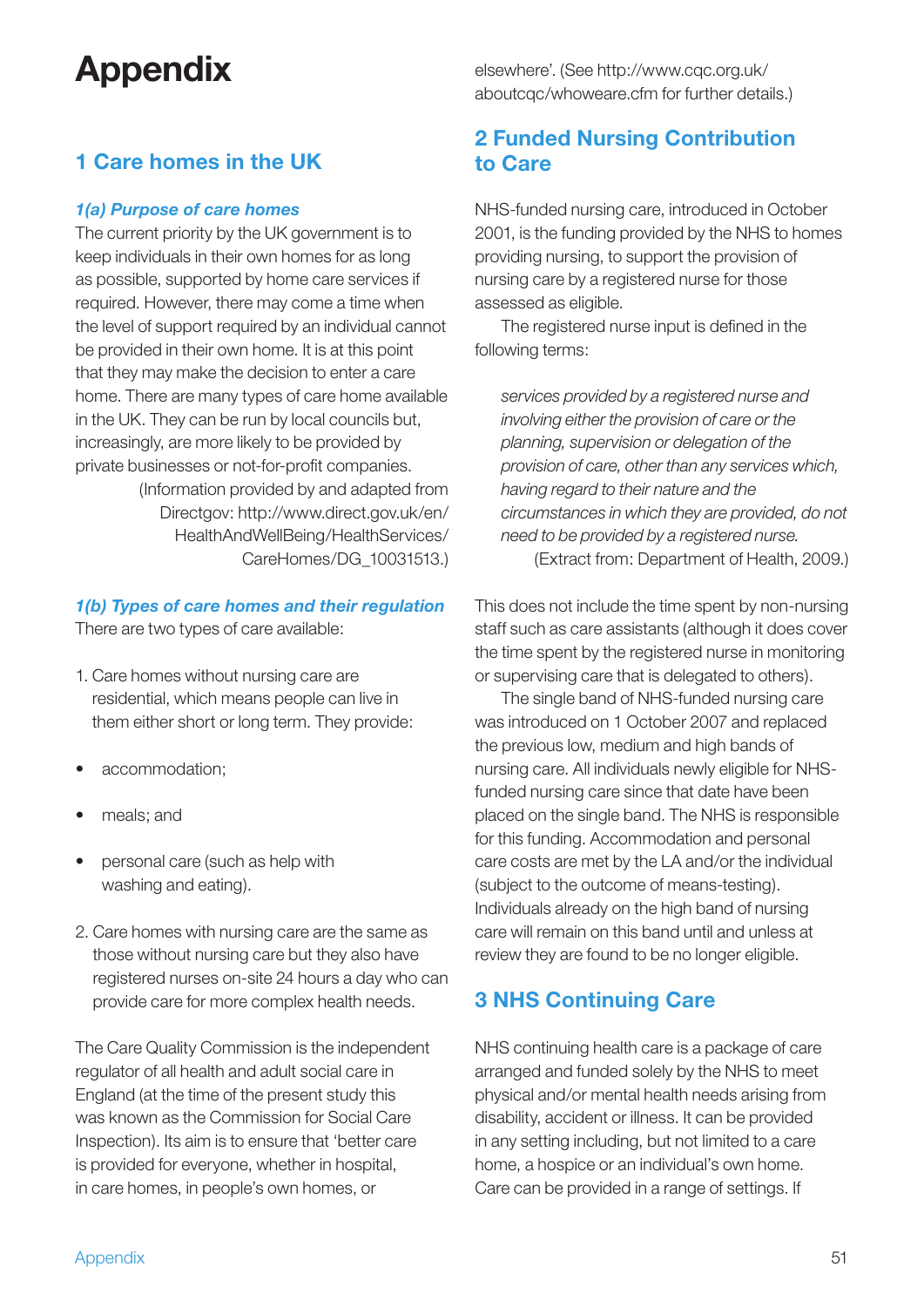in a care home it is usually a nursing home but does not have to be particularly if awarded NHS continuing health care through the 'fast track' route, have been living in a residential home and have expressed a preference to remain there.

> (Adapted from: Age Concern Factsheet 20: NHS continuing healthcare and NHS-funded nursing care, http://www.ageconcern.org.uk.)

## **4 Minimum data set**

The MDS was originally developed in the United States with a view to achieving a greater level of consistency in the provision of quality care to older people living in nursing homes. It has since been adapted for use in care homes in the UK.

 MDS is an assessment tool covering 18 domains deemed appropriate for assessing vulnerable older people in care homes and for developing a comprehensive plan of care. It is completed initially on admission (a baseline assessment) and then at set time periods during the course of care as part of a regular review.

(*UK Long Term Care Resident Assessment Instrument User's Manual*. MDS/RAI UK. Adapted and edited for use in the UK by: Challis, D., Stewart, K., Sturdy, D. and Worden, W. (2000) York: InterRai UK.)

## **5 National Vocational Qualification**

#### *5(a) The qualifi cation*

An NVQ is a nationally recognised qualification in the UK (in Scotland it is referred to as a Scottish National Vocational Qualification, SNVQ). It is a work-related, competence-based qualification reflecting the skills and knowledge needed to do a job effectively that demonstrates that a candidate is competent in the area of work that the NVQ framework represents. (See Qualifications and Curriculum Development Agency, QCDA: http://www.qcda.gov.uk/6640.aspx.)

#### *5(b) National Occupational Standards*

NVQs are based on National Occupational Standards determined by the particular employment-led body that represents the area of work in which a candidate is based. In social care in England, this body is Skills for Care (SfC).

These standards are statements of performance that describe what competent people in a particular occupation are expected to be able to do. They cover all the main aspects of an occupation (including current best practice), and include the candidate's ability to adapt to future requirements and the knowledge and understanding that underpin competent performance (QCDA). In an NVQ, a National Occupational Standard is called a unit; you gain an NVQ by achieving a set number of units.

 The candidate will achieve units by demonstrating competency at work as the NVQ is gained in the workplace, not in a classroom or exam hall. The NVQ requires that the individual has a certain level of background knowledge about his or her area of work, and may be able to use college awards (qualifications) as evidence towards the knowledge part of the requirements for the NVQ. SfC's Common Induction Standards and its knowledge sets are also useful ways to obtain knowledge that can contribute to an NVQ. (See http:// www.skillsforcare.org.uk/qualifications\_ and\_training/N V\_Q/NVQ.aspx.)

 The thoroughness and objectivity of National Occupational Standards enable training plans and training courses to be developed to address both organisational and individual learning needs. The standards can be used to inform the content of training programmes, as they specify in detail what constitutes best practice and can therefore be used for the assessment of competence and the achievement of qualifications. They can also be used to evaluate training by defining the practice outcomes expected from a training investment. The training can then be evaluated against the outcomes, and most importantly, the actual practice of those who have been trained can be checked against the intended outcomes. Monitoring the effectiveness of the training can continue to be carried out through supervision and appraisal of individuals

(Adapted from: *A Manager's Guide to Developing Strategic Uses of National Occupational Standards*, SFC 2006; available at http://www. skillsforcare.org.uk/developing\_skills/National\_ Occupational\_Standards/National\_Occupational\_ Standards\_(NOS)\_introduction.aspx.)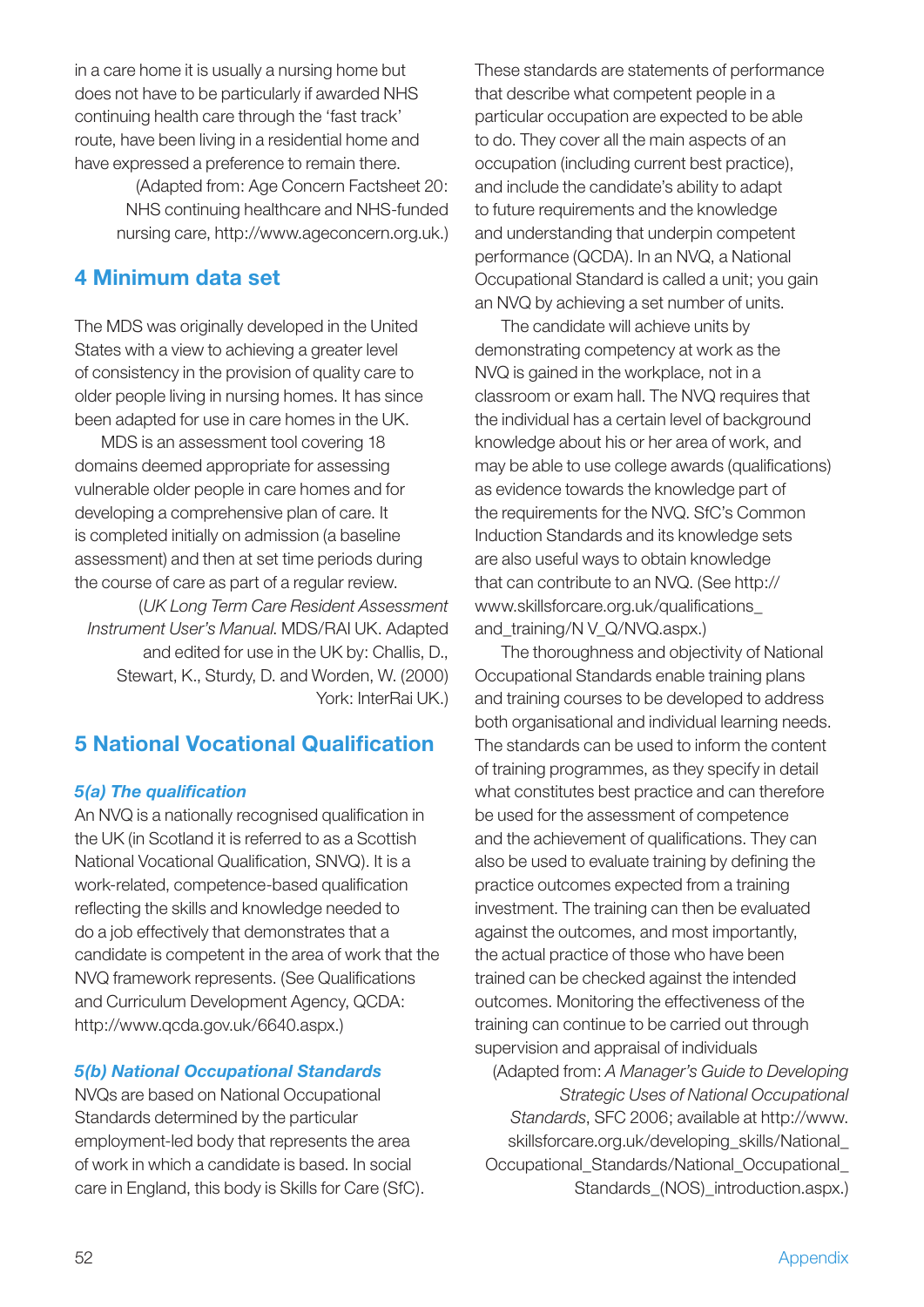#### *5(c) The process of gaining an NVQ*

- Competency for an NVQ is assessed by a qualified assessor who observes the candidate at work and discusses knowledge and understanding underpinning why the candidate works in particular ways.
- Collecting evidence of a candidate's competence to work to a set standard can include: direct observation, oral and written questioning, observing a product or outcome of their work, written testimony, expert witness statements or by the candidate keeping a record of work. Evidence collected during induction may be included as NVQ evidence.
- The means by which the candidate collects evidence will be discussed and agreed with a qualified assessor. This is called assessment planning.
- Once an assessment plan is agreed then either through direct observation or through other means the evidence of the candidate's work is collected. The assessor will then indicate how successful this has been and in addition they will provide feedback on how well the candidate is doing.
- Once enough evidence has been collected to meet the requirements of the qualification, the assessor will judge the candidate's evidence against the standards to which they are working.

When the candidate has been satisfactorily assessed in all the units for the qualification the award will be made for the particular NVQ for which they registered.

(Adapted from http://www.skillsforcare.org.uk.)

#### *5(d) Levels of NVQ*

In general, NVQs have five levels, with level 5 being the highest. However, NVQs in Health and Social Care begin at level 2 and end at level 4. It is a common mistake to think these are equivalent to academic levels, but in fact they describe levels of operation at work. The level at which you are expected to work should determine what level of NVQ you need. For example, level 1 indicates work that is very highly supervised and requires very little individual decision-making (for this reason there is no level 1 in social care). Workers at levels 4 and 5 will often have supervision of others as part of their task, and responsibility for significant decisions (these are typically management posts that require a high level of competence). The NVQs in Health and Social care are:

• Health and Social Care level 2:

- Health and Social Care level 3;
- Health and Social Care level 4 at levels 3 and 4 candidates can choose an adult or children and young people route, dependent on the work place clients and work content; and
- Registered Managers Award (Adults) level 4/ Award for Managers in Residential Child Care level 4. (Adapted from http://www.skillsforcare.org.uk.)

#### *5(e) Sources of NVQ-related training courses and materials*

The individual candidate and organisations sponsoring candidates can obtain NVQrelated training courses and materials and the required assessor services from a number of sources but predominantly from commercial companies and colleges of further education.

## **6 Nursing**

According to the RCN, nursing has a core definition with six characteristics. The core definition is:

*The use of clinical judgement in the provision of care to enable people to improve, maintain, or recover health, to cope with health problems, and to achieve the best possible quality of life, whatever their disease or disability, until death.*

The six characteristics can be summarised as:

1. the promotion of health and prevention of illness;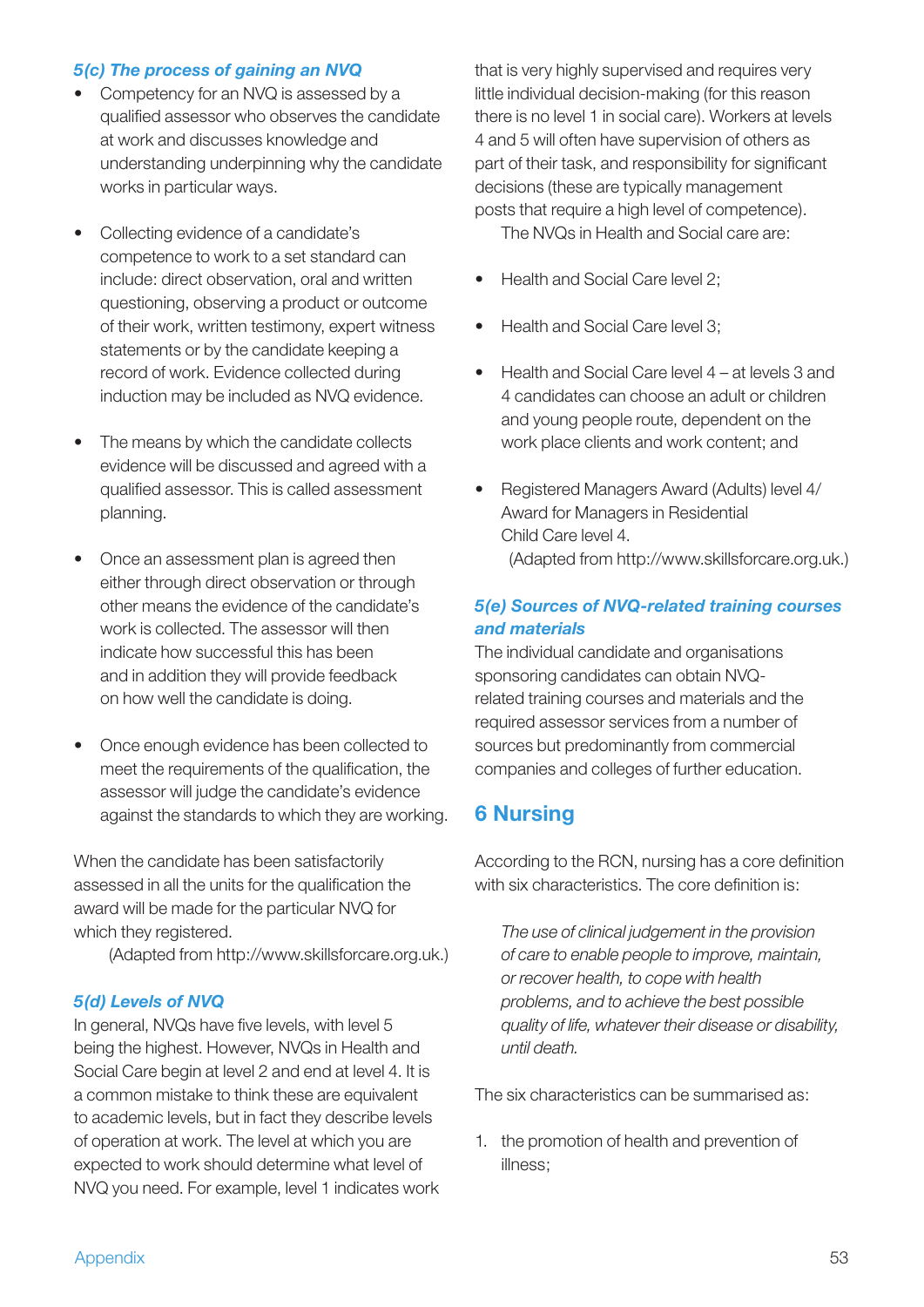- 2. the interventions of empowering people, promoting independence, therapeutic and personal care, and advice, management, teaching and policy and knowledge development;
- 3. the domain of nursing is people's specific responses to illness and health through the lifespan and irrespective of setting or circumstances;
- 4. focus on the whole person;
- 5. adhering to ethical values expressed as a code of ethics supported by professional regulation; and
- 6. commitment to partnership and collaboration while personally and professionally accountable for decisions and actions. (The full definition of nursing can be found on the RCN website: adapted from http://www.rcn.org.uk/\_\_data/assets/ pdf\_file/0003/78564/001983.pdf.)

## **7 Registered General Nurse**

A registered nurse is a person who has:

- met the standards of proficiency for pre-registration nursing education;
- has been declared as being of good health and good character;
- has paid the registration fee; and
- whose name is held on the Nursing and Midwifery Council Register as a 'person who is capable of safe and effective practice as a nurse'.

(Extract from the Nursing and Midwifery Council website: http://www. nmc-uk.org/aDefault.aspx.)

## **8 State Enrolled Nurse**

*Enrolled nurses are qualified and registered second level nurses whose experience is mainly* 

*related to the provision of direct patient care. Their initial training was two, as opposed to three years and was regarded as more practical and*  less academic than first level training.

In essence, the SEN held a practice-driven role, Training for this qualification was discontinued in the mid-1980s.

(Definition from: M. Milligan, 'Enrolled Nurses' Experiences of Conversion to First Level', unpublished PhD thesis, Institute of Education, University of Stirling.)

## **9 The National Skills Academy**

The National Skills Academy for Social Care is a new employer-led organisation supporting training, development and career progression in adult social care in England. It is the first welfare-related Skills Academy in the National Skills Academy network. It provides learning support and training practice for adult social care workers and their employers with a particular emphasis on small- and mediumsized organisations with limited training and development budgets. It complements existing organisations within the sector, identifying gaps, transforming provision and promoting excellence in skills development, learning support and training practice in social care. It aims to identify and distribute information and knowledge about best practice in social care learning, development, leadership and management and to raise the ambitions of the social care workforce and enable people using services and carers to be trained and supported to meet the expectations of people using social care. Its initial focus is to promote leadership and management.

> (Adapted from http://www. skillsacademyforsocialcare.org.uk/ resources/leadership.aspx.)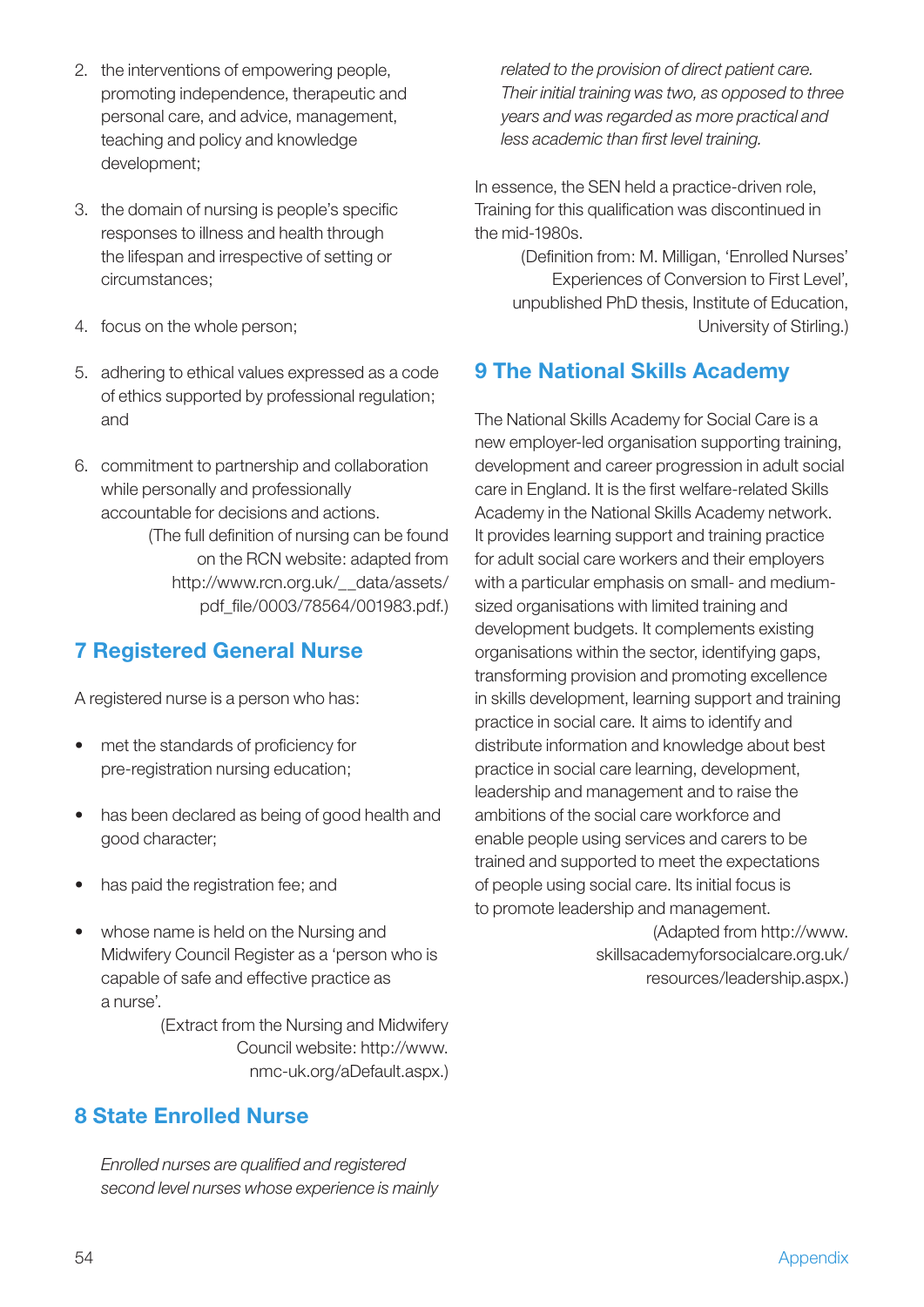The Joseph Rowntree Foundation has supported this project as part of its programme of research and innovative development projects, which it hopes will be of value to policymakers, practitioners and service users. The facts presented and views expressed in this report are, however, those of the author[s] and not necessarily those of the Foundation.

Joseph Rowntree Foundation The Homestead 40 Water End York YO30 6WP www.jrf.org.uk

This report, or any other JRF publication, can be downloaded free from the JRF website (www.jrf. org.uk/publications/).

A CIP catalogue record for this report is available from the British Library.

© University of the West of England 2010.

First published 2010 by the Joseph Rowntree Foundation

All rights reserved. Reproduction of this report by photocopying or electronic means for non-commercial purposes is permitted. Otherwise, no part of this report may be reproduced, adapted, stored in a retrieval system or transmitted by any means, electronic, mechanical, photocopying, or otherwise without the prior written permission of the Joseph Rowntree Foundation.

ISBN: 978-185935-742-2 (pdf)

Designed by Draught Associates Project managed and typeset by Cambridge Publishing Management Ltd

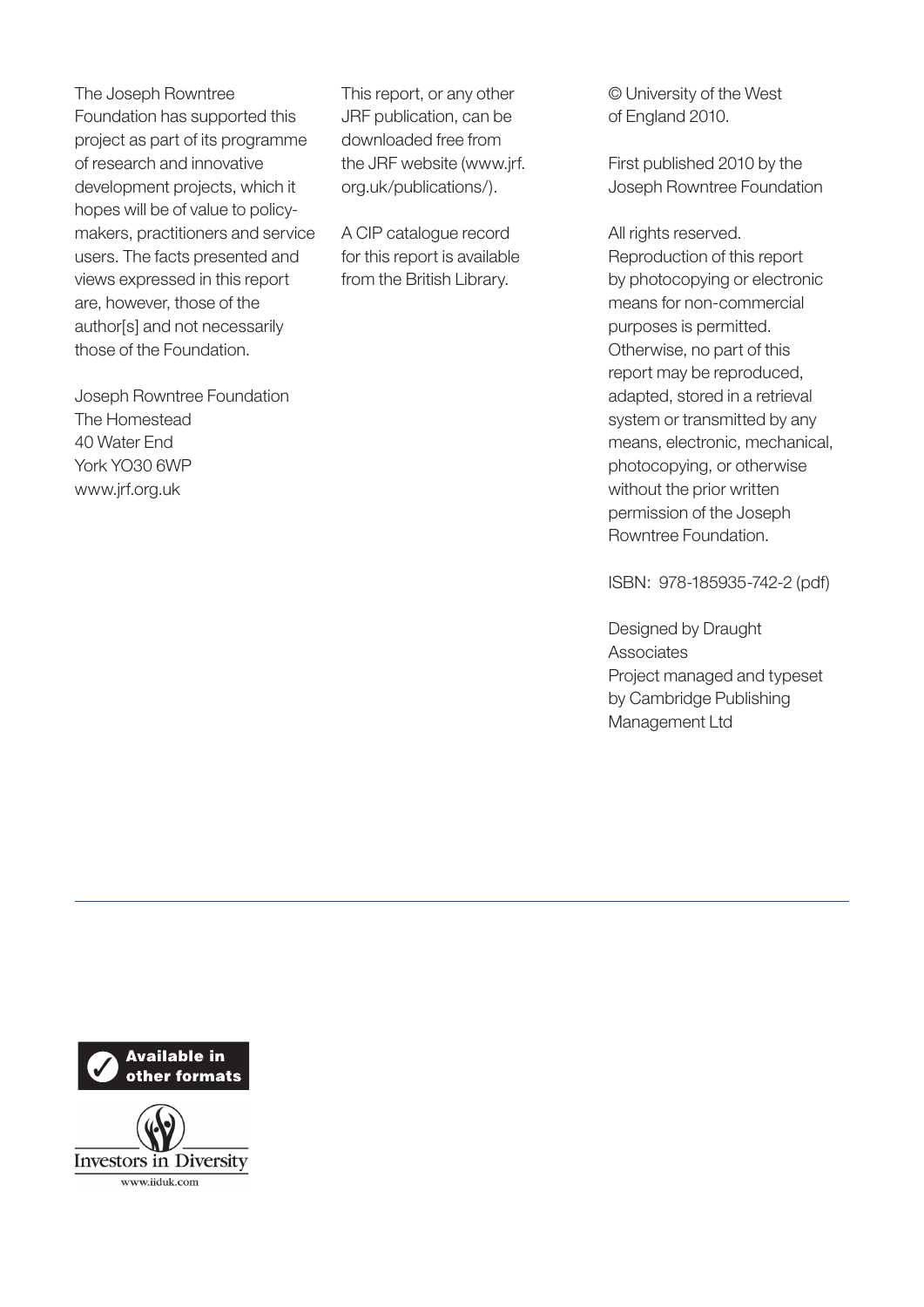|                                                    | <b>Acknowledgements</b>                                                                                                                                                                                   | <b>Robin Means</b> | Professor and Associate<br>Dean (Research,                                                                                  |
|----------------------------------------------------|-----------------------------------------------------------------------------------------------------------------------------------------------------------------------------------------------------------|--------------------|-----------------------------------------------------------------------------------------------------------------------------|
|                                                    | The research team wish to thank stakeholders, and<br>the managers, staff, residents and relatives of the<br>four homes, for their patience and generous giving                                            |                    | Knowledge Exchange<br>and CPD), University of<br>the West of England                                                        |
| for its support in making this study possible.     | of time in the conduct of this research. We also<br>thank the members of the Advisory Board, listed<br>below, for their ongoing support and guidance.<br>Finally, we thank the Joseph Rowntree Foundation | Mike Nolan         | Professor of Gerontological<br>Nursing, School of<br>Nursing and Midwifery,<br>Sheffield Institute for<br>Studies on Ageing |
| Members of Advisory Board (2006–09)<br>Cryssa Apps | <b>Head of Practice</b>                                                                                                                                                                                   | Norma Raynes       | Consultant, Intergen                                                                                                        |
|                                                    | Development, Joseph<br>Rowntree Housing Trust                                                                                                                                                             | <b>Tracy Rose</b>  | Head of Quality and<br>Compliance JRHT Care<br>Services, Joseph Rowntree                                                    |
| <b>Stan Davison</b>                                | Member, London Older<br>People's Strategies Group                                                                                                                                                         |                    | <b>Housing Trust</b>                                                                                                        |
| Simon Evans                                        | Research Fellow, University<br>of the West of England                                                                                                                                                     | David Smallacombe  | Consultant, Phoenix<br>Re-solutions                                                                                         |
| Pauline Ford                                       | <b>Gerontological Nursing</b><br>Advisor, Royal College                                                                                                                                                   | Karen Spilsbury    | Research Fellow, University<br>of York                                                                                      |
|                                                    | of Nursing                                                                                                                                                                                                | Virginia Storey    | Senior Nursing Advisor/<br>Head of Policy, CSCI                                                                             |
| John Gould                                         | <b>Chief Executive, Friends</b><br>of the Elderly                                                                                                                                                         |                    |                                                                                                                             |
| Anil Gumber                                        | Senior Research Fellow,<br><b>Warwick Medical School</b>                                                                                                                                                  |                    |                                                                                                                             |
| Philippa Hare                                      | Programme Manager Policy<br>and Research, Joseph<br>Rowntree Foundation                                                                                                                                   |                    |                                                                                                                             |
| Cath Hollingsworth                                 | Head of Older People's<br>Services, Joseph Rowntree<br><b>Housing Trust</b>                                                                                                                               |                    |                                                                                                                             |
| lan Ireland                                        | Quality Manager, BUPA                                                                                                                                                                                     |                    |                                                                                                                             |
| Gweneth Irvine                                     | National Care Specialist,<br>Anchor Homes                                                                                                                                                                 |                    |                                                                                                                             |
| Alison Jarvis                                      | Principal Research<br>Manager, Joseph<br>Rowntree Foundation                                                                                                                                              |                    |                                                                                                                             |